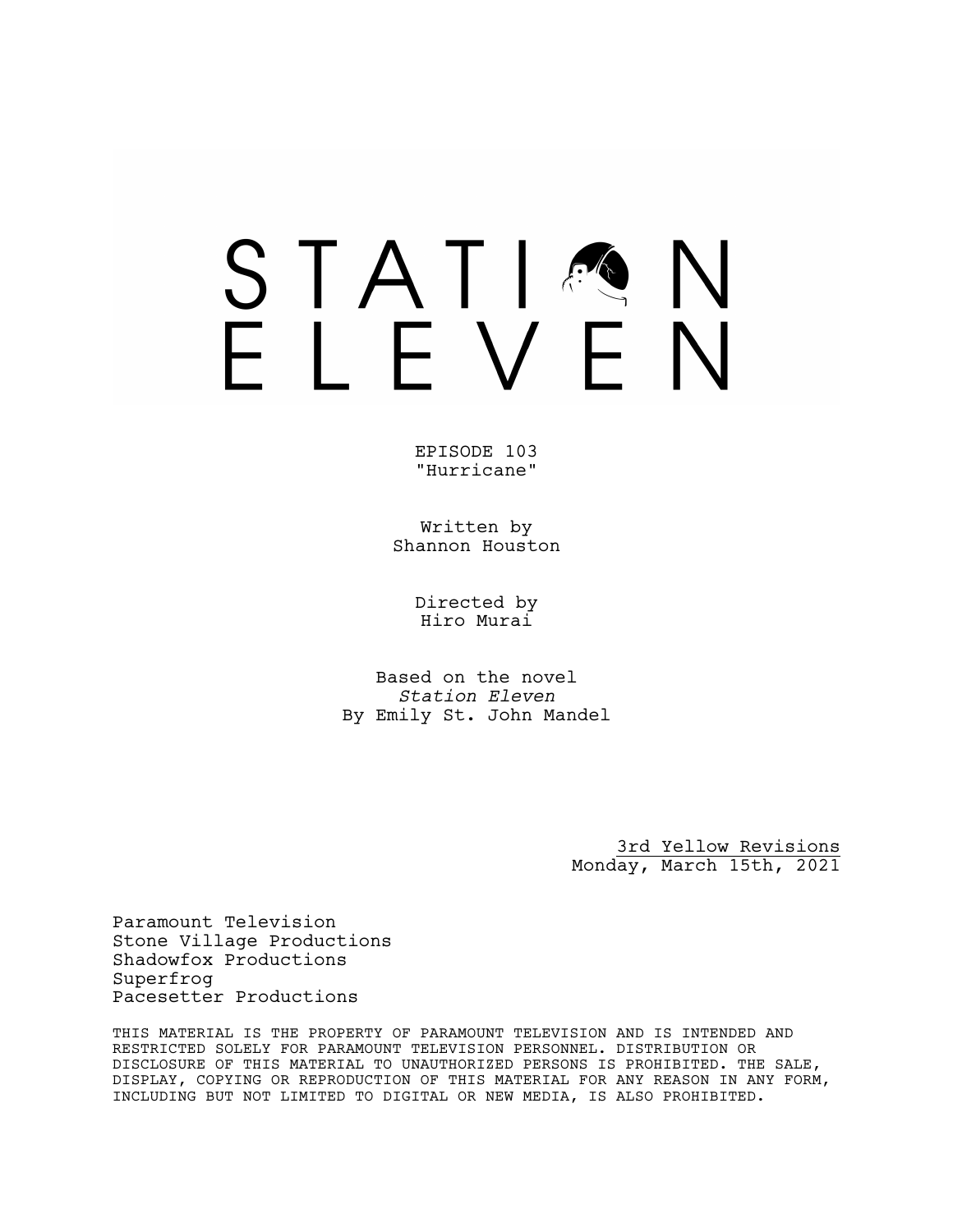## STATIQN

"Hurricane" Episode 103 3rd Yellow Revisions: 3/15/21

### **Revision History**

| Date     | Draft                    | <b>Revised Pages</b>                                         |
|----------|--------------------------|--------------------------------------------------------------|
|          |                          |                                                              |
| 12/9/19  | Production Draft         | $1-43$ , $45$ , $48-62$                                      |
| 12/22/19 | Full Blue                | All                                                          |
| 1/7/20   | Full Pink                | All                                                          |
| 1/11/20  | Yellow Revisions         | $9-10$ , $21-24$ , $54-56$                                   |
| 1/12/20  | Green Revisions          | $7-9A$ , $13-13A$ , 56-59A                                   |
| 1/15/20  | Goldenrod LIMITED DISTRO | All                                                          |
| 1/19/20  | Full 2nd White           | All                                                          |
| 1/23/20  | 2nd Blue Revisions       | 15 & 16                                                      |
| 1/27/20  | 2nd Pink Revisions       | 1, 10-10A, 17-19A, 22-25, 29-30,<br>$32-35$ , $42$ , $48-52$ |
| 2/20/20  | 3rd White Revisions      | $33 - 34, 37 - 40$                                           |
| 3/9/21   | 3rd Blue Revisions       | $9A-9B$                                                      |
| 3/12/21  | 3rd Pink Revisions       | $9A-9B$                                                      |
| 3/15/21  | 3rd Yellow Revisions     | $9A-9B$                                                      |

**Notes:** Revisions are marked with (\*).

This draft makes changes to scene A307 only.

The BARTENDER has been replaced by the MAITRE D'.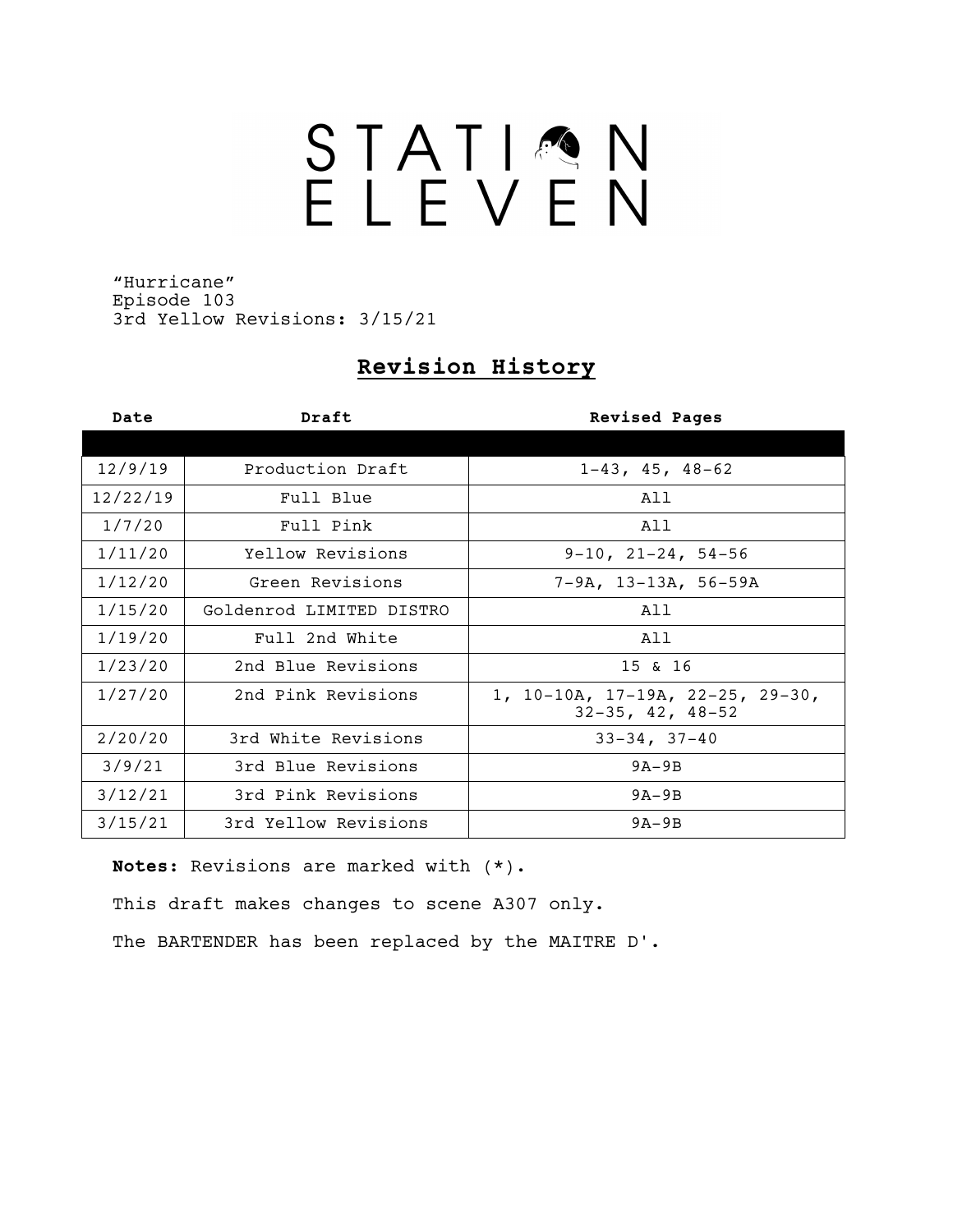## STATION<br>ELEVEN

"Hurricane" Episode 103 3rd Yellow Revisions: 3/15/21

### **Cast List**

| MIRANDA CARROLLDANIELLE DEADWYLER    |  |  |  |
|--------------------------------------|--|--|--|
|                                      |  |  |  |
| ARTHUR LEANDERGAEL GARCIA BERNAL     |  |  |  |
| ELIZABETH COLTONCAITLIN FITZGERALD   |  |  |  |
| YOUNG KIRSTEN RAYMONDEMATILDA LAWLER |  |  |  |
|                                      |  |  |  |
| PABLO                                |  |  |  |
| YOUNG MIRANDA                        |  |  |  |
| AUNT PHILLIS                         |  |  |  |
| KENYA                                |  |  |  |
| JASMINE                              |  |  |  |
| SARATOGA                             |  |  |  |
| LEON PREVANT                         |  |  |  |
| GARY HELLER                          |  |  |  |
| JORGE ARANA                          |  |  |  |
| TESCH                                |  |  |  |
| <b>STAN</b>                          |  |  |  |
| PHTT.                                |  |  |  |
| LEAR PA                              |  |  |  |
| <b>SECRETARY</b>                     |  |  |  |
| JIM FELPS                            |  |  |  |
| <b>GRAVE NARRATOR</b>                |  |  |  |
| HUANG                                |  |  |  |
| RECEPTIONIST                         |  |  |  |
| JAKE RITTER (ARTHUR LEANDER)         |  |  |  |
| DR. ELEVEN                           |  |  |  |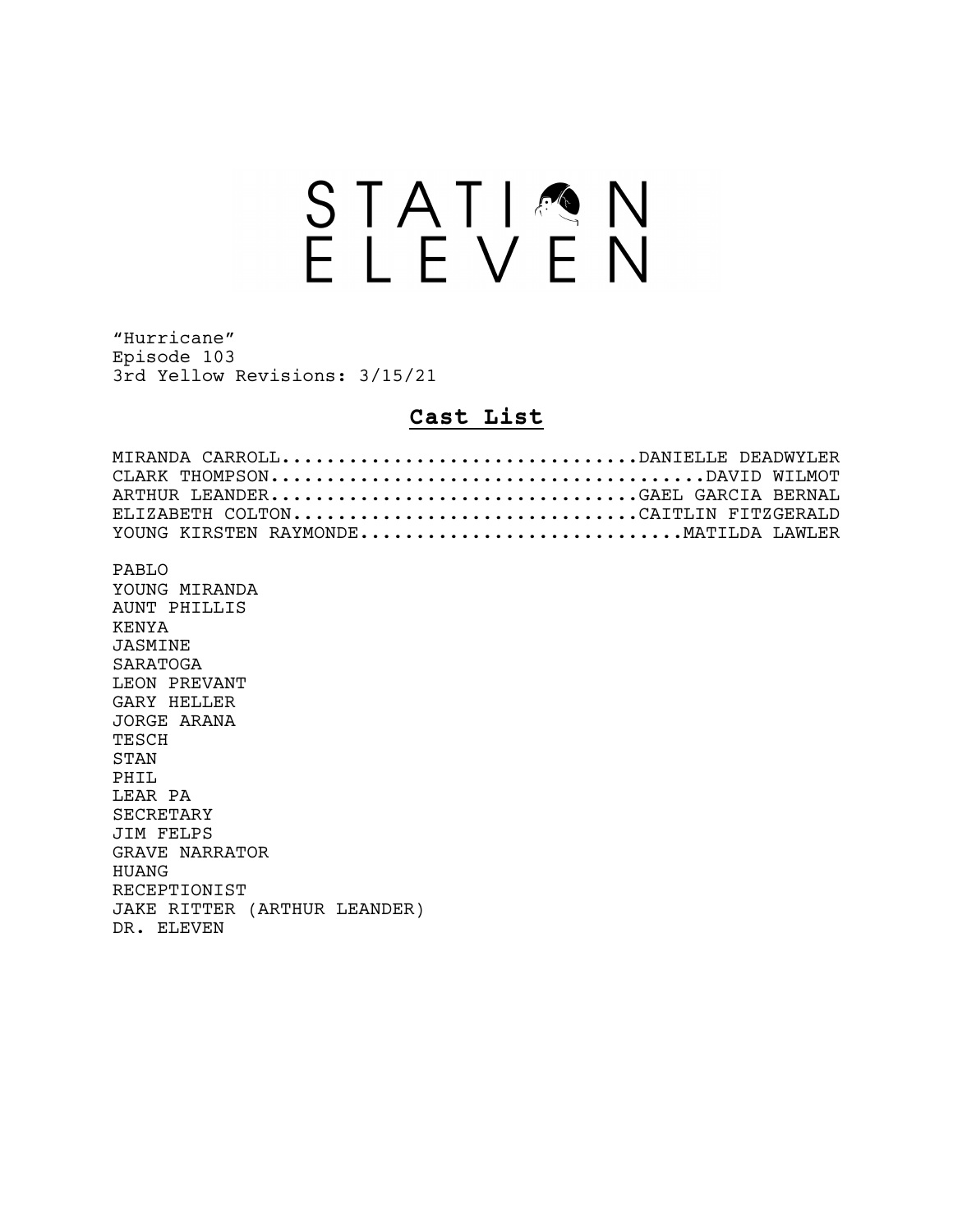### STATIMN<br>ELEVEN

"Hurricane" Episode 103 3rd Yellow Revisions: 3/15/21

### **Location List**

### **Interior Locations**

INT. EL TRAIN - CHICAGO - 2020 - DAY INT. THEATER - LOBBY - CHICAGO - 2020 - DAY INT. THEATER - ARTHUR'S DRESSING ROOM - CHICAGO - 2020 - DAY INT. RURAL HOME - KANKAKEE - 1990 - DAY INT. MOVIE THEATER - KANKAKEE - 1990 - DAY INT. MOVIE THEATER - CONCESSION AREA - KANKAKEE - 1990 - DAY\* INT. HOTEL SERI GUMUM - CONFERENCE CENTER HALLWAY - PORT KLANG, MALAYSIA - Y0 - DAY INT. HOTEL SERI GUMUM - CONFERENCE CENTER HALLWAY - PORT KLANG, MALAYSIA - Y0  $-$  NTGHT INT. HOTEL SERI GUMUM - HALLWAY - PORT KLANG, MALAYSIA - Y0 - DAY INT. HOTEL SERI GUMUM - BOTHISATTVA CONFERENCE ROOM - PORT KLANG, MALAYSIA - Y0 - NIGHT INT. HOTEL SERI GUMUM - ELEVATOR - PORT KLANG, MALAYSIA - Y0 - DAY INT. HOTEL SERI GUMUM - LOBBY - PORT KLANG, MALAYSIA - Y0 - DAY INT. HOTEL SERI GUMUM - BAR - PORT KLANG, MALAYSIA - Y0 - NIGHT INT. HOTEL SERI GUMUM - ROOM - PORT KLANG, MALAYSIA - Y0 - DAY INT. HOTEL SERI GUMUM - ROOM - PORT KLANG, MALAYSIA - Y0 - NIGHT INT. BUS (MOVING) - PORT KLANG, MALAYSIA - Y0 - DAY INT. NEPTUNE LOGISTICS OFFICE - CHICAGO - 2005 - DAY INT. LOFT BUILDING - STAIRS/HALLWAY - CHICAGO - 2005 - DAY INT. THE LOFT - CHICAGO - 2005 - DAY INT. DINER - CHICAGO - 2005 - NIGHT INT. ROOFTOP BAR - CHICAGO - 2005 - NIGHT INT. ARTHUR'S BROWNSTONE - KITCHEN - CHICAGO - 2005 - DAY INT. ARTHUR'S BROWNSTONE - SUNPORCH/LIVING ROOM - CHICAGO - 2005 - DAY INT. ARTHUR'S BROWNSTONE - SUNPORCH/LIVING ROOM - CHICAGO - 2005 - NIGHT INT. ARTHUR & MIRANDA'S HOUSE - POOLHOUSE - LOS ANGELES - 2007 - NIGHT INT. ARTHUR & MIRANDA'S HOUSE - BEDROOM - LOS ANGELES - 2007 - DAY INT. ARTHUR & MIRANDA'S HOUSE - BEDROOM - LOS ANGELES - 2007 -NIGHT INT. ARTHUR & MIRANDA'S HOUSE - HALLWAY - LOS ANGELES - 2007 - NIGHT INT. ARTHUR & MIRANDA'S HOUSE - DINING ROOM - LOS ANGELES - 2007 - NIGHT

### **Exterior Locations**

EXT. THEATER - CHICAGO - 2020 - DAY EXT. RURAL ROAD - KANKAKEE - 1990 - DAY EXT. DALEY CENTER PLAZA - CHICAGO - 2005 - DAY EXT. SIDEWALK - CHICAGO - 2005 - NIGHT EXT. THE DOCKS - PORT KLANG, MALAYSIA - YO - DAY EXT. RED CARPET - HOLLYWOOD - 2007 - NIGHT EXT. ARTHUR & MIRANDA'S HOUSE - POOLSIDE - LOS ANGELES- 2007 - NIGHT EXT. ARTHUR & MIRANDA'S HOUSE - POOLHOUSE - LOS ANGELES - 2007 - NIGHT EXT. ARTHUR & MIRANDA'S HOUSE - THE POOL - LOS ANGELES - 2007 - NIGHT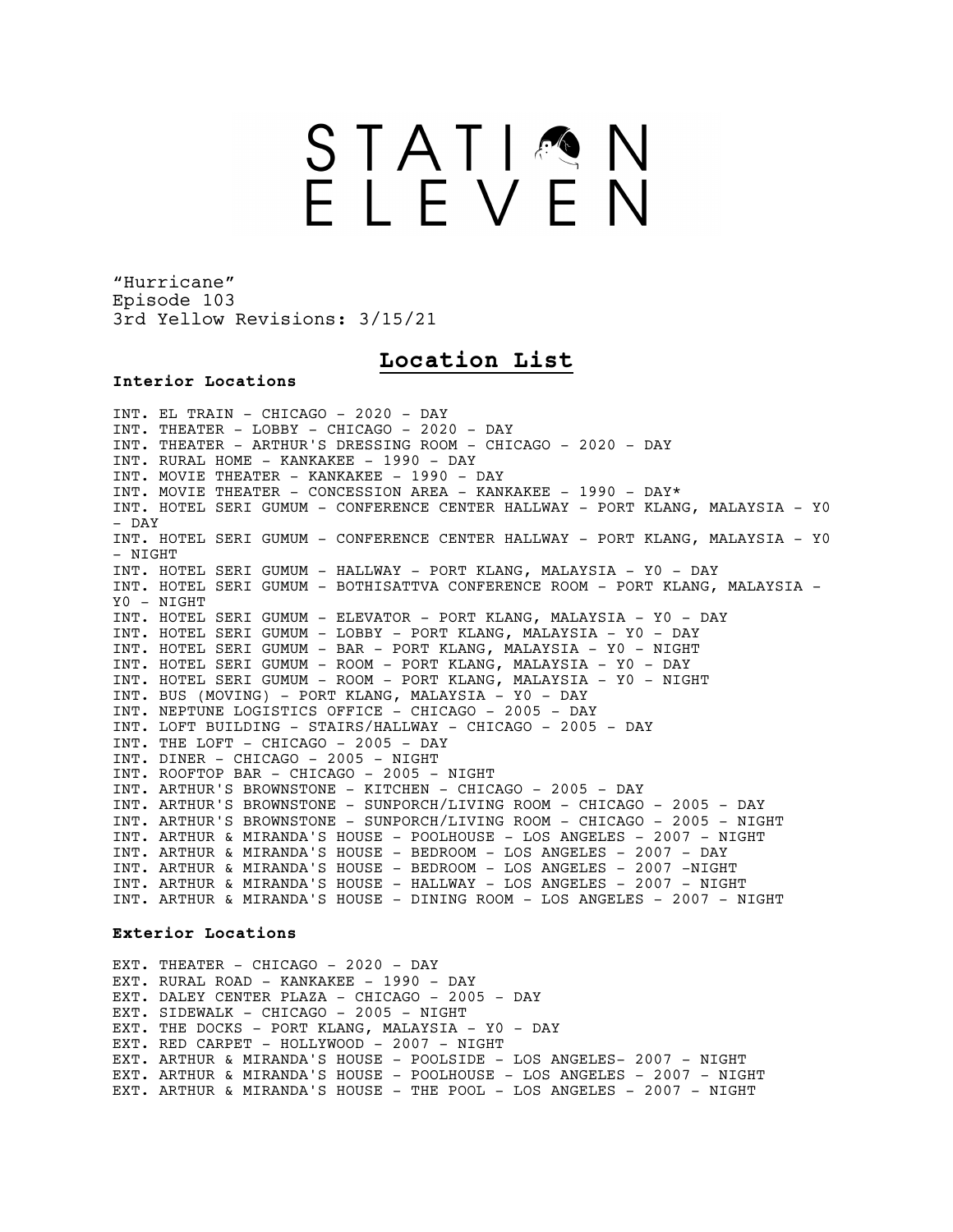# STATION<br>ELEVEN

"Hurricane" Episode 103 3rd Yellow Revisions: 3/15/21

### Day/Night Breakdown

### $SN#$

### SCRIPT D/N

| $Al-D12020 - D1$ |  |
|------------------|--|
|                  |  |
| $6-7Y0 - D1$     |  |
|                  |  |
|                  |  |
|                  |  |
|                  |  |
| $+5-0.19$        |  |
|                  |  |
|                  |  |
| $21Y0 - D1$      |  |
| $A212005 - D2$   |  |
| $B212005 - N2$   |  |
| $C21$            |  |
| 22 23            |  |
|                  |  |
| $25 - 28$        |  |
| $30 - 030$       |  |
| $312005 - D3$    |  |
|                  |  |
| $32-372007 - N1$ |  |
|                  |  |
|                  |  |
|                  |  |
|                  |  |
|                  |  |
|                  |  |
|                  |  |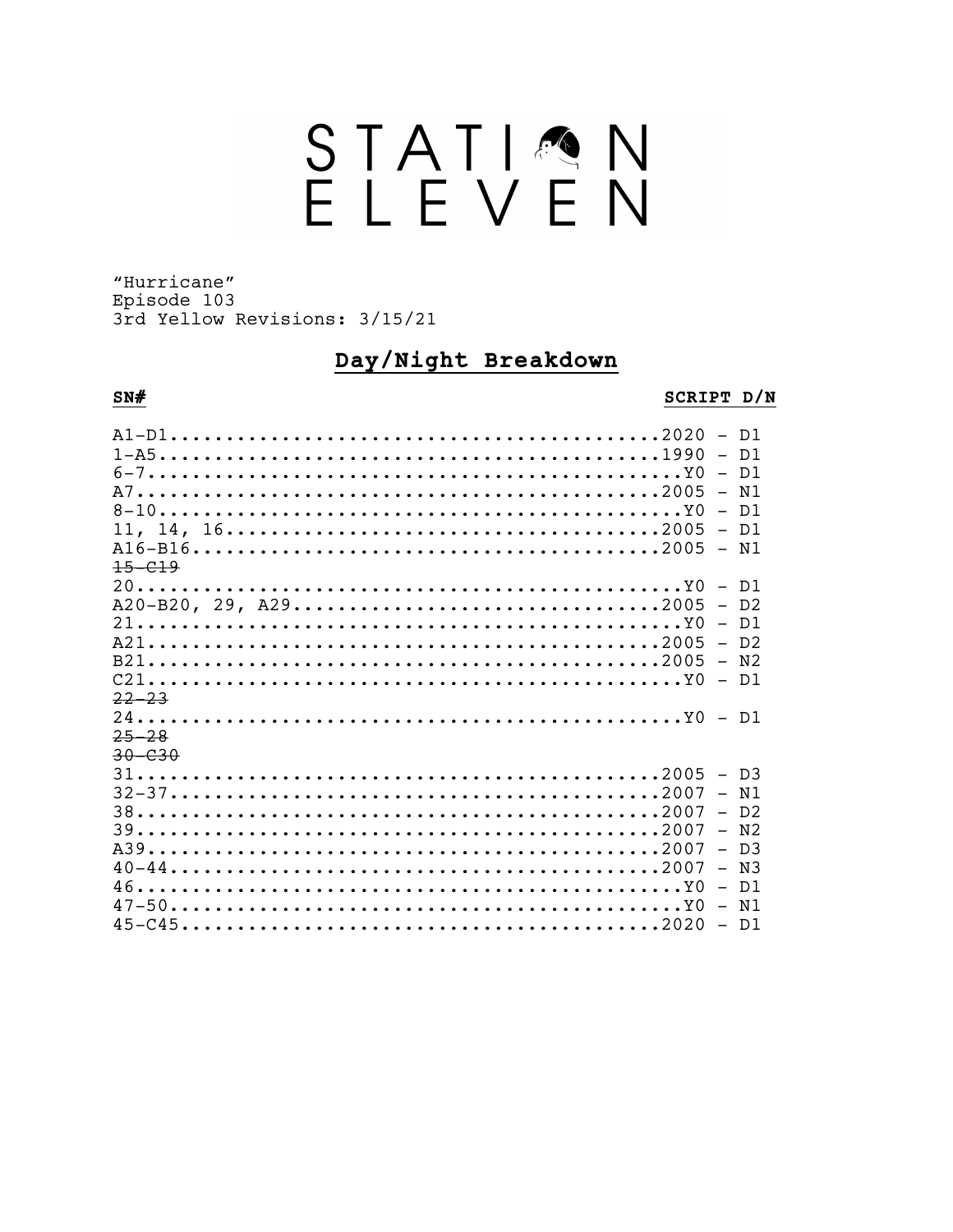### *[PRODUCTION NOTE: THE FIRST SCENES HERE ARE DIRECT RE-USES OF BEATS IN EPISODE 101. NEW CONTENT BEGINS IN THE DRESSING ROOM.]*

### A1 **INT. EL TRAIN - CHICAGO - 2020 - DAY 1** A1

**MIRANDA CARROLL** (40s) sits on the train, organizing MANILLA ENVELOPES, writing with a **SHARPIE**.

> GRAVE NARRATOR (V.O.) *What started as a tropical wave moving westward from Africa in September would, weeks later, become the stuff of nightmares for the people of the Lower Antilles.*

### B1 **EXT. THEATER - CHICAGO - 2020 - MOMENTS LATER** B1

Miranda (40) approaches the theater, heels clicking, and she only glances up for a moment at the MARQUEE advertising **ARTHUR LEANDER** and **KING LEAR** by **WILLIAM SHAKESPEARE**.

> GRAVE NARRATOR (V.O.) *The slow-moving nature of Hurricane Hugo proved particularly brutal...*

### C1 **INT. THEATER - LOBBY - CHICAGO - 2020 - CONTINUOUS** C1

We COME AROUND and see Arthur Leander sitting on the steps. MOS as he and Miranda talk to one another...

> GRAVE NARRATOR (ON THE TV) *...for the people of St. Croix in the U.S. Virgin Islands.*

### D1 **INT. THEATER - ARTHUR'S DRESSING ROOM - CHICAGO - 2020 -** D1 **LATER**

Little Kirsten's looking over at Miranda.

MIRANDA

Logistics.

KIRSTEN What's that mean?

MIRANDA The path things take. To get from A to B. It's always made sense to me.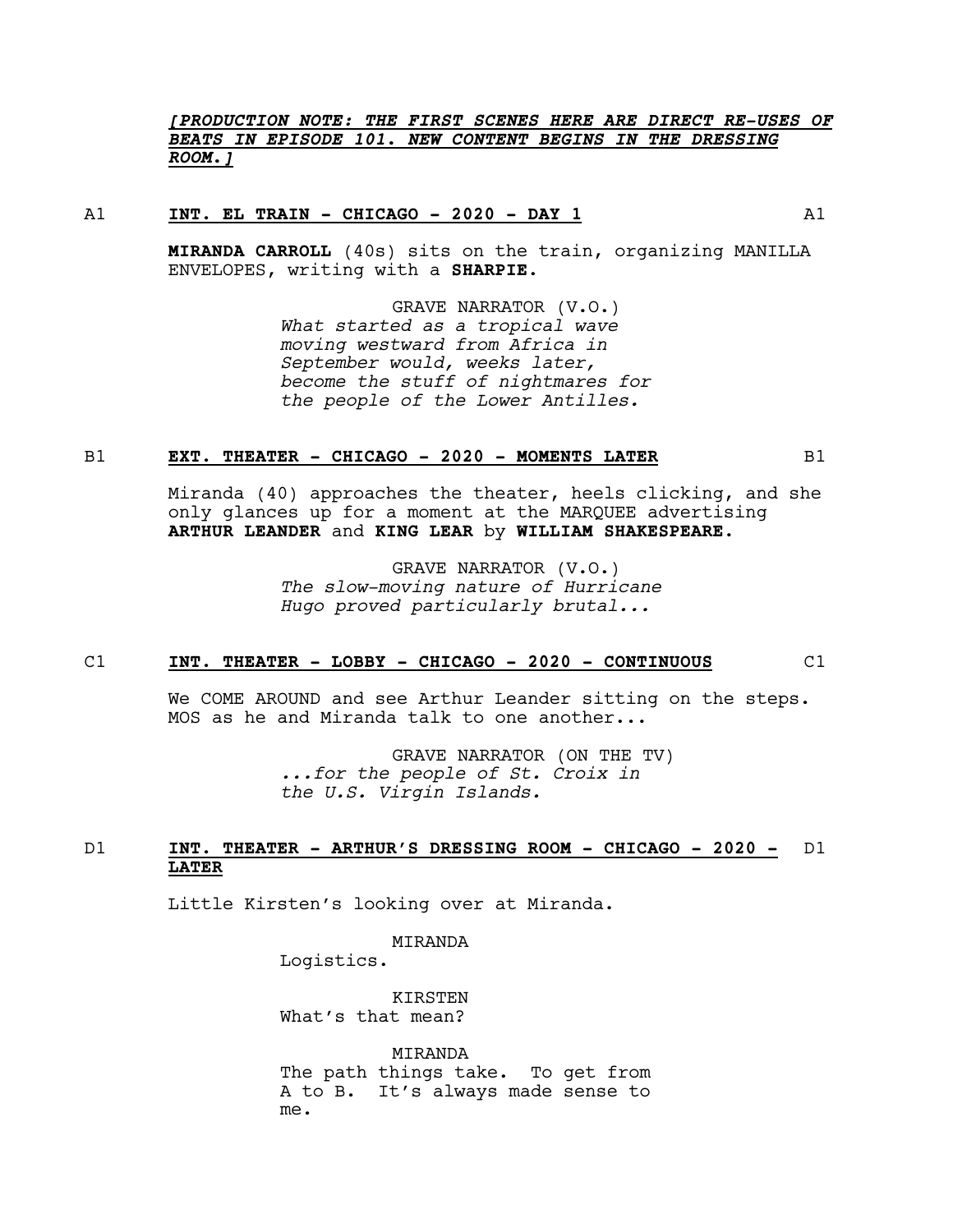### 1 **INT. RURAL HOME - KANKAKEE - 1990 - DAY 1** 1

A girl sits on the couch, big black hoodie on, backpack beside her, looking around a house she's just arrived at. The TV is on, blaring, showing hurricane footage.

> GRAVE NARRATOR (ON THE TV) *Two weeks later, Hugo would dissipate off the coast of South Carolina, causing untold damage.*

This is the longest origin story ever told.

So long it goes up to the brink of death...

**MIRANDA** (10) sees a notepad on a table, gets it, draws.

Her sketch starts as a hurricane swirl, but soon that circular swirl starts to evolve a bit into something resembling a helmet... Then: an elementary, bubbly figure.

Hushed voices from another room. Miranda hears **AUNT PHYLLIS** (30s) talking to a girl, **KENYA** (12) in the kitchen.

> KENYA (O.C.) It's weird. She doesn't talk.

> > AUNT PHYLLIS (O.C.)

Go on.

Footsteps from the kitchen. Then Kenya appears, over it already. Aunt Phyllis appears behind her.

> AUNT PHYLLIS (CONT'D) Miranda. This is Kenya. She's your cousin. I'm Auntie. (then) We're strangers, but we're family.

Miranda looks, goes back to drawing.

AUNT PHYLLIS (CONT'D) Grandma says you told her your name's Infinity?

Miranda nods.

AUNT PHYLLIS (CONT'D) Your daddy named you Miranda. So it's Miranda. (then) You want a grilled cheese sandwich?

Miranda nods again, Aunt Phyllis disappears into the kitchen.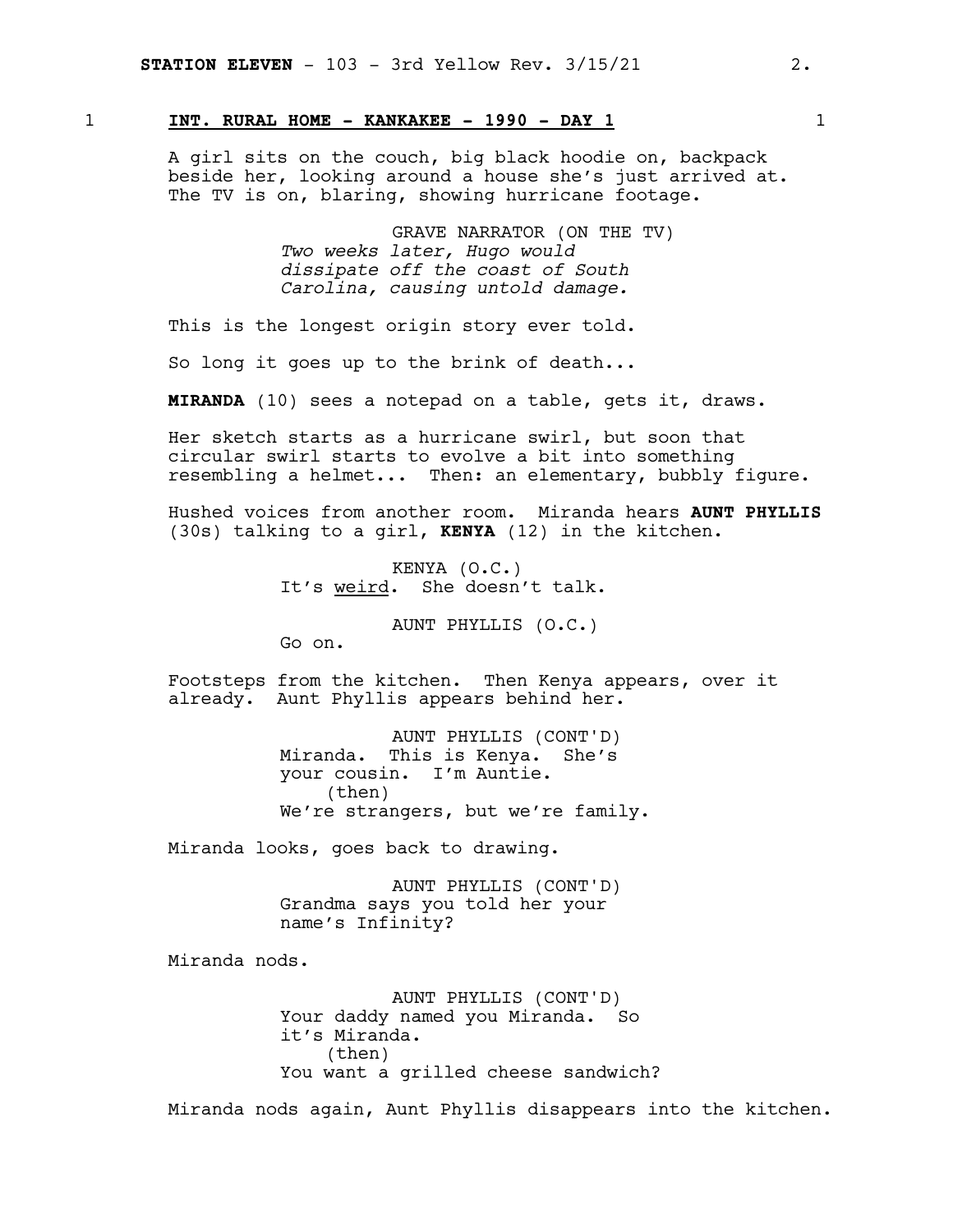### KENYA

### Hey. *Infinity*. You see this?

Kenya stands at a shelf beside a CRYSTAL TROPHY.

KENYA (CONT'D) State of Illinois Science Fair Grand Champion: me.

Aunt Phyllis pipes up from the other room.

AUNT PHYLLIS (O.C.) Kenya! Take Miranda to see that movie you're always seein'.

KENYA (PRE-LAP) *Kid or Play?*

### 2 **EXT. RURAL ROAD - KANKAKEE - 1990 - DAY** 2

Miranda follows Kenya through the neighborhood. Miranda's still eating her grilled cheese.

> KENYA When I lose my virginity umma do it with a guy who looks like Play, but not before junior year or you're a ho. Kid's ugly. (looks) What are you gonna do for a job? I used to think I'd be an astronaut because of Mae Jemison, but I told her I don't care about aliens *to her face.* She gave a talk at Harold Washington.

Kenya walks for a beat. Looks back. Shakes her head.

KENYA (CONT'D) What'd you eat for a whole week? After that hurricane?

Miranda just keeps chewing.

KENYA (CONT'D) I heard you were stuck in the kitchen for a week.

Miranda doesn't answer, keeps walking.

KENYA (CONT'D) Where'd you pee?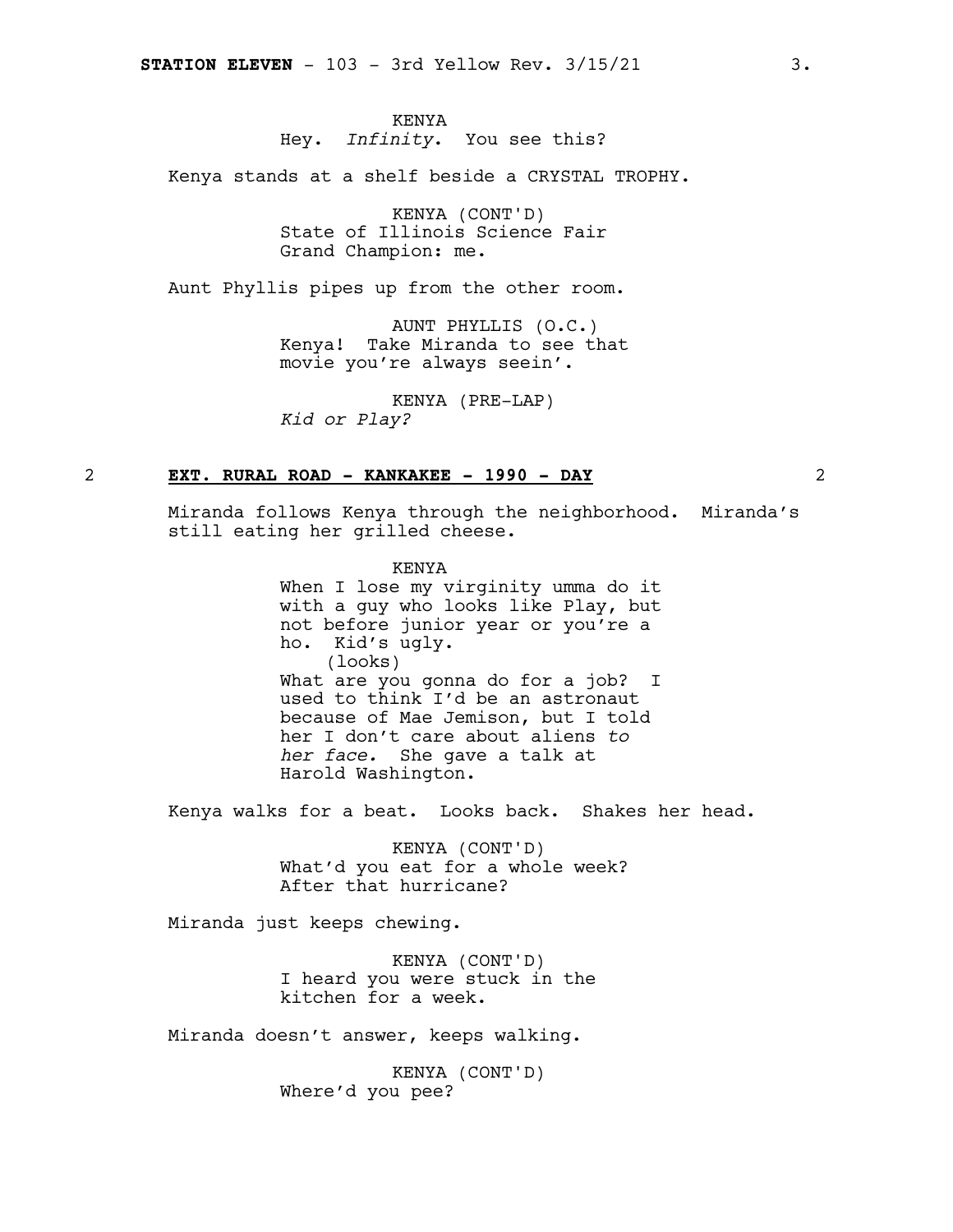JAKE RITTER (ARTHUR)(PRE-LAP) *"I stood looking over the damage...*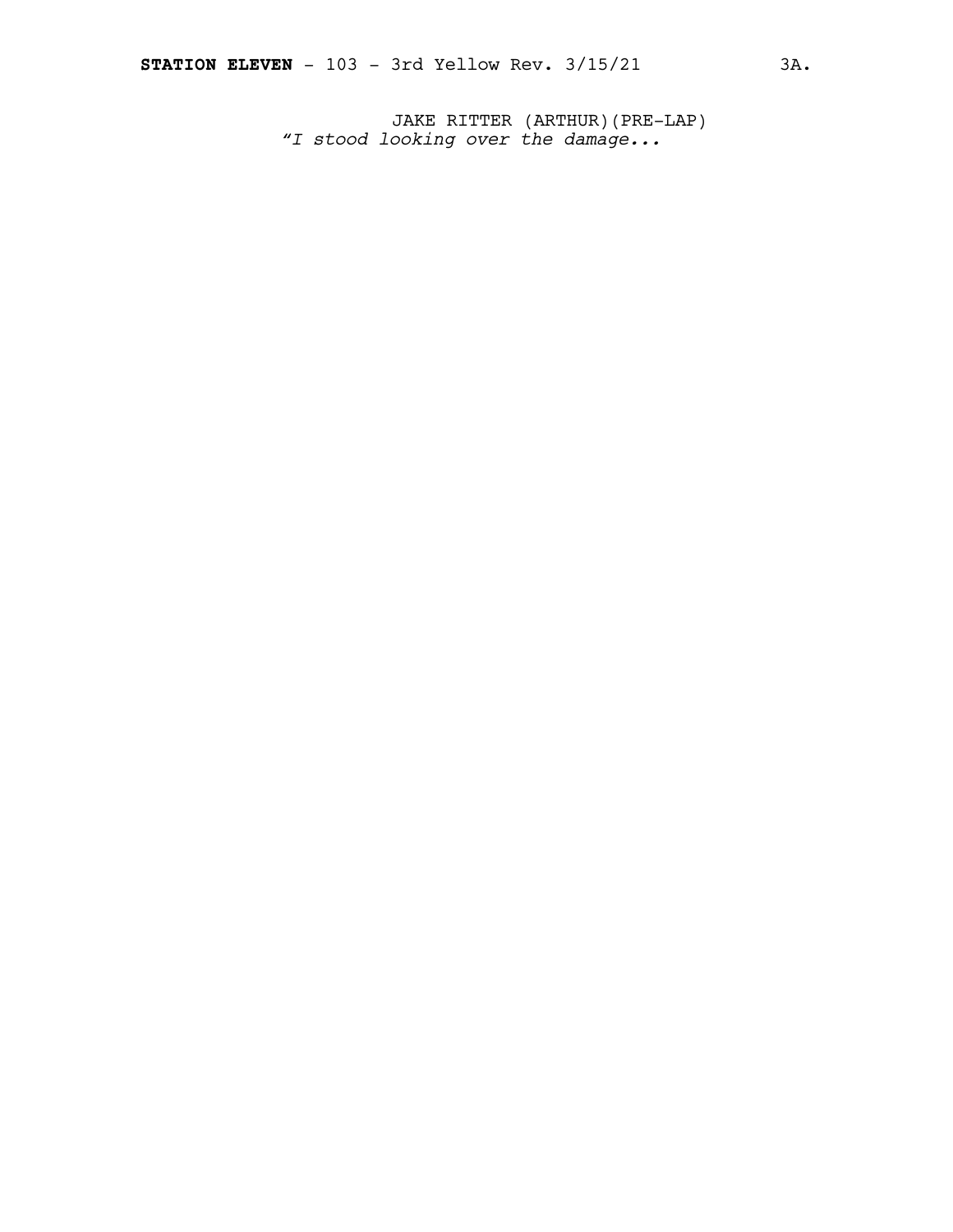### 3 **INT. MOVIE THEATRE - KANKAKEE - 1990 - DAY** 3

SUDDEN, BLARING SCORE. The girls watch *ORION SOLDIER*, a scifi movie. Theatre's empty. *[PRODUCTION NOTE: WE WILL STAY ON THE GIRLS AND NOT SHOOT THIS PIECE OF ORION SOLDIER ANYMORE. WE WILL NEED SOUND DESIGN, LIGHTING, ETC., AS WELL AS SMALL PIECES OF STOCK, OR CREDITS, FOR GLIMPSES.]* Miranda's captivated. Kenya crunches popcorn.

> JAKE RITTER (ARTHUR) *...and tried to remember the sweetness of life on Earth."* (then, angry) Remember *that*? *DAD?*

Kenya sees Miranda's eyes are glued on young Jake Ritter.

JAKE RITTER (ARTHUR)(CONT'D) (CONT'D) I was late. Or you were early. Either one. Same mission: Get back what we lost. And burn every parasite motherfucker alive...

*SCORE RISING WITH JAKE'S ANGER... RED AND YELLOW FLAMES, SOUNDS OF FIRE BLASTING--*

> **MTRANDA** AHHHHHHHHHHHHHHHHHHHH!

*ON MIRANDA AS THE SCREEN FLARES RED AND ORANGE...*

Miranda climbs up onto the chairs, scrabbles away as the NOISE continues and then suddenly it's--

### 4 **INT. MOVIE THEATRE - CONCESSION AREA - KANKAKEE - 1990 -** 4 **LATER**

SILENT. The movie's over. Miranda sits crosslegged on the countertop, drawing. A **CLERK** sits behind the counter, reading a book. Kenya's doing CARTWHEELS, cartwheels over to a POSTER FOR ORION SOLDIER.

> KENYA How many brothers and sisters?

Miranda keeps drawing.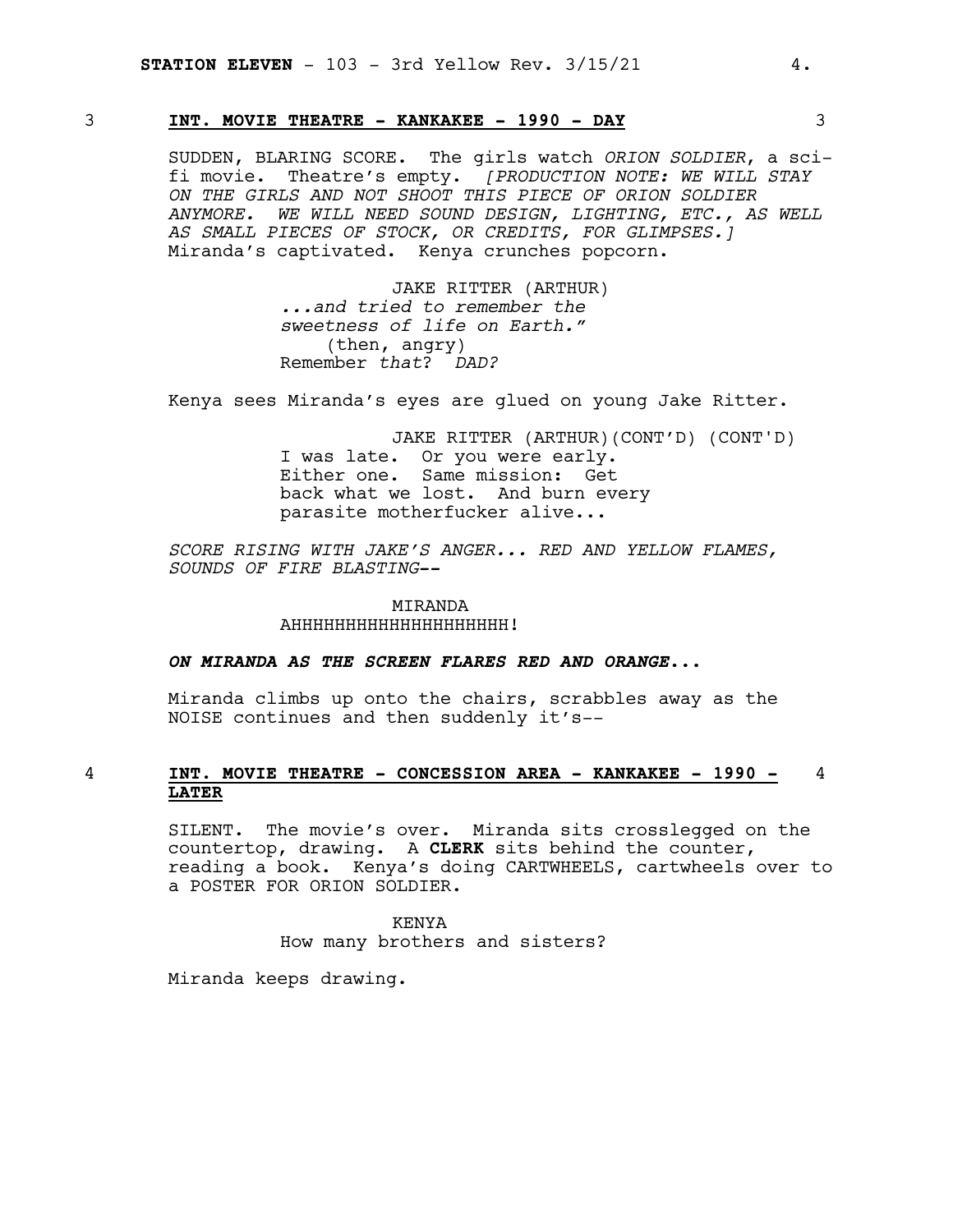KENYA (CONT'D) Did you talk to them?

Miranda keeps drawing.

KENYA (CONT'D) Or were you always like this?

Miranda keeps drawing. Kenya watches her for a beat before one last cartwheel over near the Clerk.

> KENYA (CONT'D) What's crazy is you could say anything. About who you are. We wouldn't even know.

Miranda's eyes tick up for a second. Goes back to drawing.

KENYA (PRE-LAP) (CONT'D) *I just knew Mama had a brother, and they didn't talk...*

### 5 **EXT. RURAL ROAD - KANKAKEE - 1990 - DAY 1** 5

The two girls drag sticks along the road.

KENYA ... and that I wasn't even allowed to ask about you or write a letter. So that's one good thing. At least on my side at least. I'm glad you survived 'cause I know you.

Miranda stops. Looks back down the road.

KENYA (CONT'D) You glad you survived?

Kenya finally notices Miranda stopped. She stops, too, turns and looks. Miranda's looking at the corner.

KENYA (CONT'D)

Miranda.

**DR. ELEVEN** stands looking at Miranda. Kenya can't see him.

KENYA (CONT'D) We gotta get home.

Silence for a beat. Miranda turns, goes back with Kenya. The two girls walk together.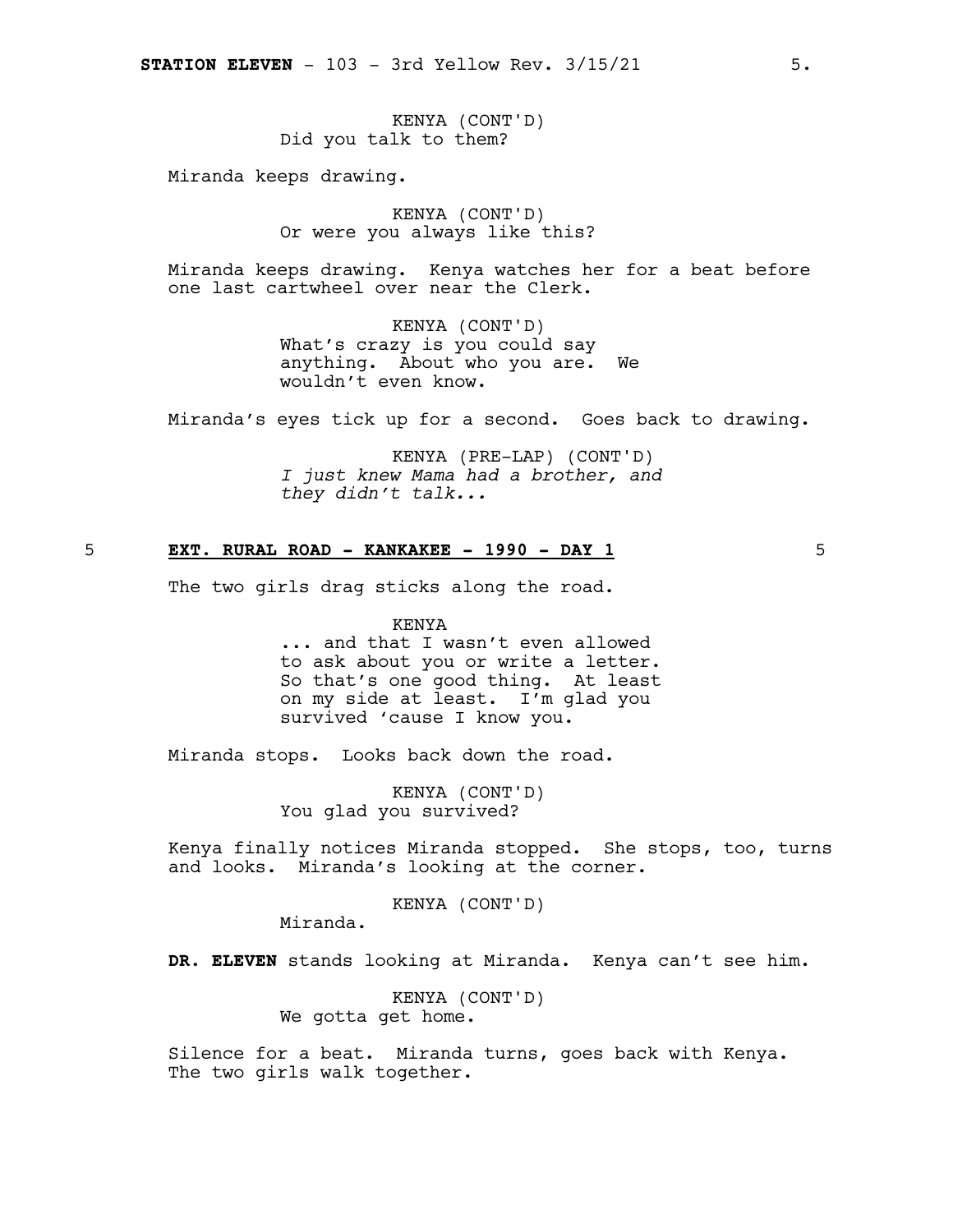KENYA (CONT'D) Mama made bean dip.

### A5 **INT. RURAL HOME - KANKAKEE - 1990 - DAY 1** A5

The girls stand at the door. Kenya scrapes off her boots.

KENYA (to Aunt Phyllis) Mama! We're home!

Kenya walks into the kitchen. Miranda looks around the room. Her eyes find Kenya's CRYSTAL TROPHY. She walks to it. Reads. Places a finger on the base.

> AUNT PHYLLIS (O.C.) (quietly) How was it?

Pushes it a little, nudging it toward the edge.

KENYA (O.C.) She's alright.

Miranda pushes it a little more...

KENYA (O.C.)(CONT'D) (CONT'D) Pretty much told her she could live here.

Miranda stops, looking at the crystal trophy. Considers for a beat. Then CONTINUES TO PUSH IT, pulling it off the side of the shelf. It falls to the ground. SHATTERS. Kenya comes quickly back into the room. Sees the damage...

> KENYA (CONT'D) *Why'd you do that?*

Miranda turns and GRABS HER BACKPACK, heads for the door.

KENYA (CONT'D) Miranda!!!

As she runs out the door--

### 6 **INT. HOTEL SERI GUMUM - CONFERENCE CENTER HALLWAY - PORT** 6 **KLANG, MALAYSIA - Y0 - DAY 1**

**MIRANDA** (40) comes through a different door, pulling a ROLLING SUITCASE, business attire and heels. She stops, though, looking out and away at something.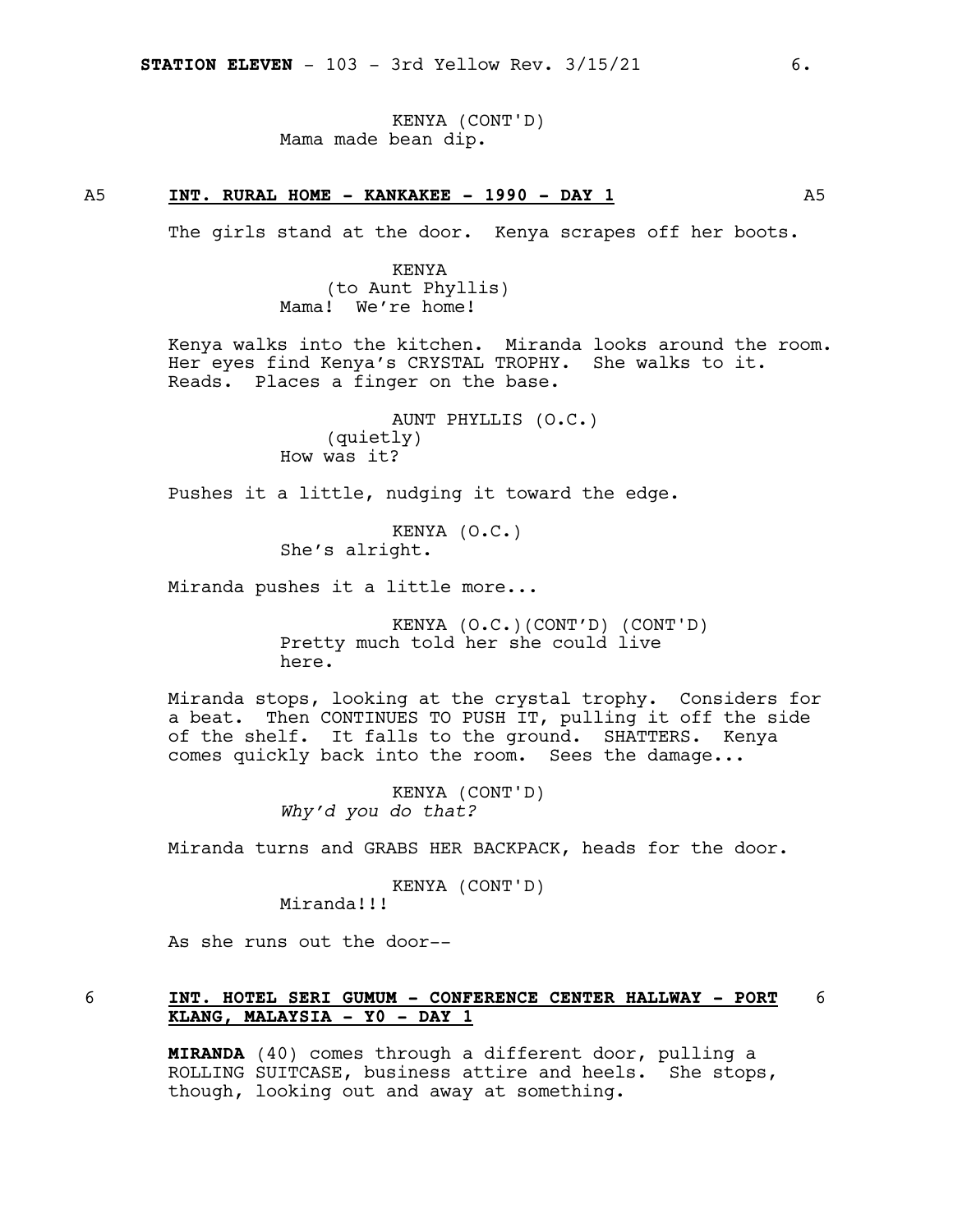FELPS (O.S.)

Carroll!

She jumps a tiny bit as **JIM FELPS** (30s), tall businessman in khakis and a crisp black golf shirt with the bright white letters PUCA embroidered above the pocket joins her. Also has a rolling suitcase.

> FELPS (CONT'D) Air and sea unite. More firepower than the Battle of Midway. Efficiency of a moth. (glances) Great diversity.

### MIRANDA

Don't.

FELPS

Gotcha, no. Just glad our companies could find a way to work together.

MIRANDA Your company bought our company, Jim.

### FELPS

Right.

The two walk down a MASSIVE hallway that seems to end a mile away. The SINOTEC 2020 Logistics Summit's being held, and though this hallway isn't dense with people, evidence of the conference lines the walls as they pass conference rooms with names like Epiphany, Utopia, and Enlightenment...

> FELPS (CONT'D) We want, uh, Boddhisatva. What is the Boodhisatva.

But Miranda's distracted. **TEN CHINESE BUSINESSMEN** stream out of a conference room in front of them, all moving together with briefcases and bags, many on phones-- clearly a fastmoving exodus. She slows, watching them go by. She and Felps eventually stop, turn, watch them go.

> MIRANDA I think that was Huang.

FELPS They wouldn't close a deal without hearing from us. I don't think.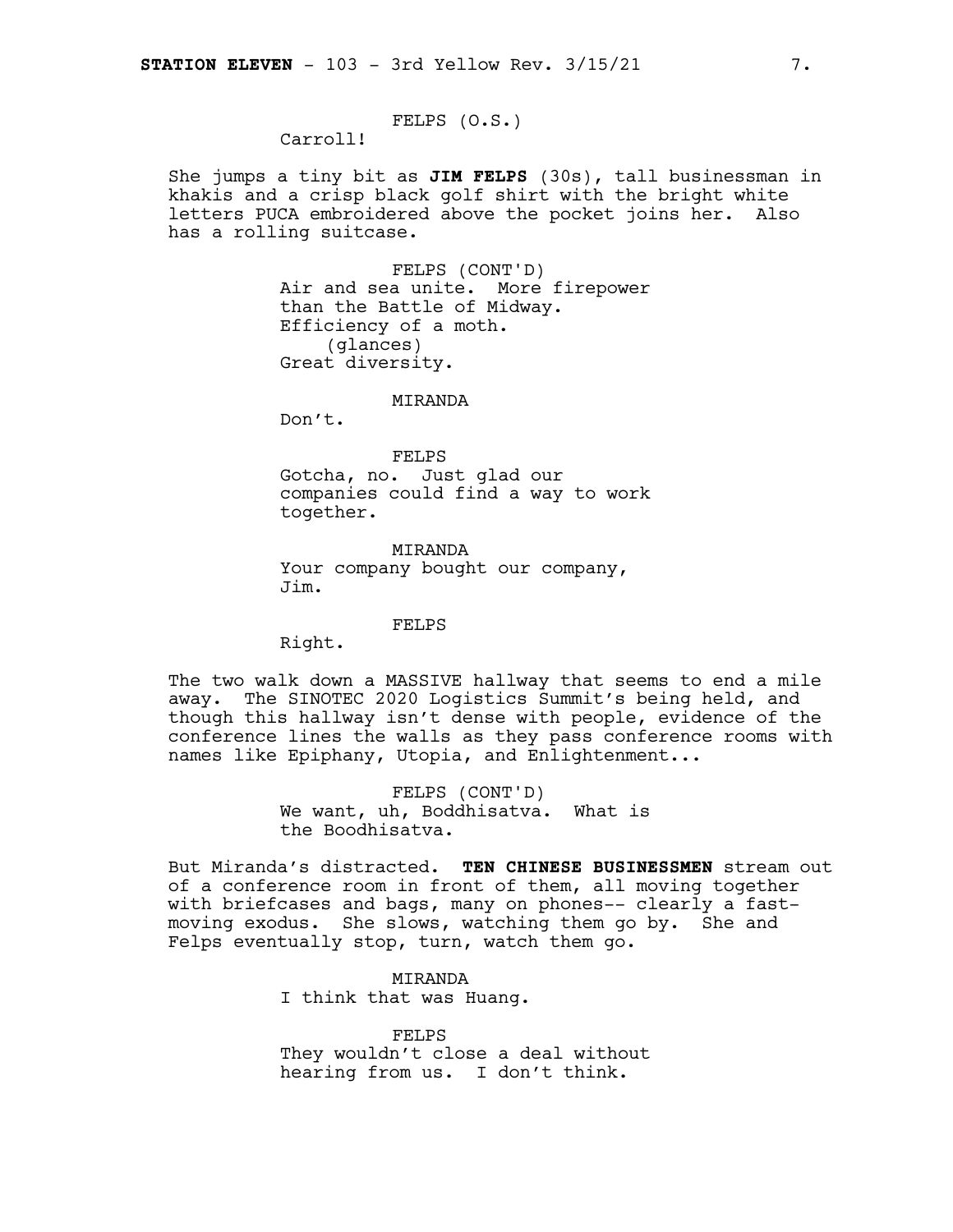Miranda glances at her partner for a second before continuing to the foldout conference table set up in front of some doors right here in the hallway. A placard that reads "Sinotec 2020: Private Meeting" is on the table, along with some signin sheets. A **SECRETARY** looks up at her. Miranda smiles.

### MIRANDA

(in Cantonese) *Hello. My name is Miranda Carroll, and this is my colleague Jim Felps. Neptune Logistics and PUCA.*

The Secretary nods kindly. Miranda's Cantonese is solid.

SECRETARY The pitch meeting is cancelled and will have to be rescheduled.

### MIRANDA

*What?* To when? I need to be back in Chicago. We were told *every* pitch would be--

Felps and Miranda share a look as a **SINOTEC EMPLOYEE** walks up to the table, holding a large GAS-MASK. He hands it to her, and the Secretary pulls it up over her head, onto her face.

> SECRETARY (in Cantonese) *Good luck.*

The woman turns, and she and the man go through a door, close it behind themselves.

> FELPS Must be a germaphobe. (then) What'd she say?

MIRANDA She wished us luck.

Felps and Miranda look at one another. Miranda pulls her phone, walks off.

### 7 **INT. HOTEL SERI GUMUM - HALLWAY - PORT KLANG, MALAYSIA - Y0** 7**- MOMENTS LATER**

The two approach a rail overlooking the hotel's main area below, both their heads still in their phones.

> FELPS Why do I have no service?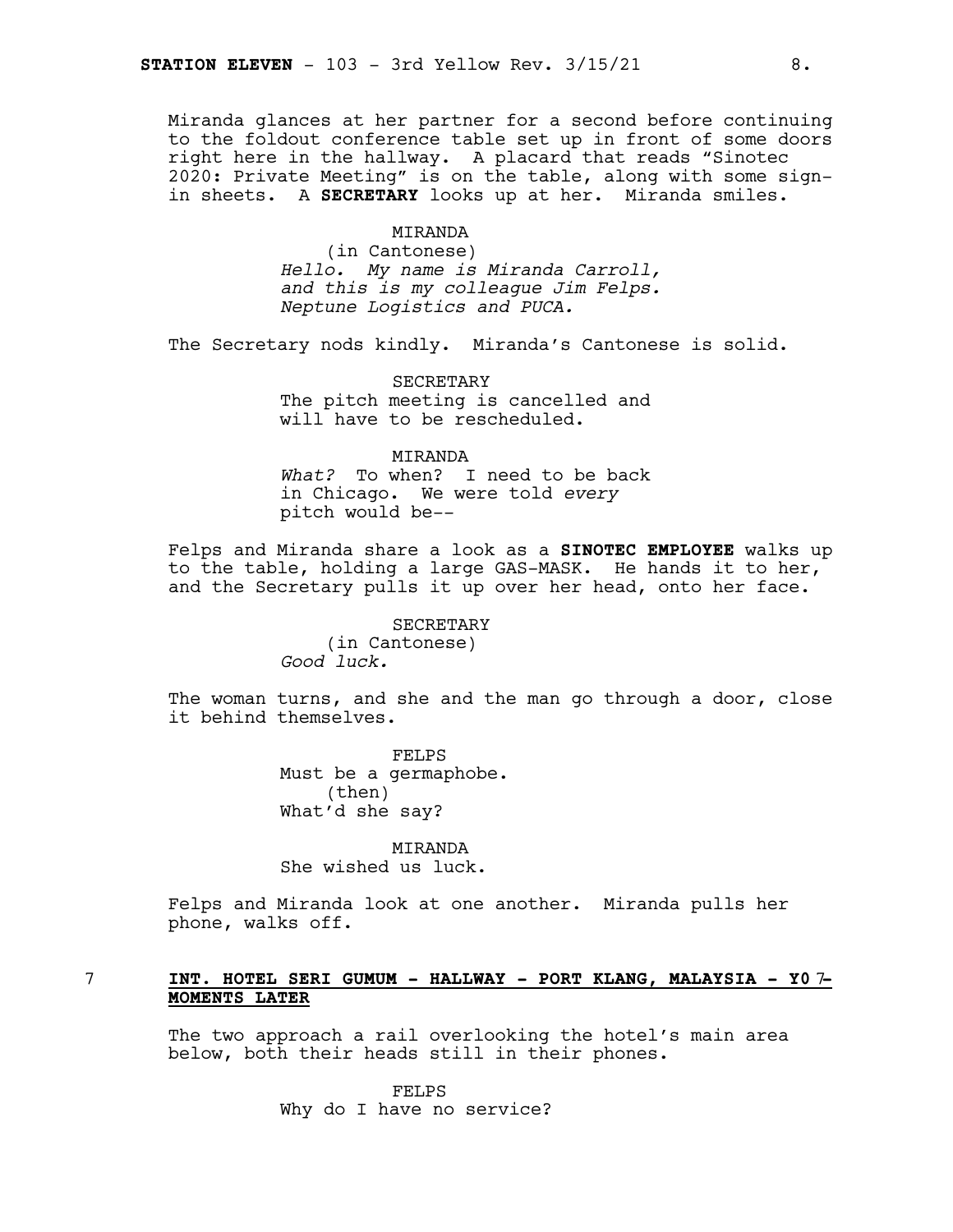### **MTRANDA**

Hotel wifi's still down.

Felps puts his hands on his hips, looks down. Disappointed.

FELPS Welcome to We're Fucked Island.

### MIRANDA

It's a peninsula.

### FELPS

What?

MIRANDA Malaysia. It's a peninsula.

FELPS I left my SAT Phone in Indie. Do you have one?

Miranda has crossed the hall, is looking up and down the nerverending hallways. Then down below.

> MIRANDA Are there less people here?

Miranda's distracted, now looking up into the huge atrium to a hallway four floors up. Like she just saw something she hasn't seen in thirty years...

> FELPS I don't know. I'm gonna see if the Warehouse Boys down in the Showroom know what's going on. (then) You know those guys, right? (then) You okay, Carroll? What are you looking at?

Felps has drifted over, looks where she looks (but we don't see). She snaps back, looks at him. Nods, composes herself. In control.

> MIRANDA I'm good. I just-- (gathers her roller) I forgot my SAT Phone, too.

*RRIIINNNNNNNNNGGG.* Miranda walks off, ring overlaid as she heads for the elevators, Felps futzing with his phone.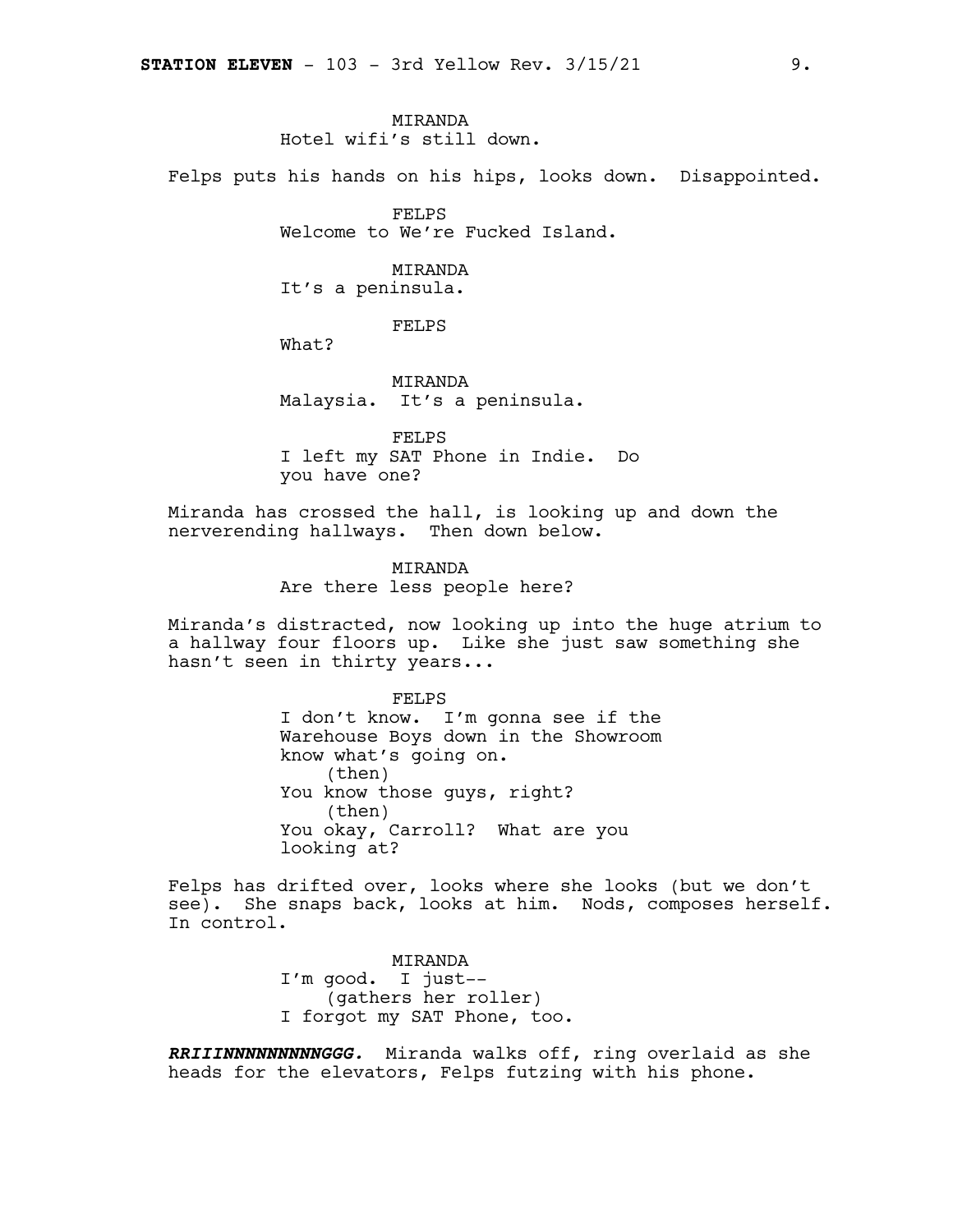### A7 **INT. ROOFTOP BAR - CHICAGO - 2005 - NIGHT 1** A7

Miranda sits alone at a table high up in a rooftop bar.  $*$ She's sketching, with black ink, what looks like a barbed or  $*$ hooked blade directly onto the linen tableclotch.

> CLARK (O.C.) No closing time for the famous,  $*$ <br>apparently apparently. \*

She looks up and sees Clark awkwardly holding three drinks, referring to the front of the house, where Arthur is chatting with the **MAITRE D'**, laying on the charm. One **WAITER** carries \* a a tray of PLATES to the kitchen. Closing time.  $*$ 

> CLARK (CONT'D) \* He talked them into staying open.  $*$

They both watch Arthur a beat. Camera stays. Clark sips. \*

CLARK (CONT'D) I can't tell you how many times I've ended nights like this. (friendly) \* Drinking with someone fascinating  $*$ Arthur "acquired" three bars ago. (indicates) \* While he services fans.

MIRANDA Maybe I acquired him.

She looks back to Arthur. Clark indicates her drawing. \*

CLARK I'm not sure they'll let you take the tablecloth home...

MIRANDA I'll remember it. It's more a feeling.  $\star$ 

CLARK What's the feeling?

MIRANDA "Cut and run". When a squall comes up so fast you gotta leave the anchor and just... go. My dad did it once. Sliced the rope right in front of us, with a filet knife. (eyeing Arthur) That feeling.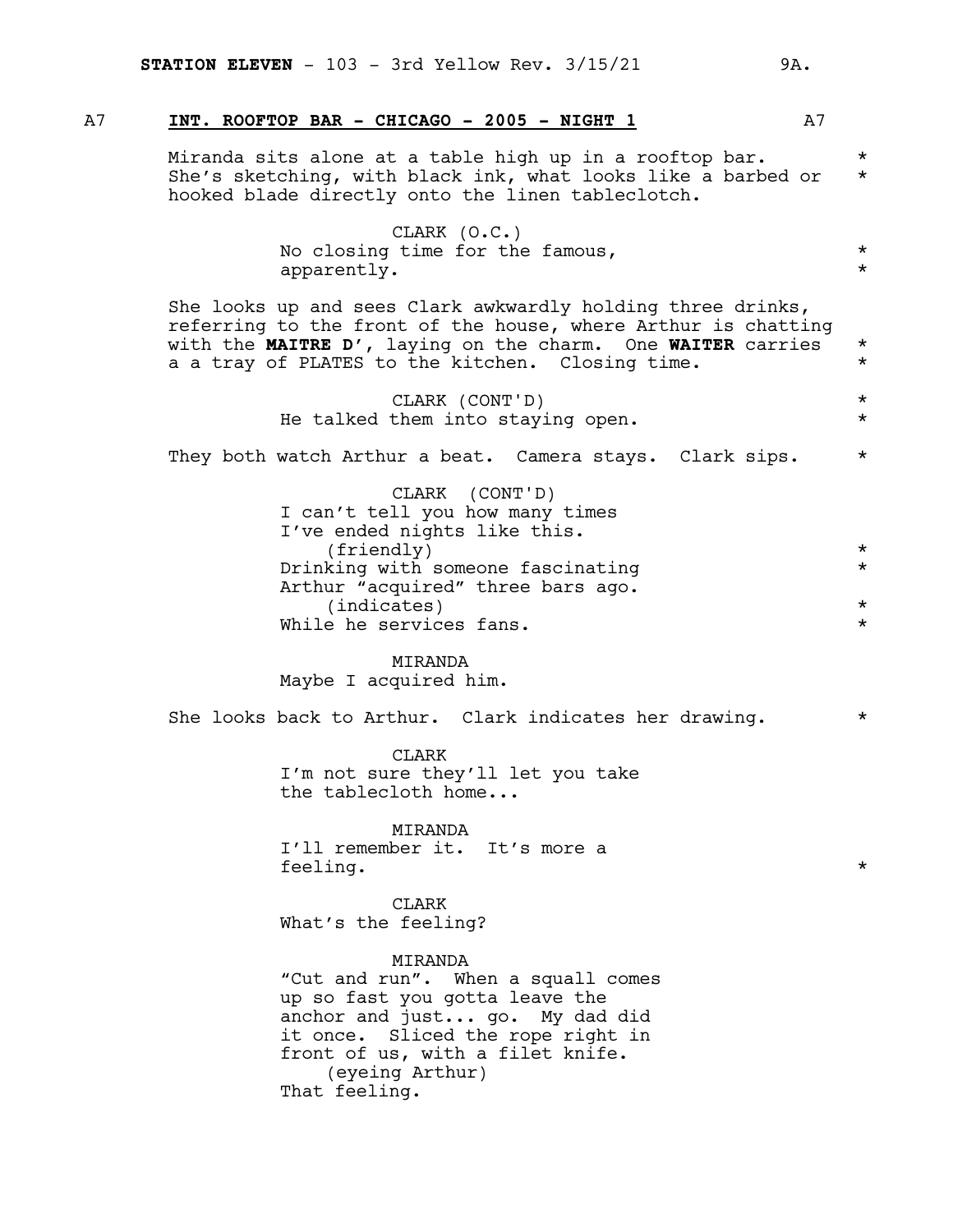CLARK My grandfather used to take us sailing out by the Mouth of Shannon. The idea of a sudden storm like that... terrified me. I  $*$ prefer the land.  $*$ Arthur comes back over, sits down.  $\star$ ARTHUR I'm sorry, I'm sorry. He's nice! One more round. Happy birthday. MIRANDA Which one of you was Rosencrantz and which one was Guildenstern? ARTHUR That's the joke, right? They're  $*$ interchangeable. Like Clark and I. \* They both freeze-frame for her, like it's obvious. \* CLARK Maybe it's not the same anymore., Mate. Now that you're...  $\star$ ARTHUR Bah. I'm still Rosencrantz... \* Clark looks at him. A moment. But then Arthur's eyes... \* ARTHUR (CONT'D) (to Miranda, smile) ...I invented sandwiches. Clark chuckles, Miranda smiles, eyes locked to Arthur's, seeing the infinite charm and ease and warmth in there. MIRANDA You guys end up the same, at least.<br>
(beat, shrug) \*  $(beat, shrug)$ You both get killed by Hamlet.

After a brief beat where they realize she's joking, all three \* chuckle, laugh together. Miranda's eyes stay on Arthur's*.* \*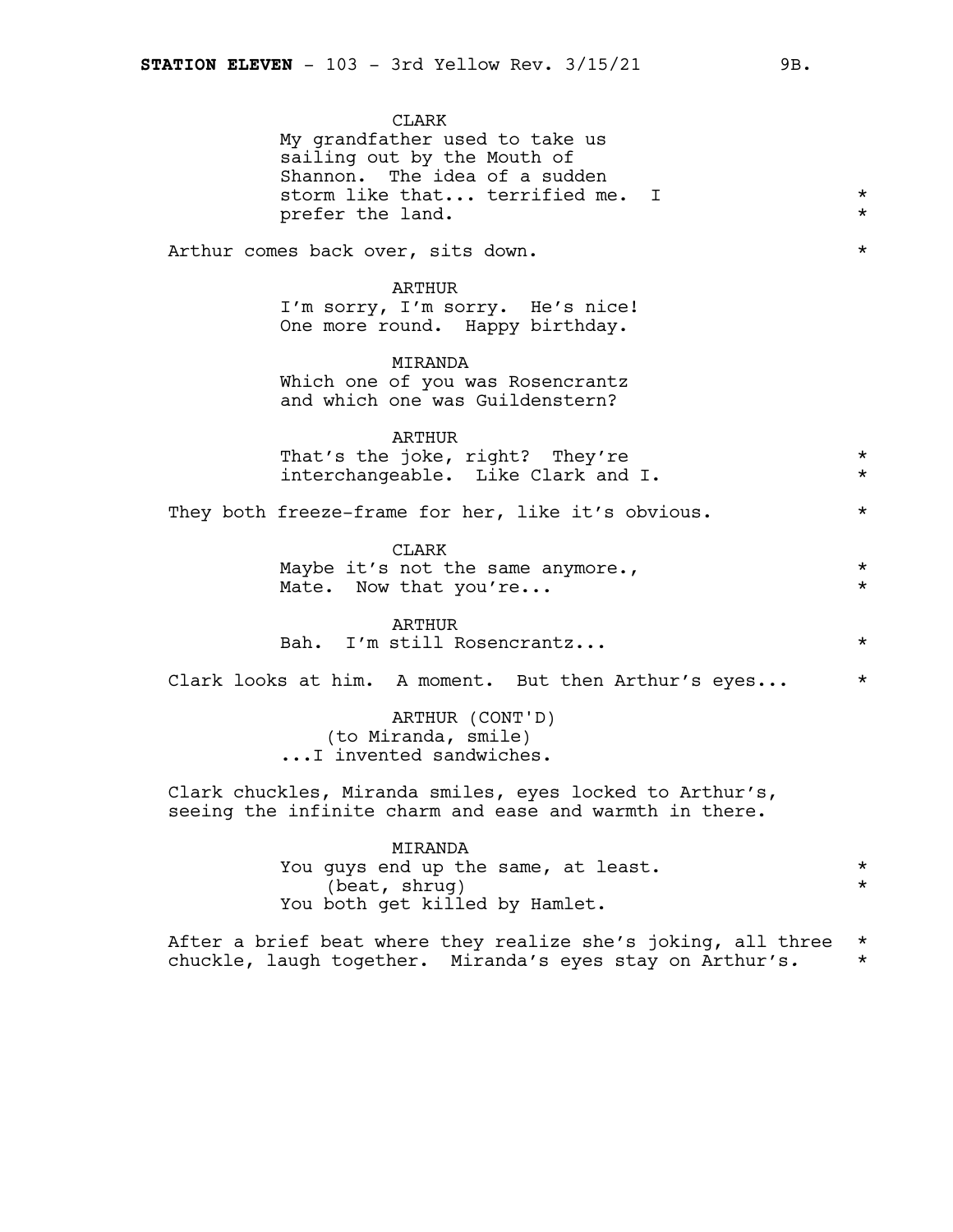### 8 **INT. HOTEL SERI GUMUM - ROOM - PORT KLANG, MALAYSIA - Y0 -** 8 **DAY**

Miranda stands in the center of her room with her **NEPTUNE SAT PHONE** to her ear, pacing.

> MIRANDA (INTO THE PHONE) C'mon, c'mon, c'mon.

Her boss **LEON PREVANT** (60s, igbo accent) picks up.

MIRANDA (INTO THE PHONE) (CONT'D) The Chinese cancelled the pitch.

LEON (ON THE PHONE) You have to get out of Malaysia.

Miranda closes her eyes, as though she was almost expecting the hint of emergency in his voice.

> LEON (ON THE PHONE) (CONT'D) The Georgia Flu mutated. It's a pandemic.

Miranda sucks in a breath, like she just heard the tolling of a bell she's been waiting to hear her whole life.

> LEON (ON THE PHONE) (CONT'D) The pitch doesn't matter anymore.

Miranda has a moment of realization about... SOMETHING cosmically ironic-- we won't understand it until later in this episode. But she pivots to a HARD CASE beside the couch, thunks it onto a table. She pulls out a THALES MissionLINK ROUTER, powers it up. Snaps open her laptop.

> MIRANDA (INTO THE PHONE) I'm not seeing anything online...

LEON (ON THE PHONE) You won't. The Asian governments are taking their lead from the Chinese, curating information. The whole Liverpool branch is dead, by the way.

MIRANDA (INTO THE PHONE) *All* of them?

LEON (ON THE PHONE) You barely knew them.

Miranda begins packing up her laptop and the Thales.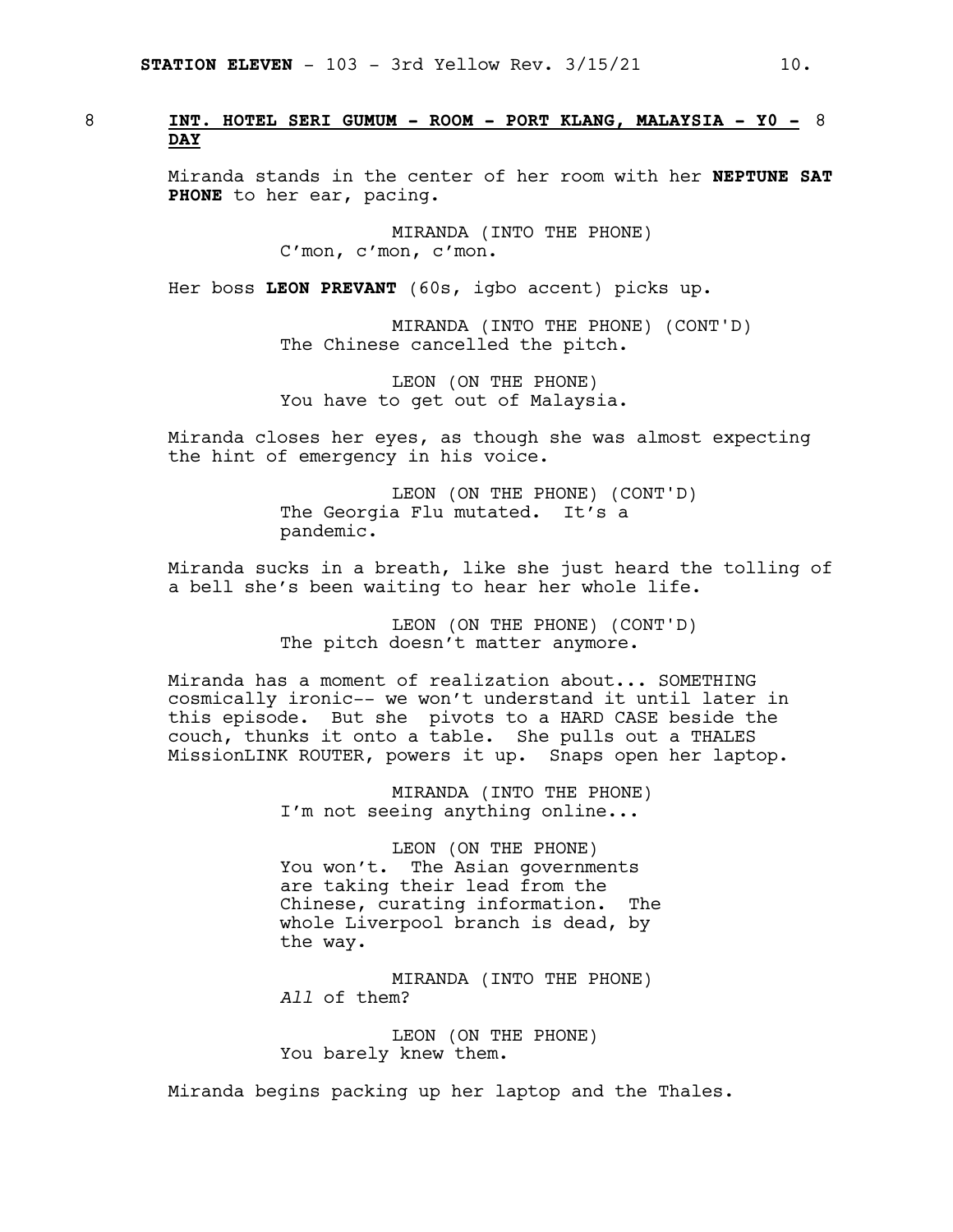MIRANDA (ON THE PHONE) How do I get out?

(MORE) LEON (ON THE PHONE) There's a tanker called The Robespierre moored ten miles offshore, the captain owes me a favor.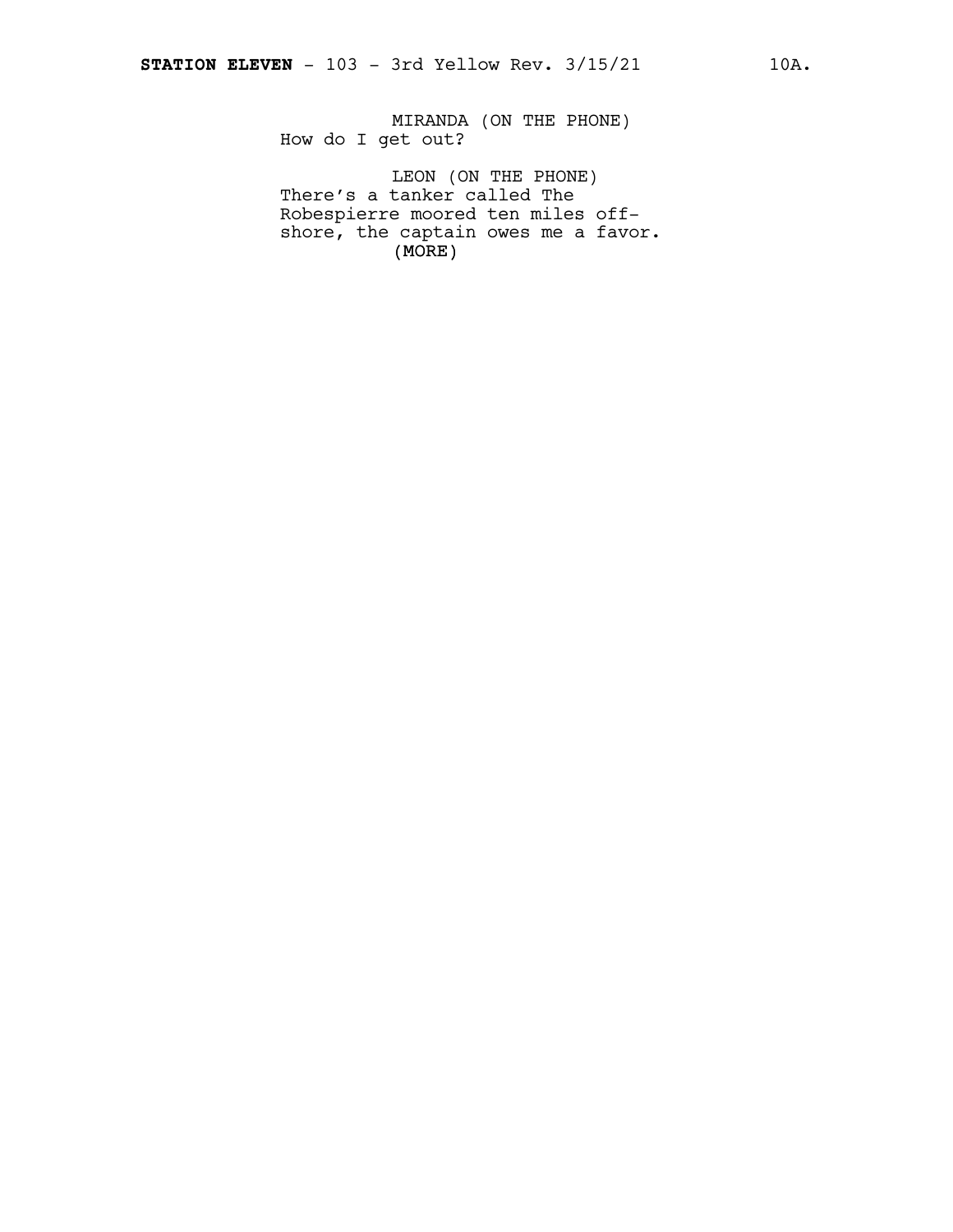LEON (ON THE PHONE) (CONT'D) I bought a ferryboat online for you that you can take from the Masa Depan Docks. The keys are in a package under your name at the front desk. I can be your Chloe.

Miranda shoves more items, toiletries into her bag.

LEON (ON THE PHONE) (CONT'D) *The Robespierre's* been at sea for forty-eight days, no chance of infection onboard. It'll get you out. You'll have to show the Captain the small of your back before you board, so he can see you're symptom-free.

Miranda closes her bag, goes to a mirror, twists to check her back. All clear.

MIRANDA (ON THE PHONE)

I am.

Turns to check the room one last time.

MIRANDA (INTO THE PHONE) (CONT'D) What about Jim Felps?

LEON (ON THE PHONE) The Captain was explicit. He sees anyone but you it's shoot to kill.

An explosion of FUZZ and DIGITIZED NOISE --

MIRANDA (INTO THE PHONE) *Leon?* What did you just say?

He's gone. Miranda takes a beat*,* staring at the phone.

ROBOT VOICE (PRE-LAP ON THE PHONE) *Mailbox is full.*

### 9 **INT. HOTEL SERI GUMUM - HALLWAY - PORT KLANG, MALAYSIA - Y0** 9**- LATER**

Miranda walks FAST down the hall, appropriately brimming with adrenaline for the end times, bag over her shoulder, stuffing earbuds into her ears.

> MIRANDA (INTO THE PHONE) *Hey, it's me, different number*.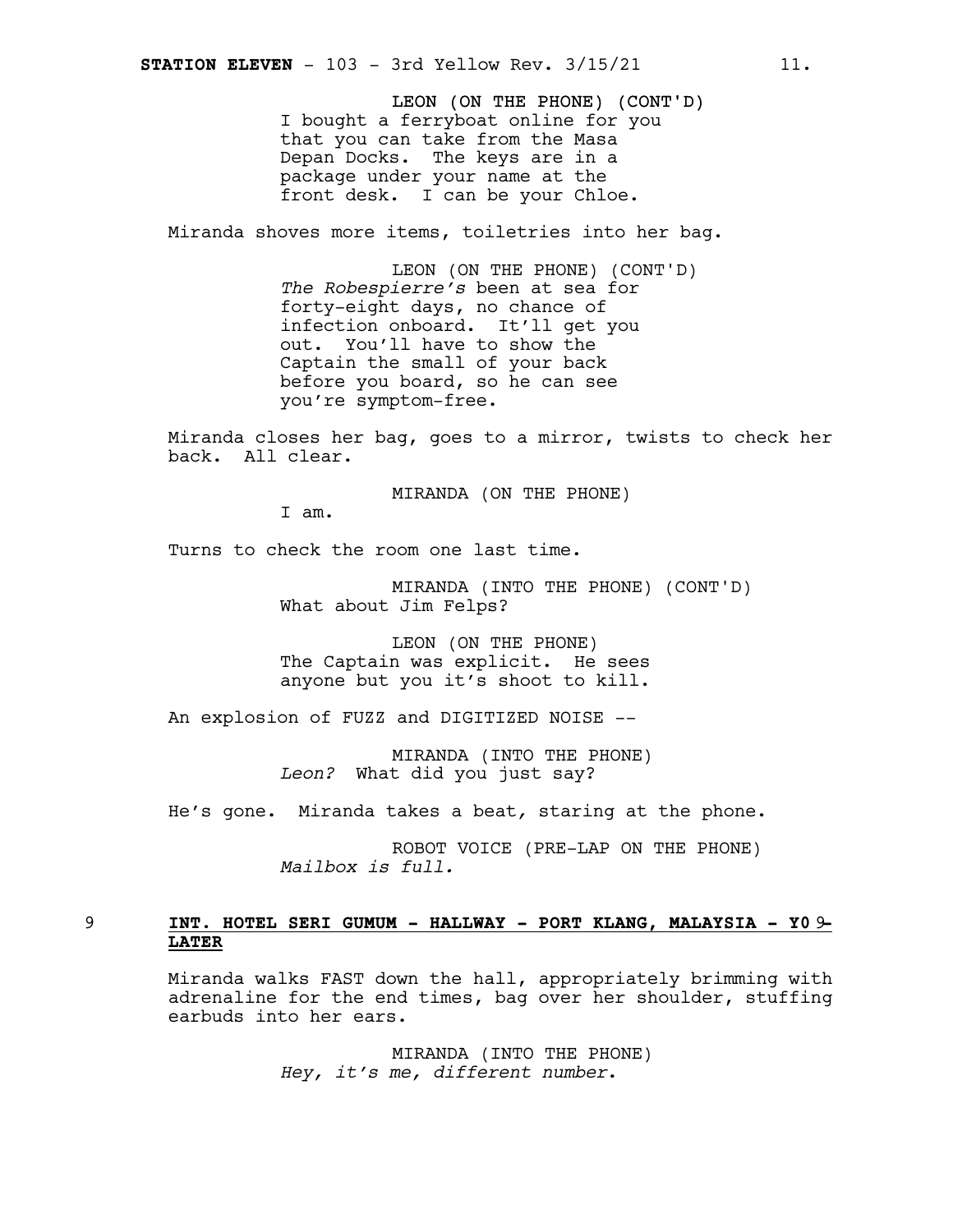### 10 **INT. HOTEL SERI GUMUM - ELEVATOR - PORT KLANG, MALAYSIA - Y**10**0 - MOMENTS LATER**

Miranda, on the elevator in her hoodie, bag on back, EARBUDS IN now, takes a moment, looking down, *RINGS*... Then *BEEEEEP.*

> MIRANDA (INTO THE PHONE) It's, um, four in the morning there, I think. You're my yesterday. Hope the premiere went well. I'm sure you know more than me about the flu. (then) I made a mistake. (beat) Just keep yourself safe. Stay wherever you are. I'm coming to Chicago. I'll find you.

The door *DINGS* and she enters--

MIRANDA (INTO THE PHONE) (CONT'D) Somehow.

### 11 **EXT. DALEY CENTER PLAZA - CHICAGO - 2005 - DAY 1** 11

**CHICAGO, FIFTEEN YEARS AGO**. The THIRD MIRANDA of our story - age 25 -- walks fast**,** head down, big HIKING BACKPACK on, peppered with gear like she's been hiking the Appalachian Trail. She rounds a bend, revealing **THE THOMPSON CENTER,** which she walks toward...

### A11 **INT. THOMPSON CENTER - CHICAGO - 2005 - DAY** A11

Miranda rides the escalator down in the Thompson Center, looking up at the amazing architecture of the ceiling. Almost like something out of a sci-fi graphic novel...

> LEON (PRE-LAP) *What brings us together?*

MIRANDA (PRE-LAP) *You called me.*

### 12 **INT. NEPTUNE LOGISTICS OFFICE - CHICAGO - 2005 - DAY** 12

**LEON PREVANT** (50s), fifteen years ago on the day Miranda met him, sits looking at Miranda.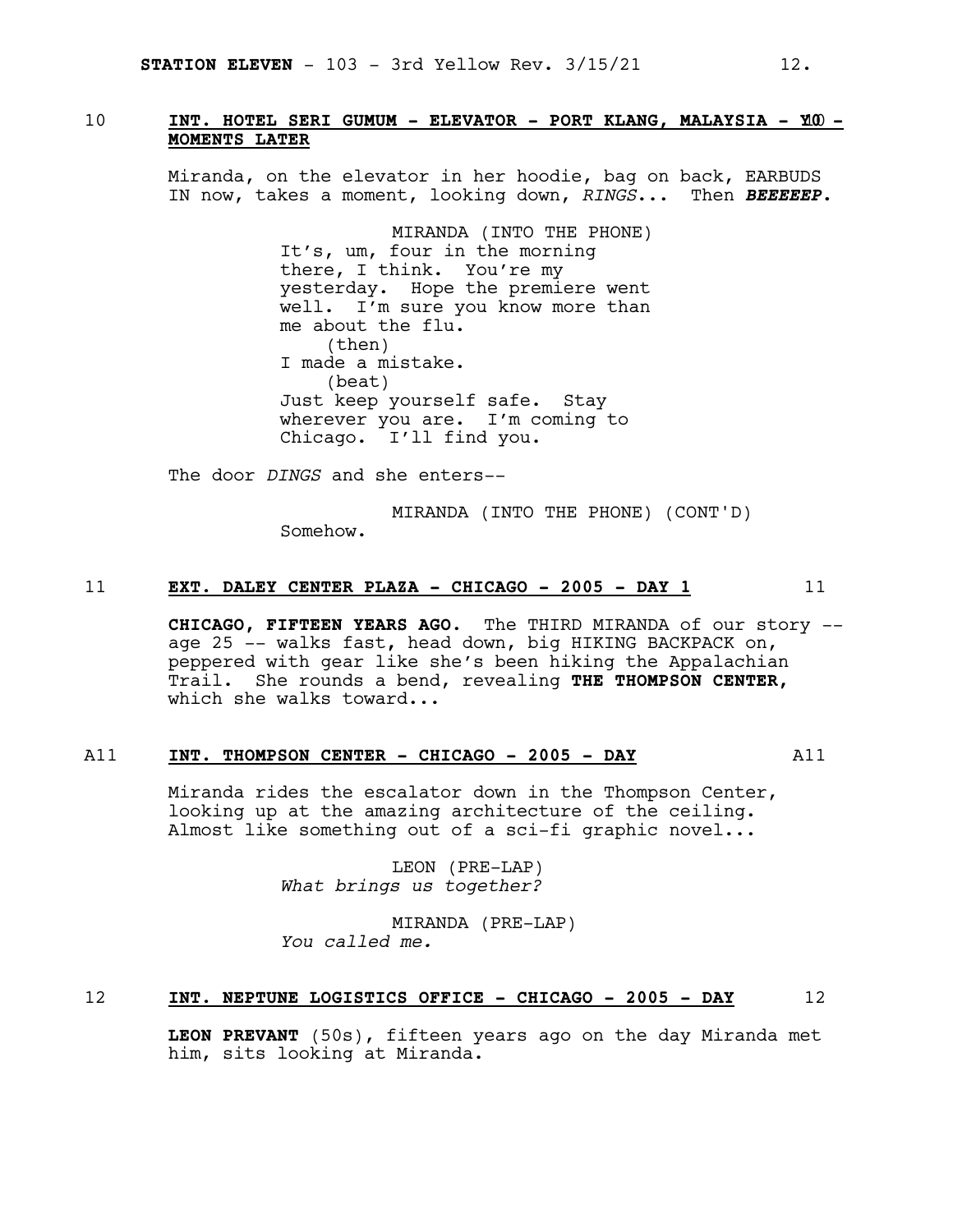MIRANDA I applied online. You told me to come in for an interview?

Leon, faking like he remembers, turns to his computer and starts typing. He pulls up a TOP TEN INTERVIEW QUESTIONS website, plays it cool.

> LEON (reading) What is your most valuable quality.

MIRANDA Listening. Organization. (then) And I remember everything.

LEON I see lots of skills but not many... jobs. When you weren't... a very small child. (looks up) Eirene Services?

**MTRANDA** My father scrubbed hulls in the St. Croix docks. I did the books.

Something there about remembering her father...

LEON (PRE-LAP) Do you know what logistics means?

MIRANDA It's... the path things take.

Leon looks surprised. Pleasantly so.

(MORE) LEON Not *the* path. The *right* path. Watch me now. (holds out one finger) Point of origin. (another) Endpoint. Okay? Logistics is *not* time. Not space. It's flow. (highlights in-between) The shortest path's six inches. (shrugs) But the *right* path leaves your point of origin... moves past your head, and travels to Des Moines, Iowa before it hits the endpoint.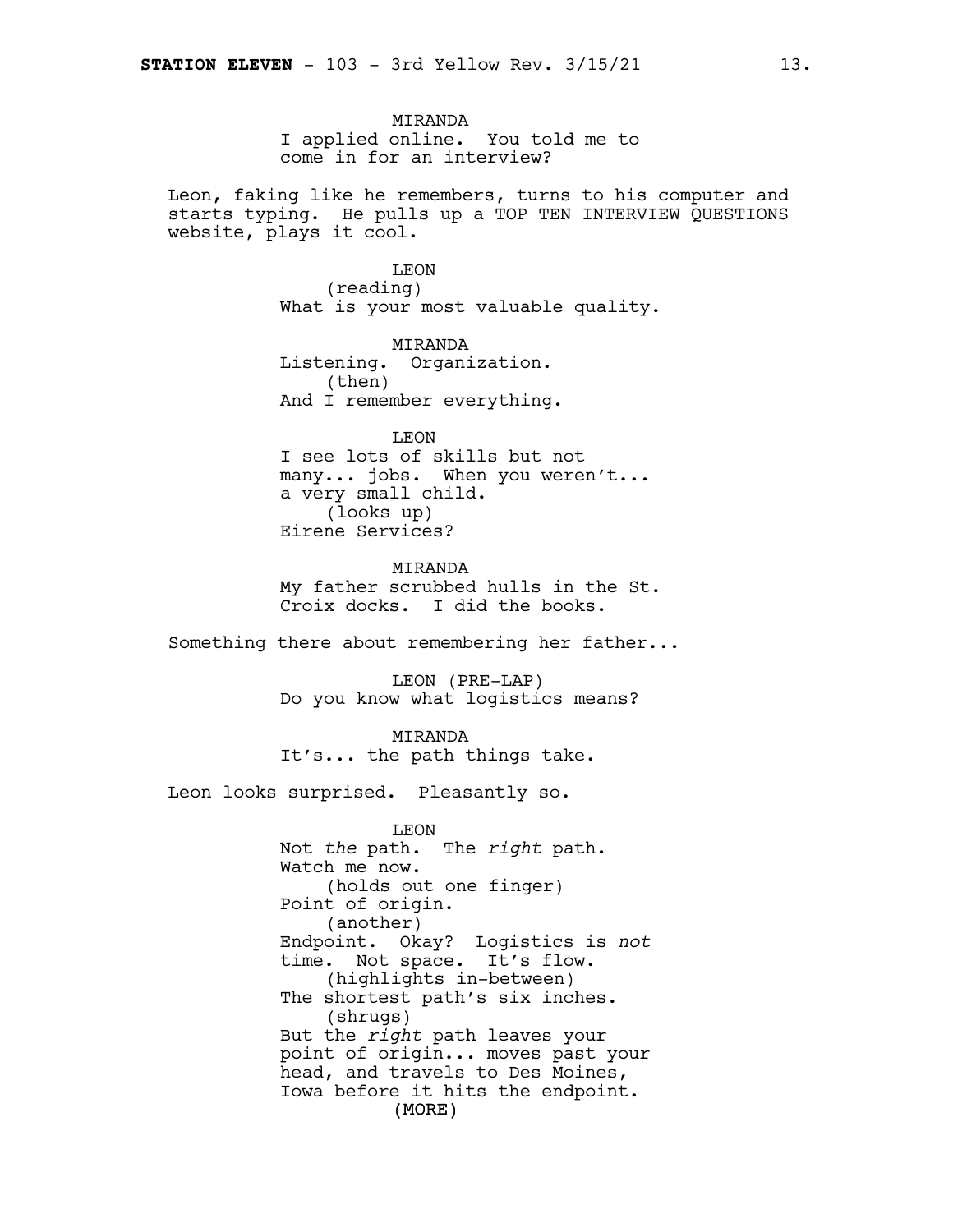LEON (CONT'D) (off look) Des Moine's a hypothetical.

Miranda has slowly been drawn in to this as Leon has outlined it for her, almost pulled across the desk.

### MIRANDA

I understand.

Not used to being understood by anyone, Leon smiles, oddly touched by this attentive young woman.

> LEON Where do you see yourself in twenty years?

Miranda considers for a long time.

MIRANDA Everyone'll be dead in twenty years... (shrugs) Or... working for you.

### 13 OMITTED 13

### 14 **INT. THOMPSON CENTER - CHICAGO - 2005 - DAY** 14

Miranda sits with a coffee and a copy of *The Chicago Reader* out on the table, looking through the CLASSIFIEDS. There's a young **ARTHUR LEANDER** on the cover, but she doesn't notice that. She's looking for ONE BEDROOM APARTMENTS.

Miranda suddenly remembers something, looks at her backpack, starts going through it furiously. Digging, looking everywhere. But whatever's missing, it's not here.

### MIRANDA

*AAARGRGGGGRGGRGG!*

Her frustrated scream is weird, and people look as she gathers all of her things, scrambles away.

### 15 **INT. LOFT BUILDING - STAIRS/HALLWAY - CHICAGO - 2005 - DAY** 15

Miranda walks up some dark, bricked, industrial stairs. She gets to a big BARN DOOR, which SLIDES OPEN just as she reaches for it. **SARATOGA** (23) almost runs into her.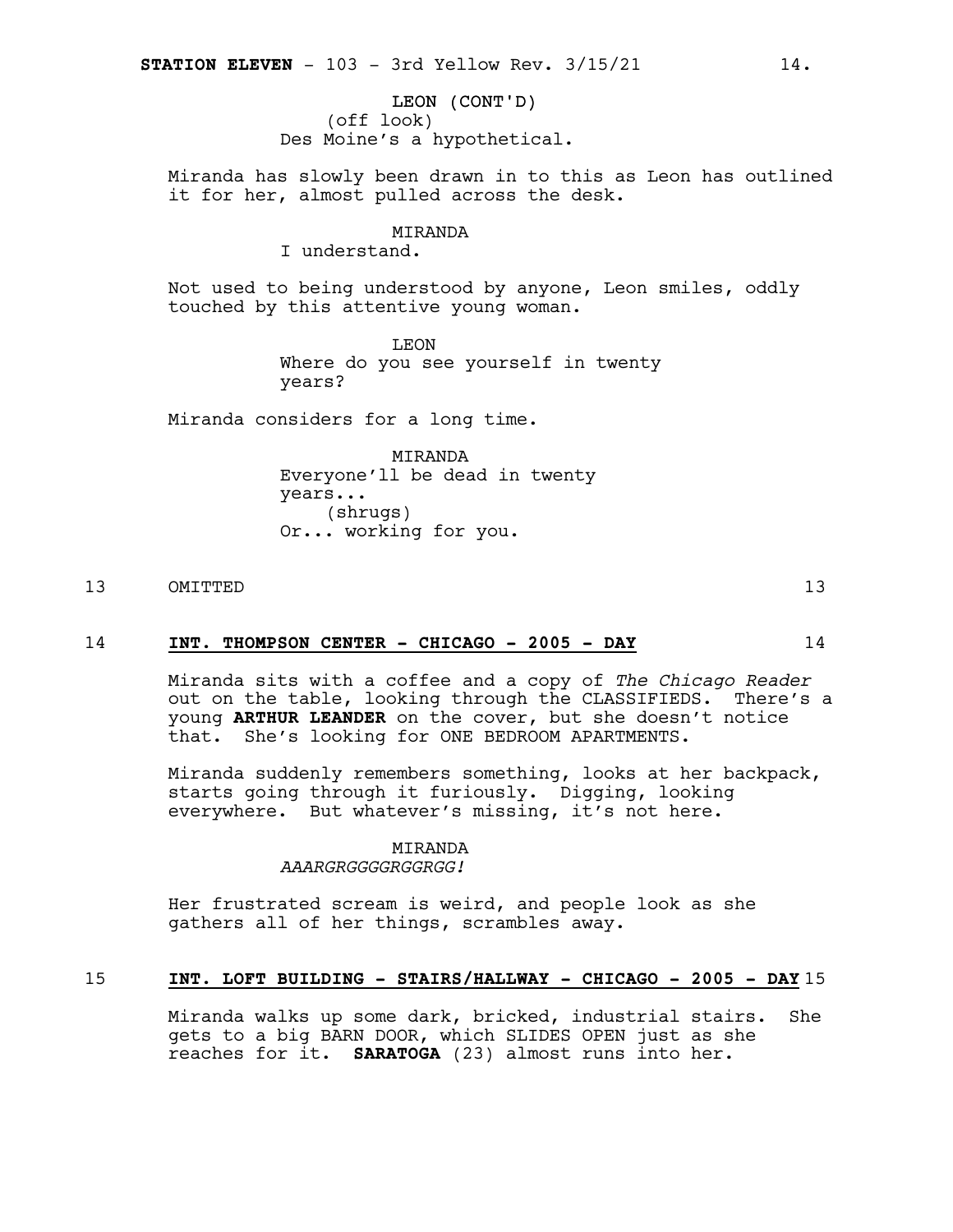SARATOGA (stunned) You came back. (looks back) Miranda came back!

He pushes past her in a not-friendly way. She goes inside.

### 16 **INT. THE LOFT - CHICAGO - 2005 - MOMENTS LATER** 16

**PABLO** SWEEPS in the large loft space, wearing just his underwear. He's got a LARGE BROOM and is sweeping up some WRECKAGE of broken glass near the dinner table. He looks up from his work, shakes his head at her.

> PABLO You don't get your rent back.

> MIRANDA I just came for my notebooks.

The big TV has a tear in it. She looks at a WINE STAIN on the wall and the mess he's sweeping up. What DID she do?

> PABLO You sure you don't wanna make another toast?

Miranda moves into the space, ignoring Pablo and digging around in some cabinets. Pablo watches her. And then: *THWAP*. A FOLIO lands near her. Miranda looks up.

**JASMINE** (20s) looks at her, shaking her head.

JASMINE We were your friends. You get that, right?

Jasmine turns, storms out. Pablo eats a chip.

PABLO What are you wearing?

MIRANDA

I got a job.

PABLO Cool. Now go find an apartment.

Miranda, Folio under her arm, heads out in shame.

AUNT PHYLLIS (PRE-LAP ON THE PHONE) *What'd you do this time, Miranda?*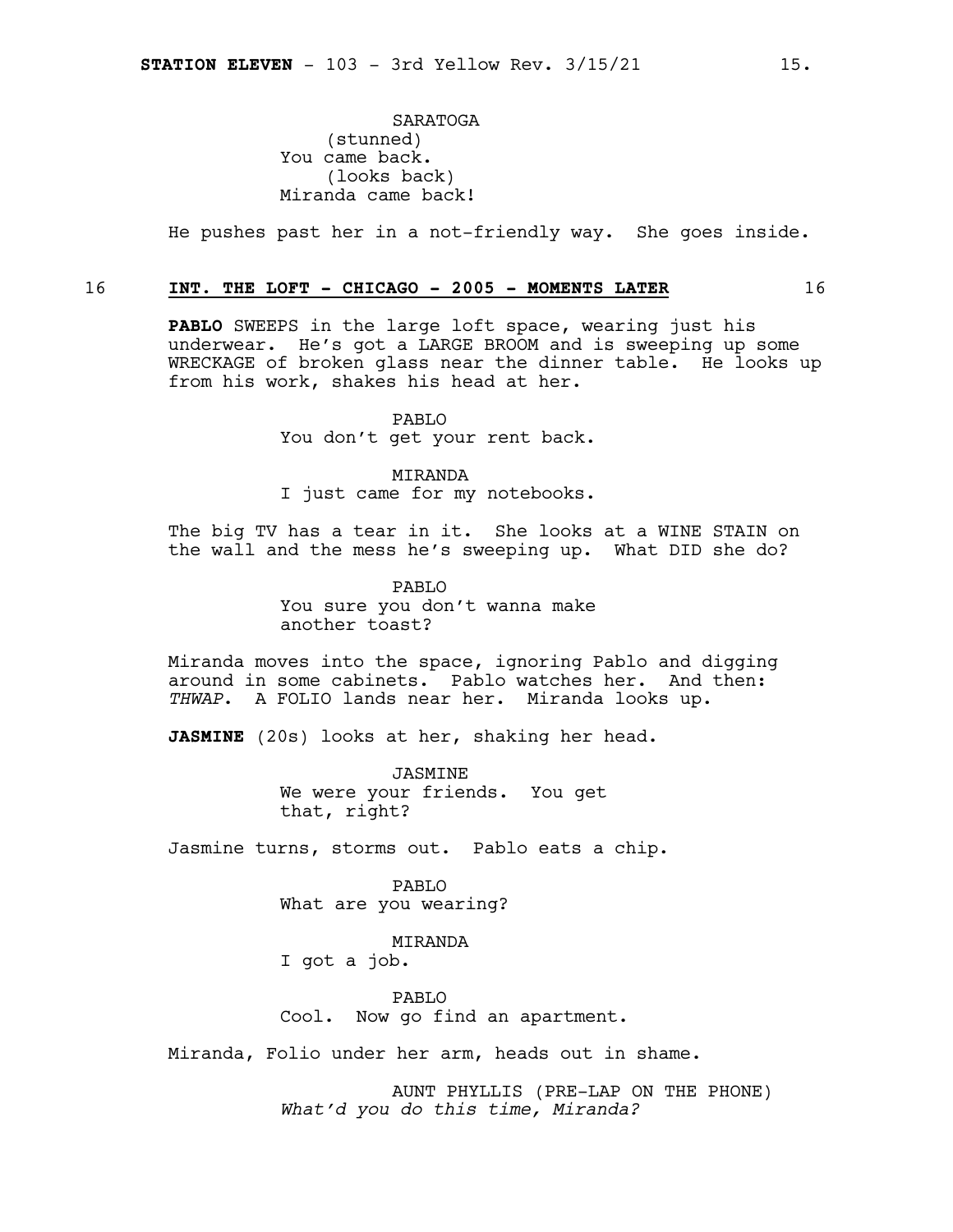### A16 **INT. DINER - CHICAGO - 2005 - NIGHT** A16

Miranda sits at the counter in a diner, cup of coffee on the table, sketching Dr. Eleven. Almost nobody in here. Phone to her ear.

> MIRANDA (INTO THE PHONE) I quit the art collective.

AUNT PHYLLIS (ON THE PHONE) *Uh-huh.*

MIRANDA (INTO THE PHONE) I just need to live alone.

Miranda doesn't see **ARTHUR LEANDER** moving by on the sidewalk behind her, doesn't see him stop, look at the picture she's sketching.

> AUNT PHYLLIS (ON THE PHONE) *Just be more decent to people. Not so blunt. Same thing with Kenya.*

MIRANDA (INTO THE PHONE) I'll just find someplace new.

AUNT PHYLLIS (ON THE PHONE) *Still gotta be decent to yourself. Doesn't matter where.*

Miranda looks as Arthur comes into the diner. He makes brief eye contact with Miranda.

> MIRANDA (INTO THE PHONE) Okay. Bye, Auntie. I gotta go.

When he looks away, she looks toward him again, then quickly looks back down to her work, continues sketching. Same the other direction. Comes and sits down near her.

She hangs up and goes back to the paper. Arthur smiles at Miranda, then the **WAITRESS**, who seems smitten, flushed.

> ARTHUR Can I have a coffee, please?

He looks over at Miranda, who is not interested at all. He sees her folio, looks at the side of her face. For a long time. Miranda feels it.

> ARTHUR (CONT'D) Do I know you from somewhere?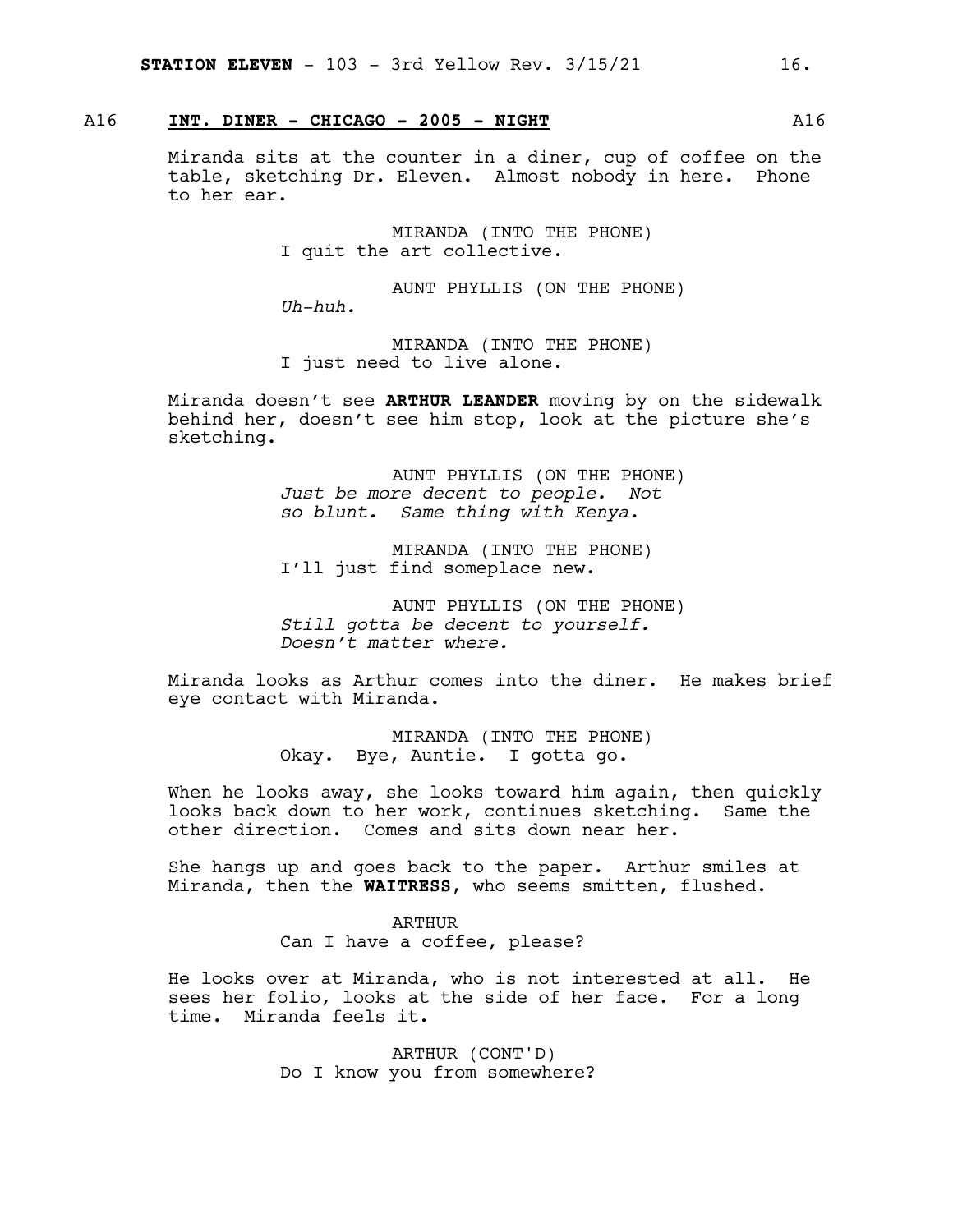**MTRANDA** I don't think so.

ARTHUR Are you an actress?

MIRANDA

No.

Arthur nods, looks out the window. Waiting for her to notice that he is an actor. And she does not.

> ARTHUR I love Chicago because there are no paparazzi here.

He's looking for some recognition of any kind. Miranda looks at him, studying his face.

> MIRANDA I'm sorry, now I feel like I know *you* from somewhere?

Arthur looks back. Finally. She sees it.

She does not see it, and instead she shrugs, packs up her sketchbook.

> ARTHUR Okay. I need to buy some art from you. It doesn't matter what it is. (then) You're an artist, right?

She begins to pack up her things.

MIRANDA I'm in logistics.

ARTHUR Because my friend is down the street, and he loves art. And I only realized it was his *birthday* party just now. (then) He already thinks I'm a flake. I need a present for him.

Miranda reaches into her bag, finds some money.

ARTHUR (CONT'D) It doesn't matter if it's good or not. The spaceman.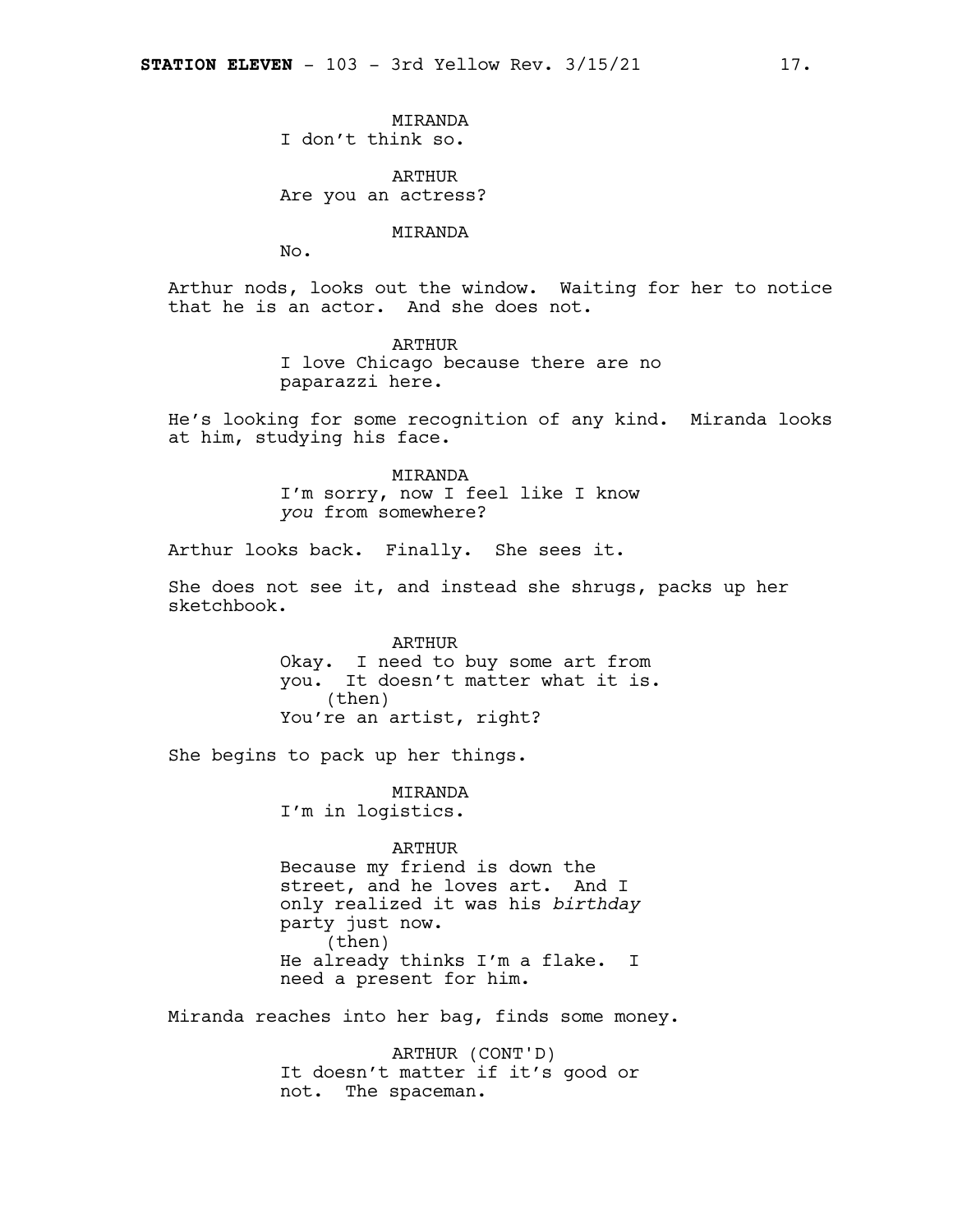Decides to not take offense to that. Pays, gets up. Heads for the door.

> ARTHUR (CONT'D) One thousand dollars?

### MIRANDA It's not for sale.

She leaves. Arthur looks at the waitress.

ARTHUR She doesn't know who I am.

Waitress shakes her head, Arthur hurries out.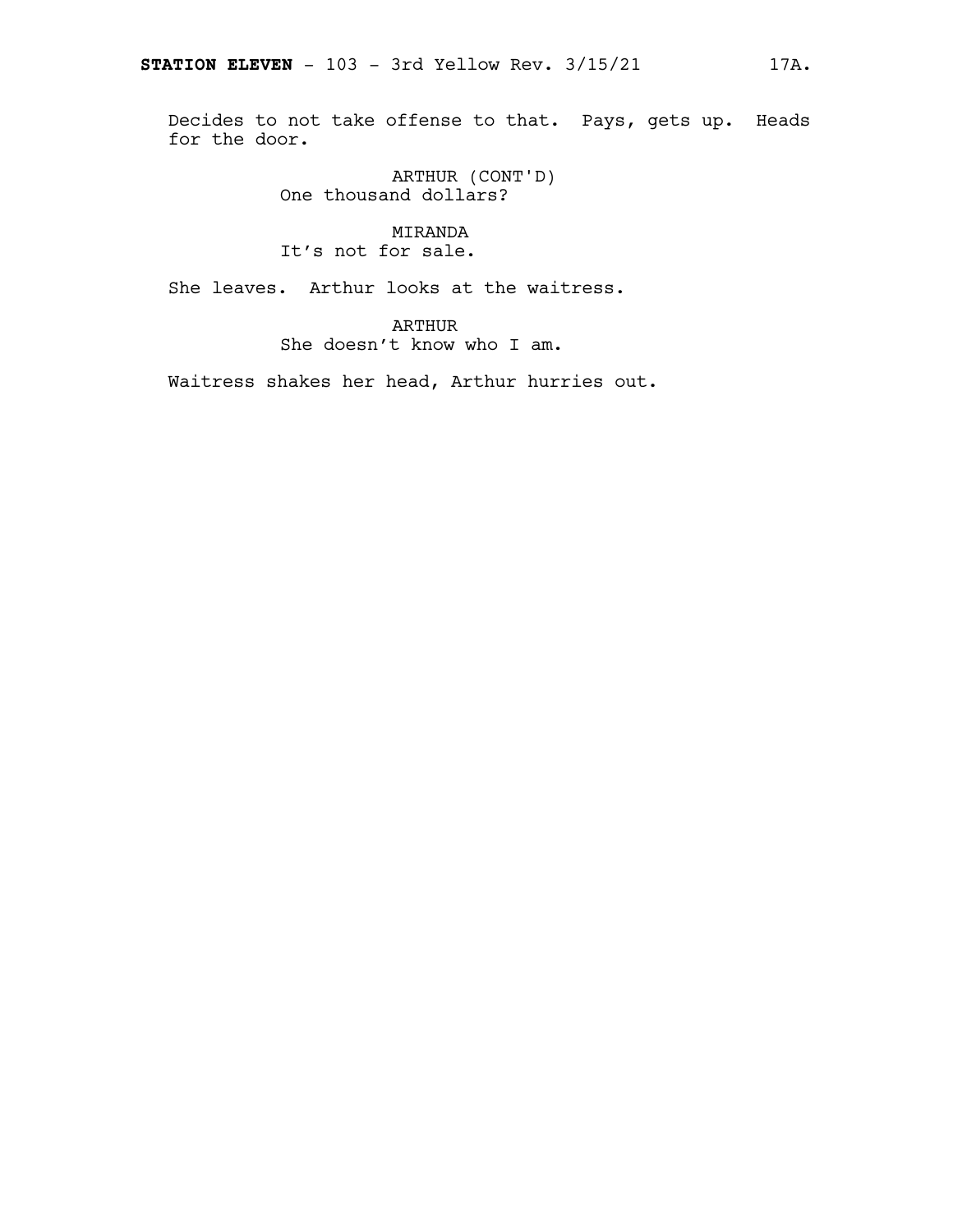### B16 **EXT. SIDEWALK - CHICAGO - 2005 - NIGHT** B16

Arthur hustles out of the diner, spots her, runs to catch up to Miranda, who strides down the sidewalk at a good clip.

### ARTHUR

Excuse me! Okay! I can see you're a person of substance! What if I can describe to you the meaning of your work?

### MIRANDA

No thank you.

### ARTHUR

My father is a poet, and he never lets a magazine publish his work unless the editor understands it. So he feels less disgusting.

### MIRANDA

You haven't seen my work.

### ARTHUR (breathing heavy) That's okay. I have very good intuition. Let me try.

Miranda slows. They both stop in front of a bar. She shrugs yes. Arthur nods, pleased to have a shot. He closes his eyes, takes a breath. Feeling it, hearing it. Nods.

### ARTHUR (CONT'D)

The subject of your work is a person... not a *spaceman*... who is lonely, not unhappy. He's strong and independent, but... adrift. Alone. And he's exhausted.

He sees that word get her attention.

ARTHUR (CONT'D) But he also... takes delight in many things. He is playful and sweet. His heart is lighter and warmer than people realize. (then) Because of his big suit.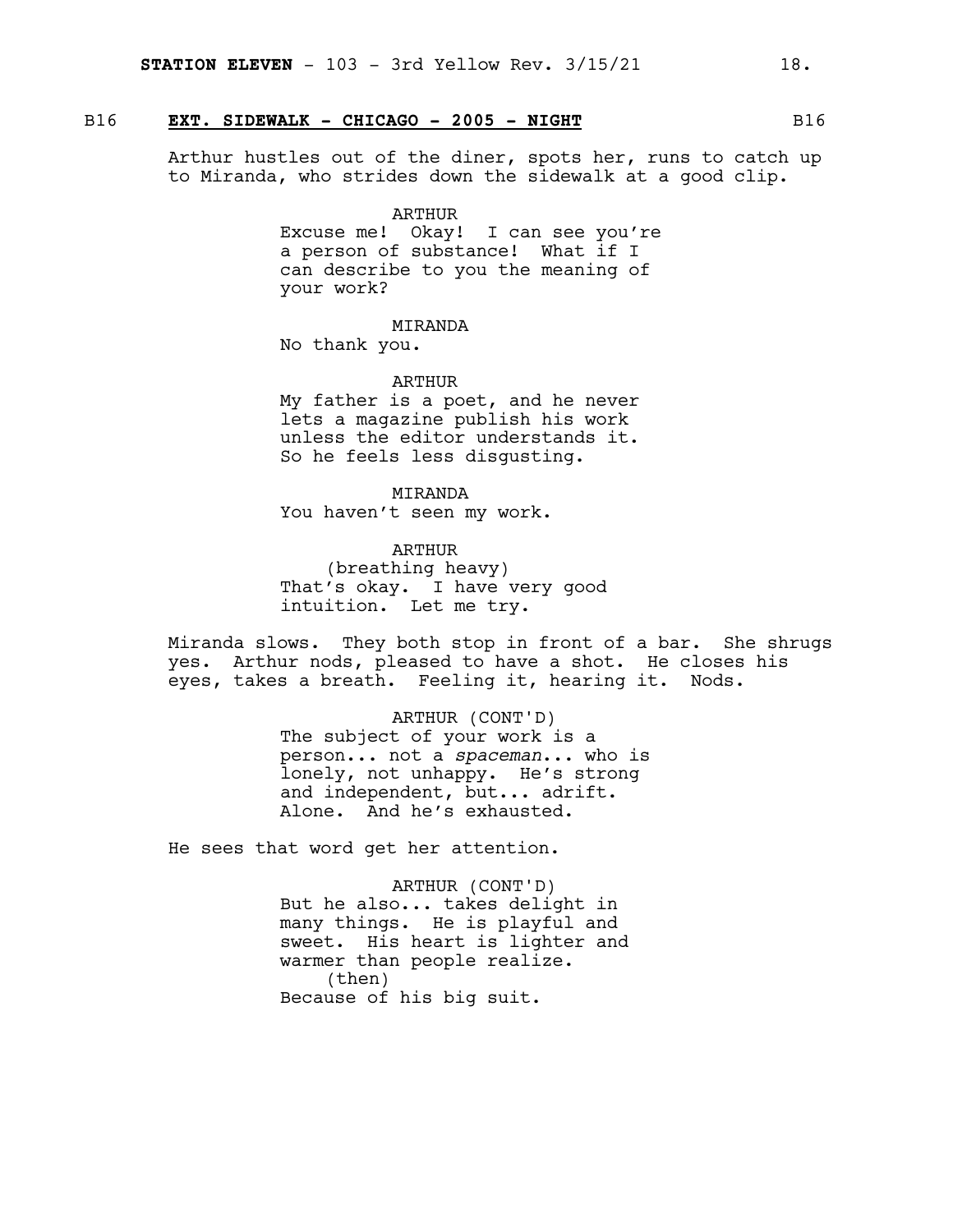She looks back at Arthur for a long time, then unzips the folio, pulls out a painting, hands it to him. It's a painting of a banana.

> ARTHUR (CONT'D) That's a banana.

MIRANDA You can have it.

She walks off down the sidewalk.

ARTHUR What's your name?

She stops and turns.

MIRANDA

Miranda.

ARTHUR

Arthur.

They look at one another for a beat. The door BANGS OPEN...

CLARK (O.C.)

ARTHUR!

They both glance and see a hammered Clark beaming.

CLARK (CONT'D) Get inside already, you embossed carbuncle!

He disappears back inside.

ARTHUR My friend. We all did a play together. (re: the bar) Would you like to come?

MIRANDA I gotta get home.

A moment. And the moment when the amount of energy to meet a stranger is surpassed, and he gives up. Arthur nods.

> ARTHUR Okay. Nice to meet you, Miranda. Thank you for the gift.

He nods and heads directly inside, leaving her alone faster than she thought she'd be alone. And she has no home at all.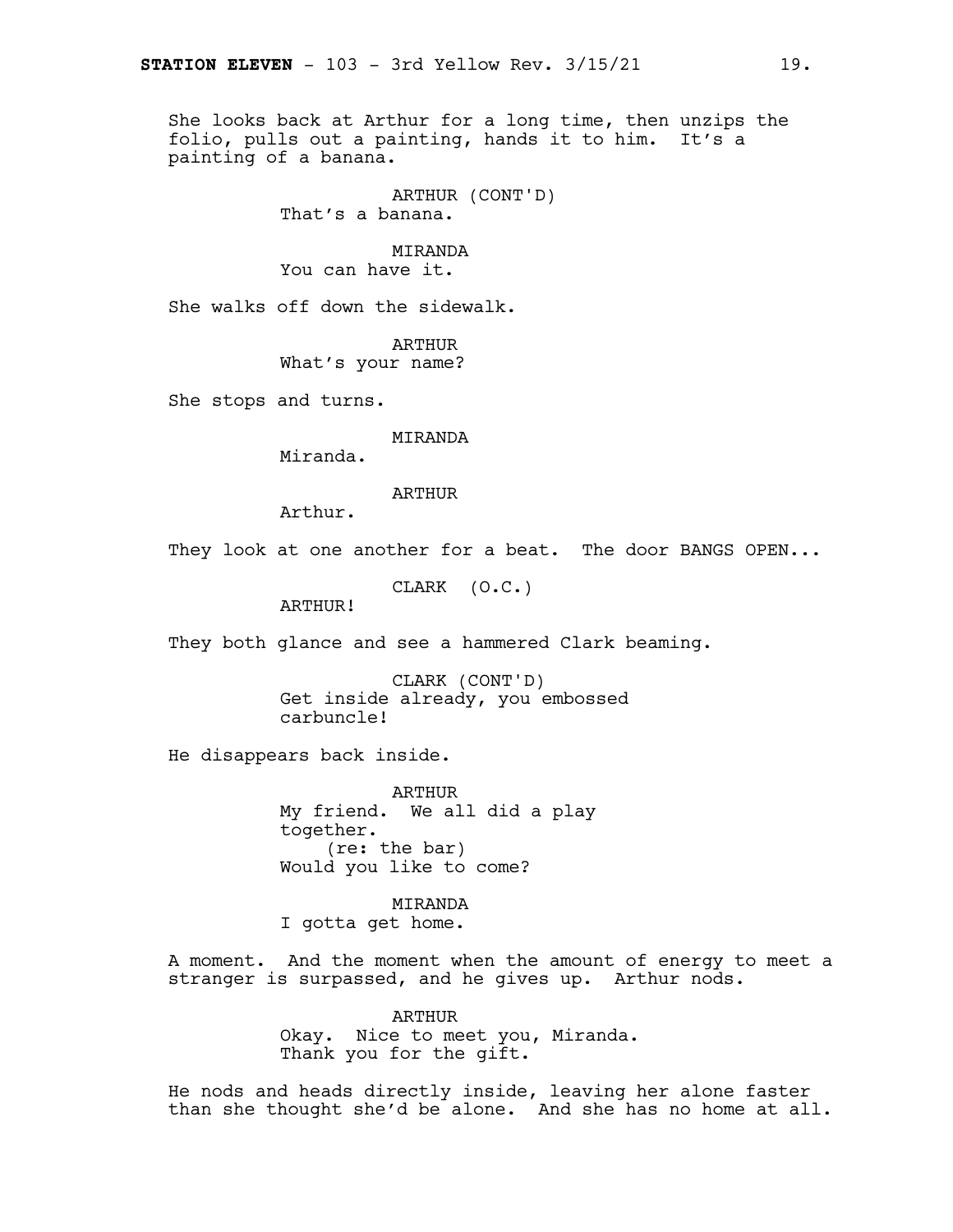And nowhere to go. And it SOUNDS fun in there, "This Little Light of Mine" is playing on a juke box...

Miranda walks into the bar, too.

17 OMITTED 17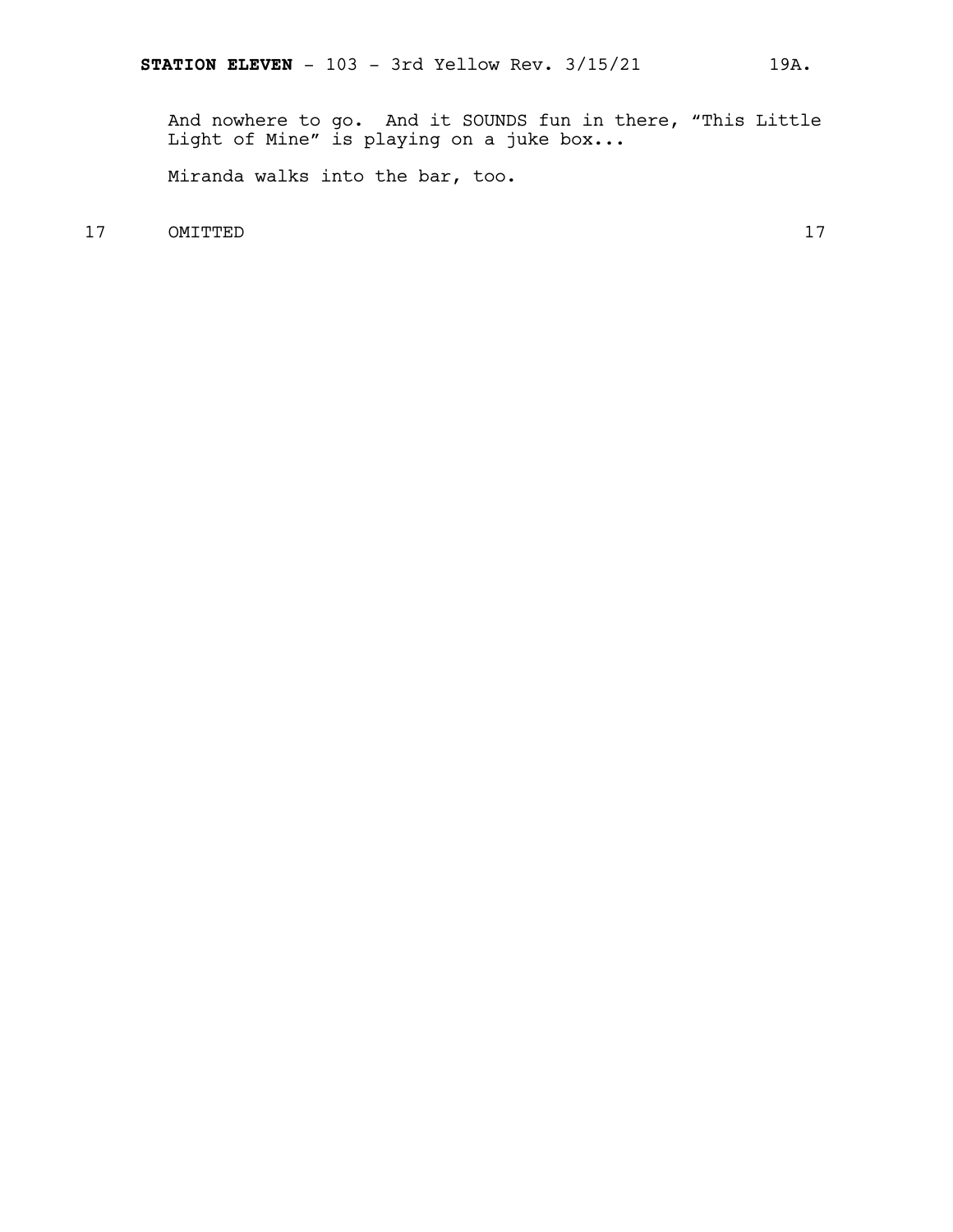- 18 OMITTED 18
- 19 OMITTED 19

### 20 **INT. HOTEL SERI GUMUM - LOBBY - PORT KLANG, MALAYSIA - Y0 -**20 **DAY 1**

*AND ENTERS RECEPTION in Malaysia.* Her backpack's over her shoulder. She's on a mission to Chicago. Approaches a **RECEPTIONIST,** who smiles warmly.

> MIRANDA I think you have a package for me. Miranda Carroll. Three-twenty-six.

The Receptionist nods, looks around under the desk. Sees something, disappears for a second, and reappears with a wrapped **CHRISTMAS GIFT**, which he *THUNKS* onto the counter.

> RECEPTIONIST Oh, Merry Christmas.

Miranda stares at the green-wrapped... something. Like it's a bomb. Cylindrical shaped and heavy.

### MIRANDA

Thank you.

Miranda pulls the present closer to herself, goes with it.

MIRANDA (CONT'D) What's the best way to get to the Masa Depan Docks?

RECEPTIONIST A bus. Short walk from there. I'll draw you a map. It comes in twenty minutes.

He pulls out a map, turns it, begins sketching out a route through Port Klang with a pen.

FELPS (O.S.)

Carroll!

Miranda turns, holding the present, and sees Felps coming up with a BAG OF GOLF CLUBS slung over his shoulder. He pulls her away from the front desk, accidentally backs into a wall with his bag, apologizes to no one. Leans in.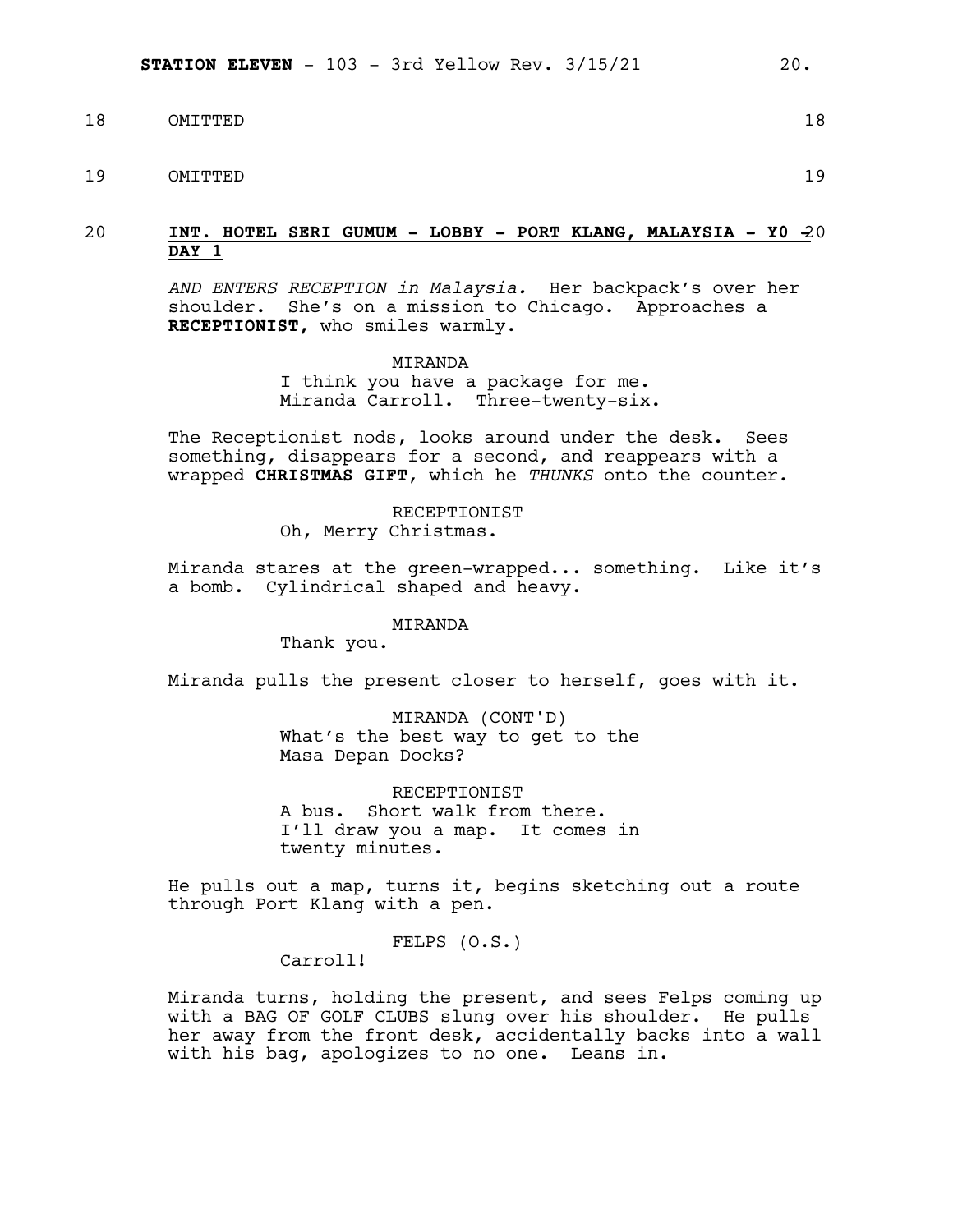FELPS (CONT'D) (quietly) Assume you're aware of the collapse of civilization. Malaysian government brought out the big boy internet screens, greatwalling in lockstep with the Chinese. Puppy thinkpieces. I'm gonna try to squeeze in a quick eighteen before they realize the world's not actually ending. (looks at present) What are you doing this afternoon?

Miranda looks back for a beat.

MIRANDA I'm escaping the flu on a tanker called The Robespierre. (concerned) Jim. You're not seeing the stakes here. Do you have action plan?

He looks at her, she smiles.

FELPS We travel as partners. I kill with my clubs. The wedges. I die you eat me. You die I eat you.

Felps breaks into a smile.

FELPS (CONT'D) This thing's gonna blow over in four hours, max, and the conference will be back on. Guarantee you.

Felps points as he's backing away.

MIRANDA In that case... I don't think your half of the pitch is there yet. It's still weak.

Felps absorbs this, takes it seriously. Seems a little sad.

FELPS Okay. Appreciate the honesty. I'll... work on it.

Nods, heads out. Miranda looks around the calm space. As she does, we hear the *RIIINNNGGGG* of a phone.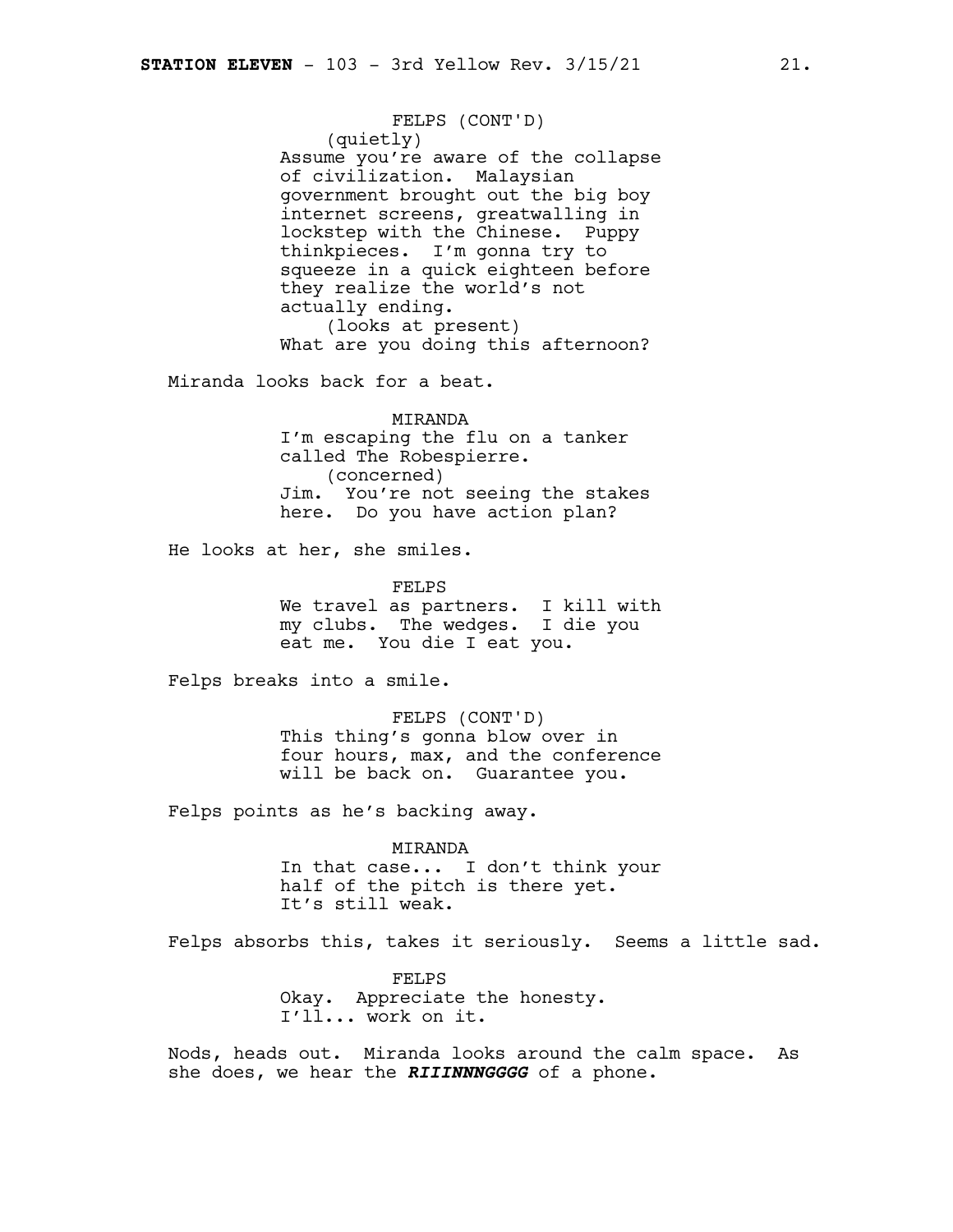### A20 **INT. ARTHUR'S BROWNSTONE - SUNPORCH/LIVING ROOM - CHICAGO** A20 **- 2005 - DAY 2**

EYES POP OPEN. And they are not the eyes of Miranda Carroll.

*RINNNNG. RIINNNNNNNG. RIINNNNGGGG.* Arthur Leander lies in bed, very hungover, in a simple bed set up in the sunporch of an old Chicago home, blinking himself awake. He groans, trying to remember last night.

> ROBOT VOICE (V.O.) *This mailbox is full.*

Looks in the spot a fan would usually be. No one there. *BEEEP*. Arthur wanders out of his bedroom in boxers, walks through the living room and toward the kitchen--

> MIRANDA (V.O. ON THE PHONE) *I'm thinking it's going to be... hard for me to find you.*

--and comes back. Finds Miranda asleep on a pull-out couch. There's a blanket over her and a pillow under her head. Arthur sees her backpack against the wall.

> MIRANDA (V.O. ON THE PHONE) (CONT'D) *You're gonna have to find me.*

Looks at her sleeping peacefully. Then goes to the kitchen.

### B20 **INT. ARTHUR'S BROWNSTONE - KITCHEN - CHICAGO - 2005 - LATE**B20 **R**

Later, and Arthur sits eating Chinese takeout at the table when Miranda, bleary, walks in.

> MIRANDA Where are we?

ARTHUR My grandmother's house.

Miranda tries to move, feels the pulsing headache. Arthur watches her, goes to a drawer, pulls out some ibuprofen. Pours her a cup of water. Miranda takes the water and pills, looks around.

> MIRANDA I talked about myself.

Arthur looks at her, shrugs, nods at the banana painting against the wall.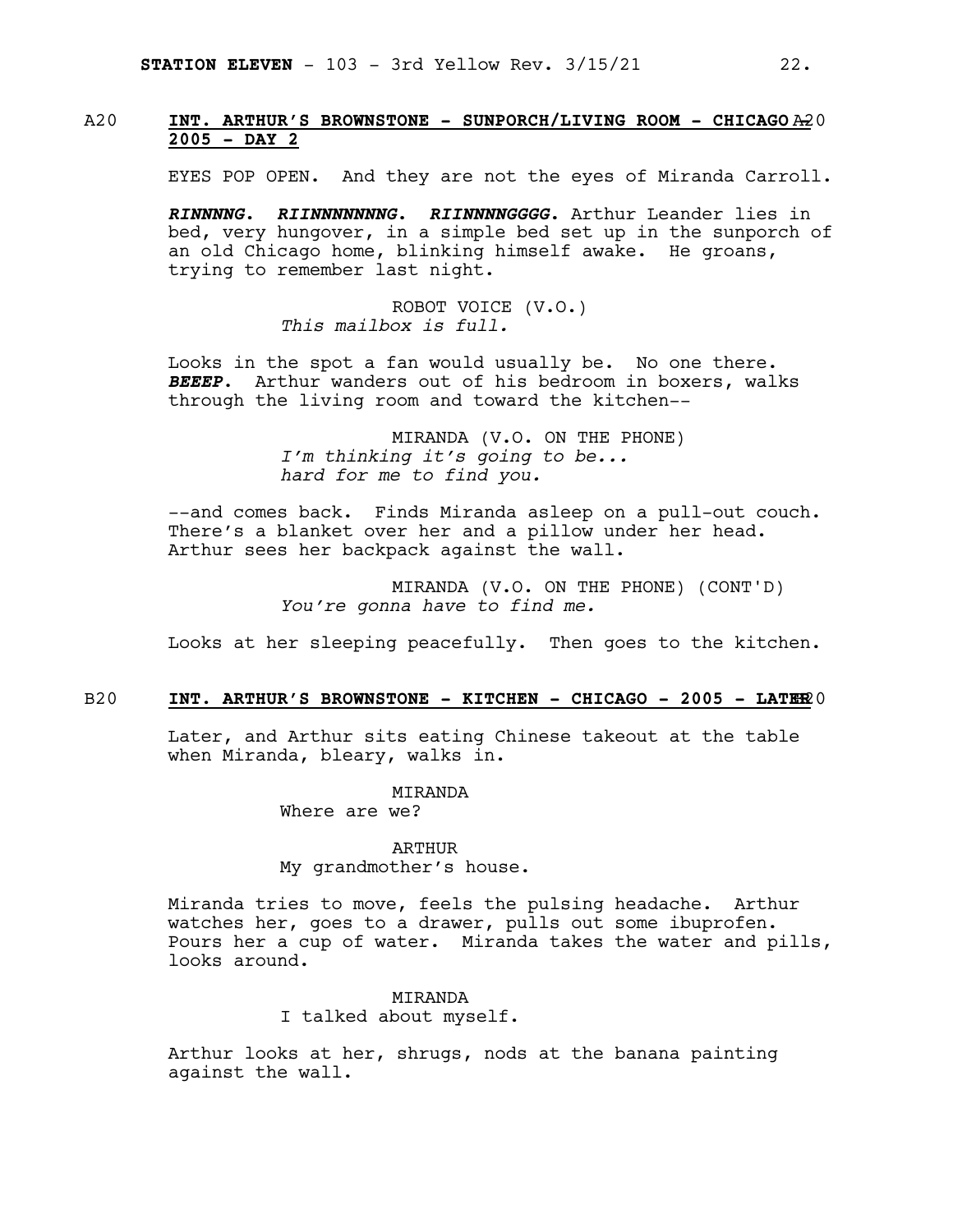ARTHUR You were charming. You told us how you painted the banana to insult your roommates.

She tilts her head, raises her eyebrows.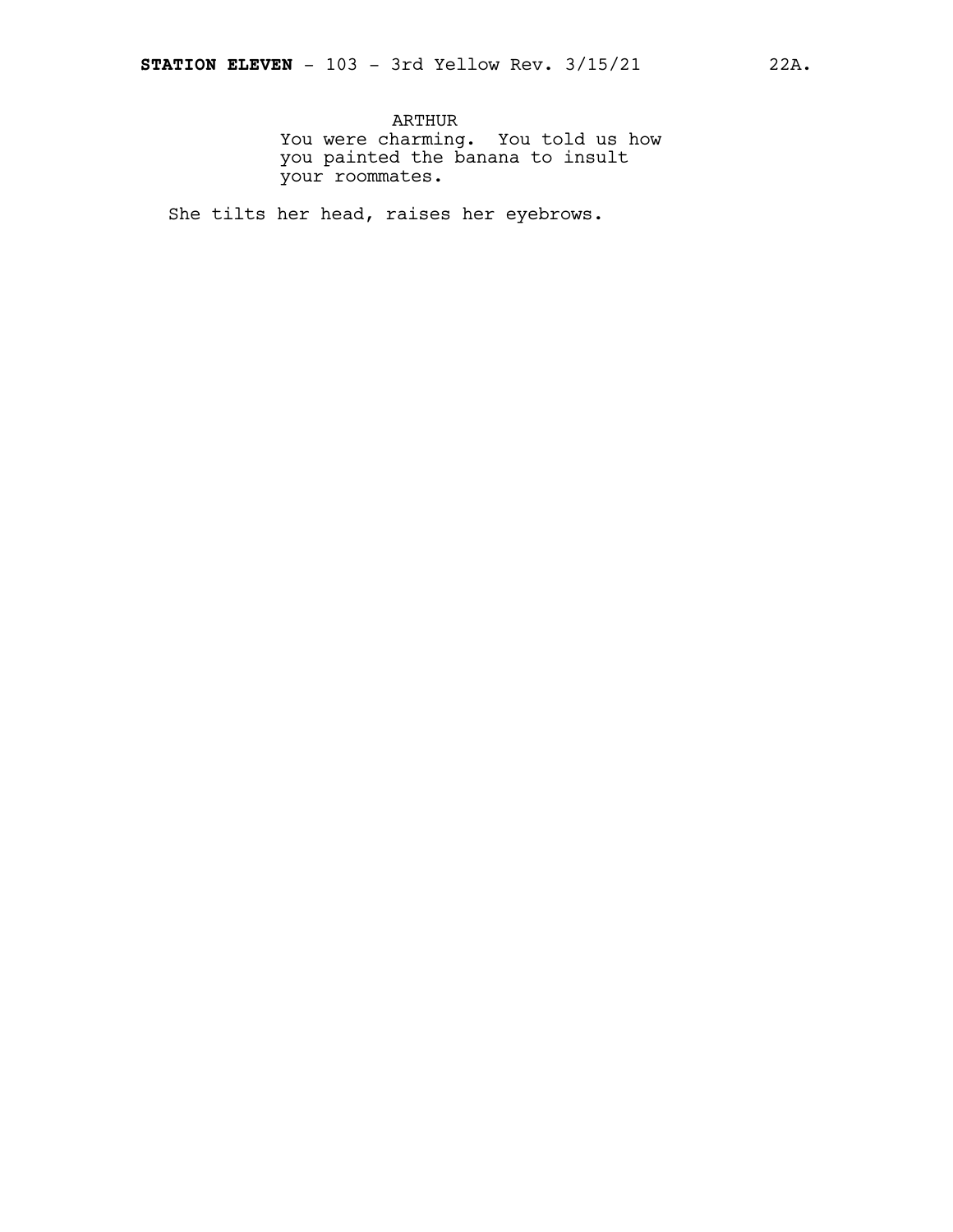### MIRANDA

I have to go.

ARTHUR Have some food. You're hungover. Don't be uncivilized.

He begins piling some Chinese leftovers onto a plate. She smiles a little at his fussing, arranging her plate.

> ARTHUR (CONT'D) Stay ten minutes.

She watches him humming to himself, lining up everything he needs. Not even watching to see if she goes.

> ARTHUR (PRE-LAP) (CONT'D) *The movie is called...* Alpha/Beta*. It's like alphabet, but--*

### 29 **INT. ARTHUR'S BROWNSTONE - KITCHEN - CHICAGO - 2005 - LATER**29

Arthur's cleaning up. Miranda is listening to him go on...

MIRANDA --but it's Alpha and Beta.

ARTHUR With a slash. Because it's a twohander. Do you know this term?

MIRANDA I don't like movies.

ARTHUR I don't either. A two-hander is a story about two people solving the same problem.

Miranda realizes he didn't even notice her attempt at insulting him. Instead, he's gotten up, still talking, and found his BACKPACK in the corner...

> **MTRANDA** What's their shared problem?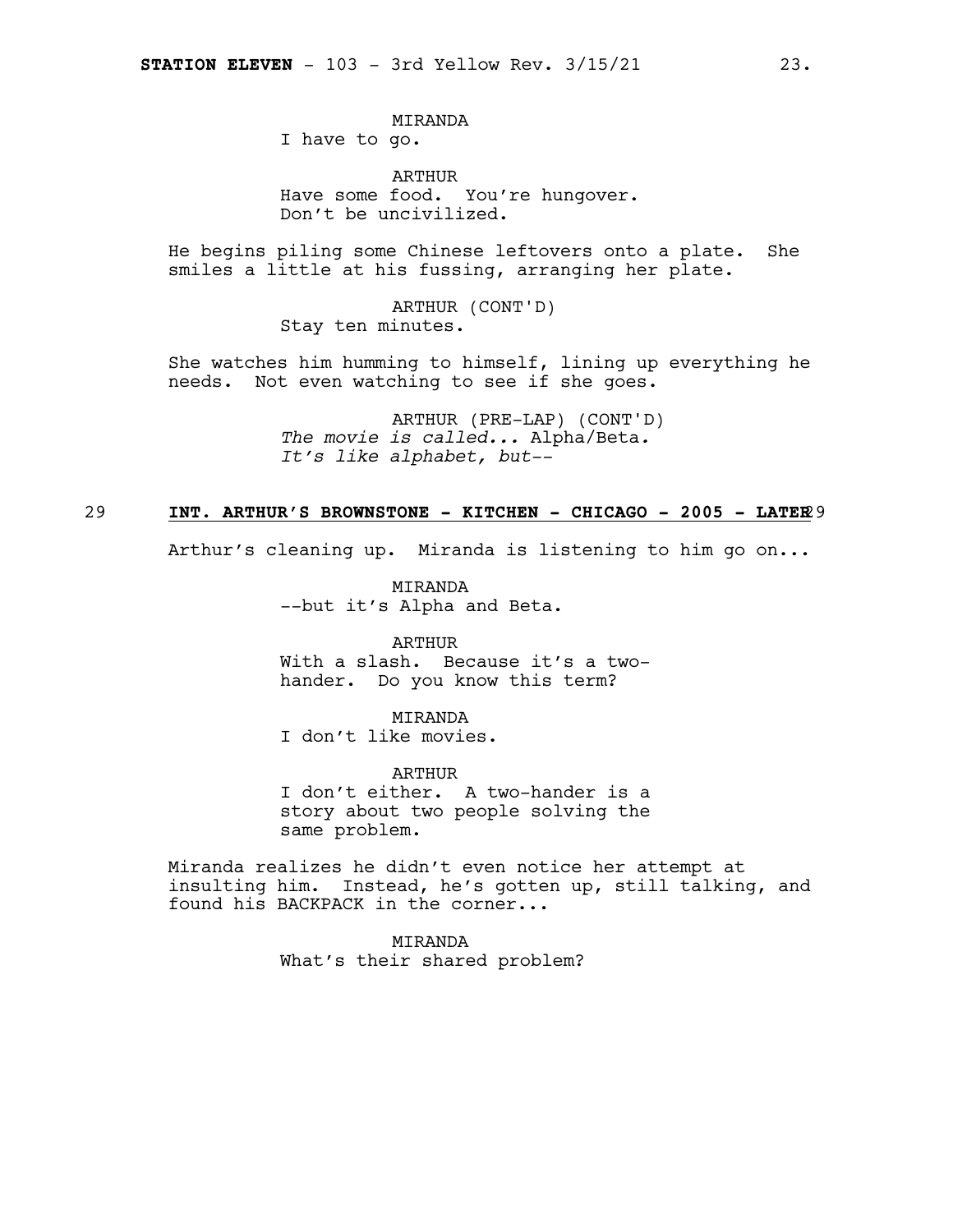ARTHUR In this case, robbing the Pentagon. (then) It's the worst script I've ever read.

Miranda LAUGHS SUDDENLY at this, maybe the first time we've seen her really beaming. Arthur has found a script, tosses it toward her, chuckles as well. It *THUNKS* on the ground. She picks it up and looks at it.

### MIRANDA

Why would you make a bad movie?

Arthur stands in the middle of the room, looking at her.

### ARTHUR

For money.

She laughs more, paging through the script.

ARTHUR (PRE-LAP) (CONT'D) *I spent a year on an island when I was young. It was awful.*

### A29 **INT. ARTHUR'S BROWNSTONE - SUNPORCH/LIVING ROOM - CHICAGO** A29 **- 2005 - DAY**

They sit on two buckets in the center of the otherwise-empty living room, BACKGAMMON BOARD resting between them, itself set up on another bucket. Arthur's placing pieces.

### ARTHUR

Both of my parents were poets, so for them it was very romantic. *Isla Holbox*. Between the Caribbean and the Gulf of Mexico. We made our own clothes the whole year. I had to get a job with the whaleshark tourboats just to buy pants.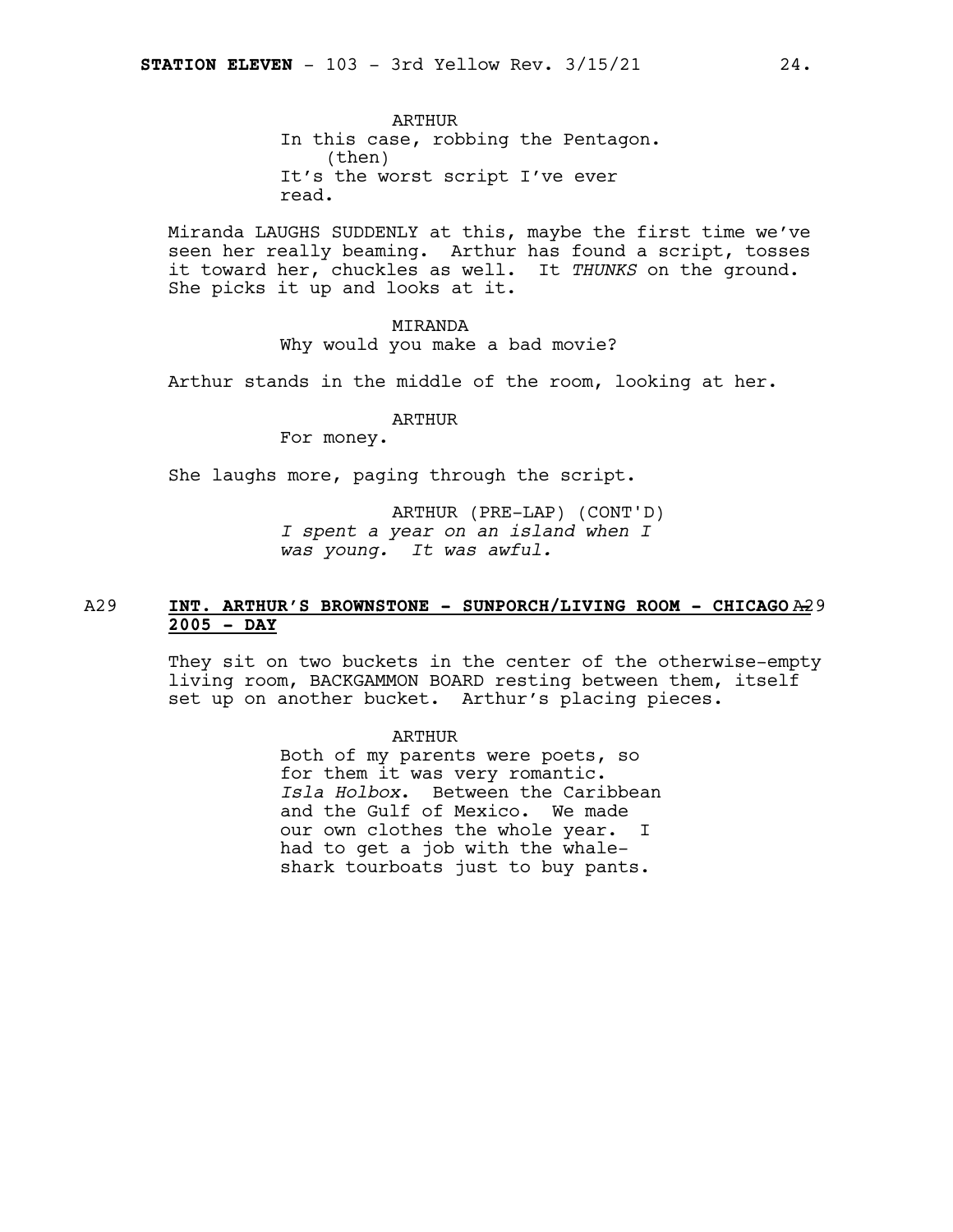### MIRANDA I've been there.

Arthur looks up from the board, surprised.

MIRANDA (CONT'D) We sailed with no plan until I was eight. We stopped in the cays outside of St. Croix. Then Hugo a couple years later...

Arthur nods.

ARTHUR I knew, by the way. I saw you putting cheese... in the hot chocolate

Miranda looks back at him like she *could be open* to this man. Then stands, looks at her bag. Arthur gets up, too.

> MIRANDA I have to go to Tokyo.

> > ARTHUR

Okay.

She takes a step forward, directly to him, and they kiss. After they separate, and after a look, she turns and walks out of the room.

He watches her go, keeps watching as she comes back and comes directly to him and DUMPS HER BACKPACK and they kiss again.

> LEON (PRE-LAP ON THE PHONE) *Miranda, what's your status?*

### 21 **INT. BUS (MOVING) - PORT KLANG, MALAYSIA - Y0 - DAY 1** 21

Her status is *slipping into her favorite all-time memory.* Miranda stares, looking forward, rocking as she rides a bus. Holding her Christmas present in her lap, earbuds in.

> MIRANDA (INTO THE PHONE) I'm almost to the docks.

> LEON (ON THE PHONE) *The Robespierre* says she'll wait another hour, but they're nervous. Have you opened the package?

She looks to her present. Pulls open the wrapping paper.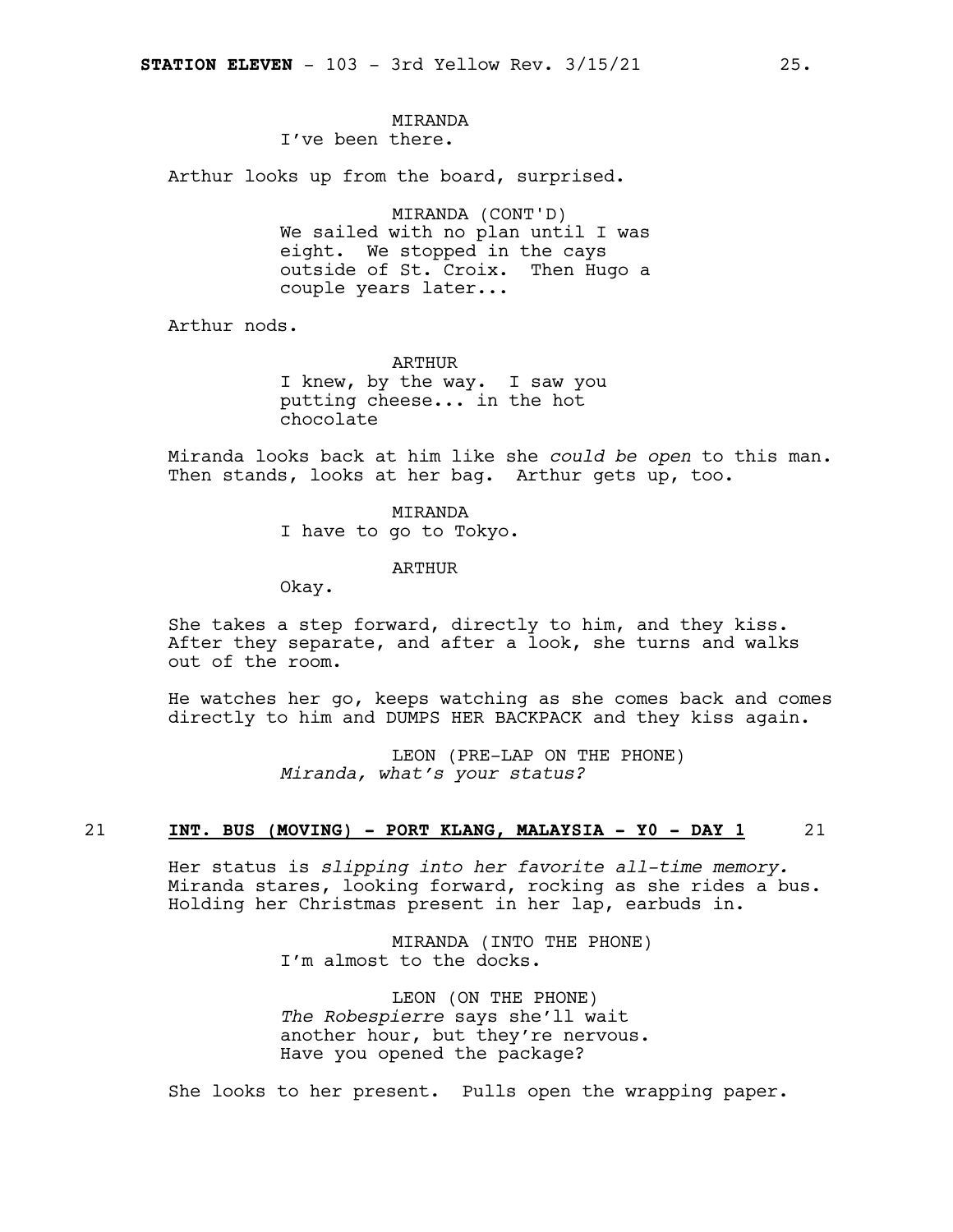MIRANDA (INTO THE PHONE) Doing it now.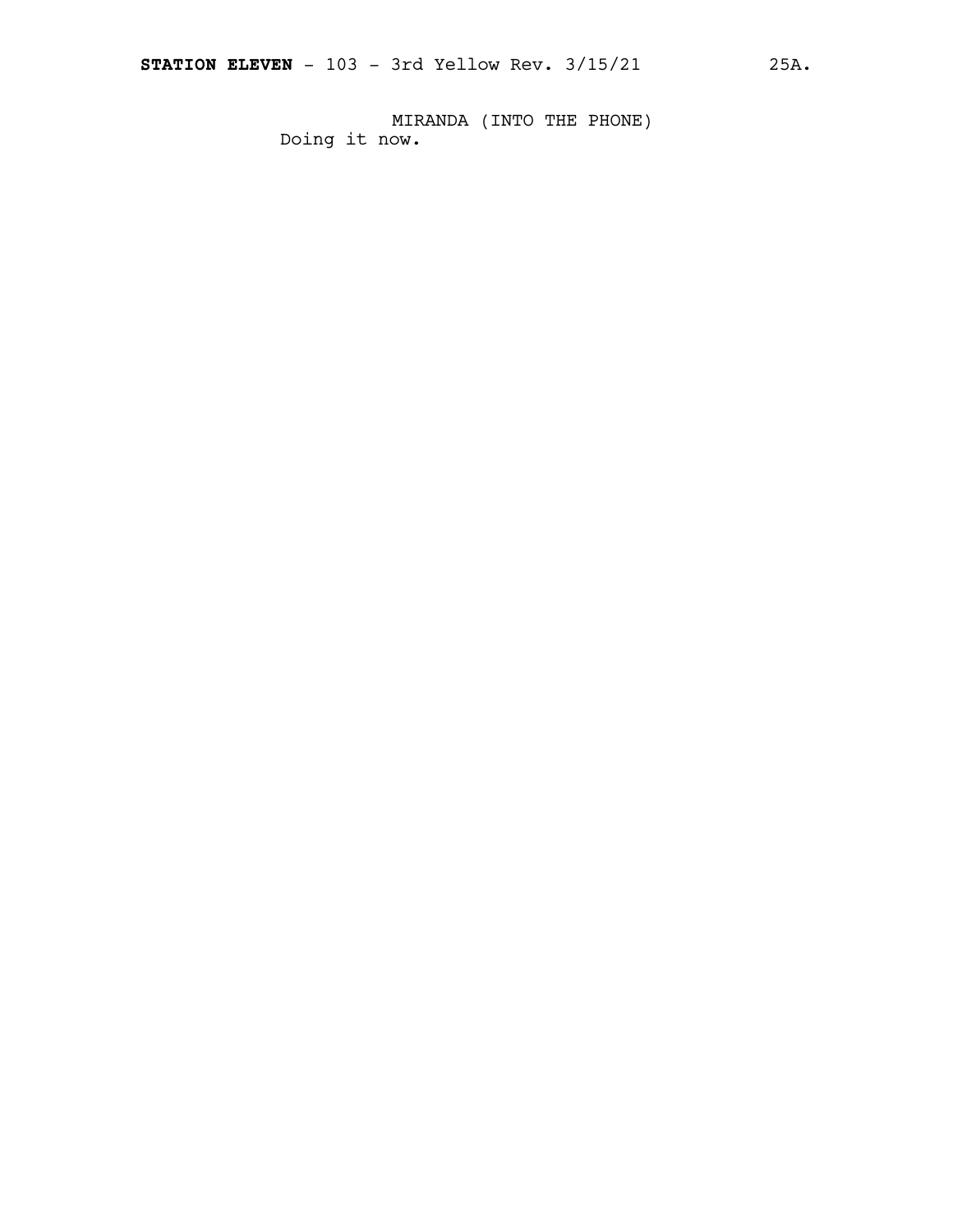She tosses the paper aside and finds that she has a **LE CREUSET** pot on her lap.

> LEON (ON THE PHONE) What are you seeing?

She lifts the top.

MIRANDA (INTO THE PHONE) A Le Creuset with a butterfly knife, keys, and a picture in it.

There is in fact a **BUTTERFLY KNIFE,** a **POLAROID** of a red boat, and a **SET OF KEYS** inside the LE CREUSET.

> LEON (ON THE PHONE) I didn't want to alarm you. But I can't guarantee your safety aboard *The Robespierre.* They're good people. But they are pirates.

Miranda puts the top back on.

MIRANDA (INTO THE PHONE) I'm not scared of fuckin' pirates.

A **MALAYSIAN WOMAN** beside her *EXPLODES IN A FIT OF HACKING*. Miranda looks over at her.

> LEON (ON THE PHONE) How close are you to that person?

**BEHIND MIRANDA,** we notice now for the first time that Dr. Eleven is onboard this bus, seven or eight rows back, silently watching her. She doesn't see him. She's still lost in that kiss...

### A21 **INT. ARTHUR'S BROWNSTONE - SUNPORCH/LIVING ROOM - CHICAGO** A21 **- 2005 - DAY**

AND WE FLASH TO THEM KISSING, Arthur lowering her down onto the bed, Miranda relaxing into it...

> LEON (V.O. ON THE PHONE) *Is she within six feet?*

### B21 **INT. ARTHUR'S BROWNSTONE - SUNPORCH/LIVING ROOM - CHICAGO** B21 **- 2005 - NIGHT**

Arthur and Miranda now kiss in bed, clothes gone. It's night. Who knows how long they've been here.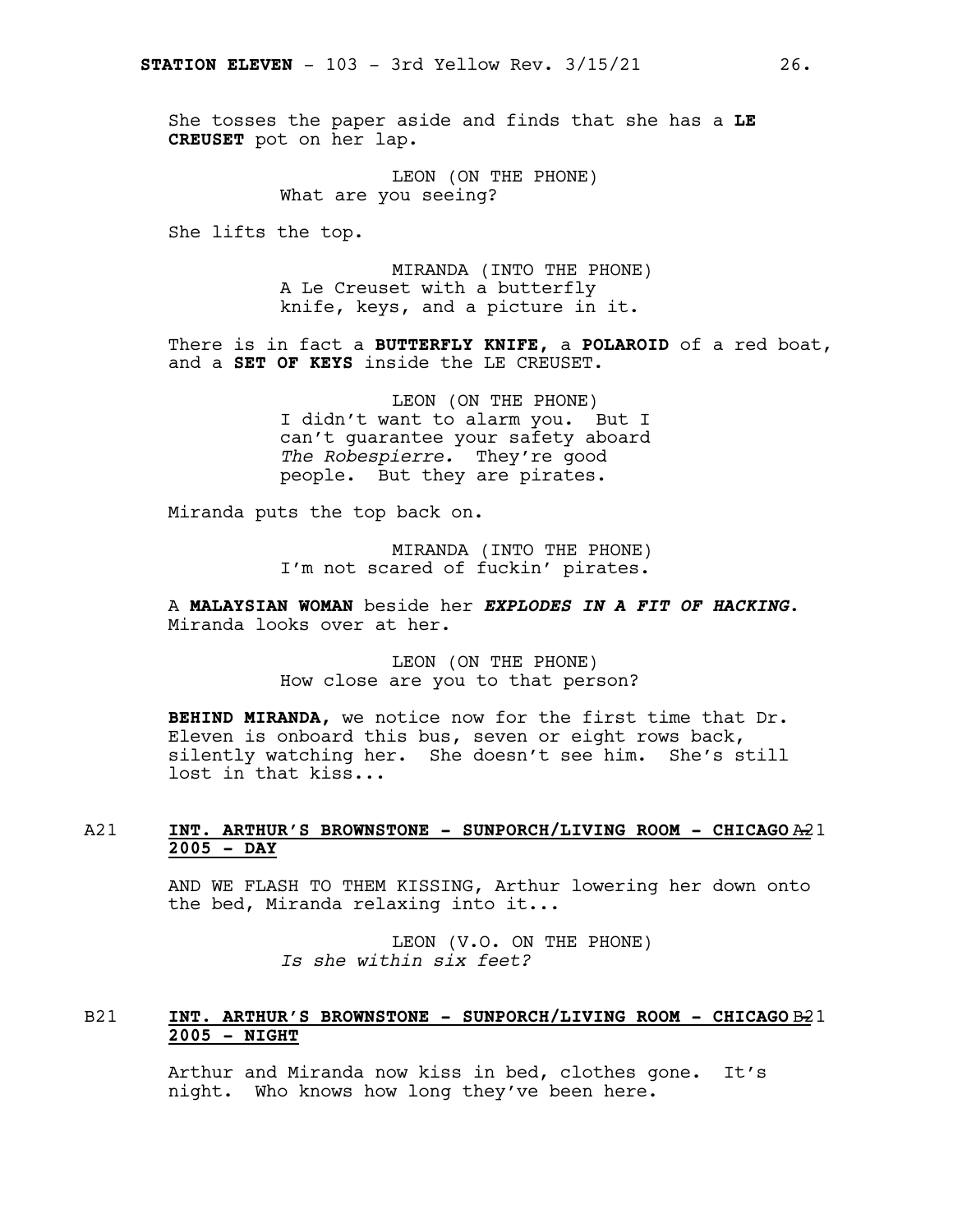### MIRANDA

Don't stop.

### C21 **INT. BUS (MOVING) - PORT KLANG, MALAYSIA - Y0 - DAY 1** C21

Miranda's lost in the memory, staring out the window.

MIRANDA I can't get back.

LEON (ON THE PHONE) Get back where?

And Leon's voice YANKS her back here, and Miranda's eyes catch something out the window. An answered prayer. Miranda raises up her hand, waving.

> LEON (ON THE PHONE) (CONT'D) Is she--

MIRANDA

*BERHENTI!*

- 22 OMITTED 22
- 23 OMITTED 23

### 24 **EXT. THE DOCKS - PORT KLANG, MALAYSIA - Y0 - DAY 1** 24

Miranda walks fast on the beach, semi-secluded, toward a simple set of wooden docks, holding the Le Creuset. She stops. There are a few FISHING BOATS are tied off.

On the deck of one, a **FISHERMAN** seems to be eating lunch with his family-- his **WIFE**, **SON**, **DAUGHTER**, and **MOTHER**. They're on a GREEN-HUED BOAT. On the other side of the dock is the RED-HUED BOAT from the picture. She walks that way.

Her PHONE RINGS and Miranda taps her earbud, steps up onto the wood of the dock.

> MIRANDA (INTO THE PHONE) I'm here. CLARK (ON THE PHONE) Miranda? Is that you? (then) Miranda Carroll?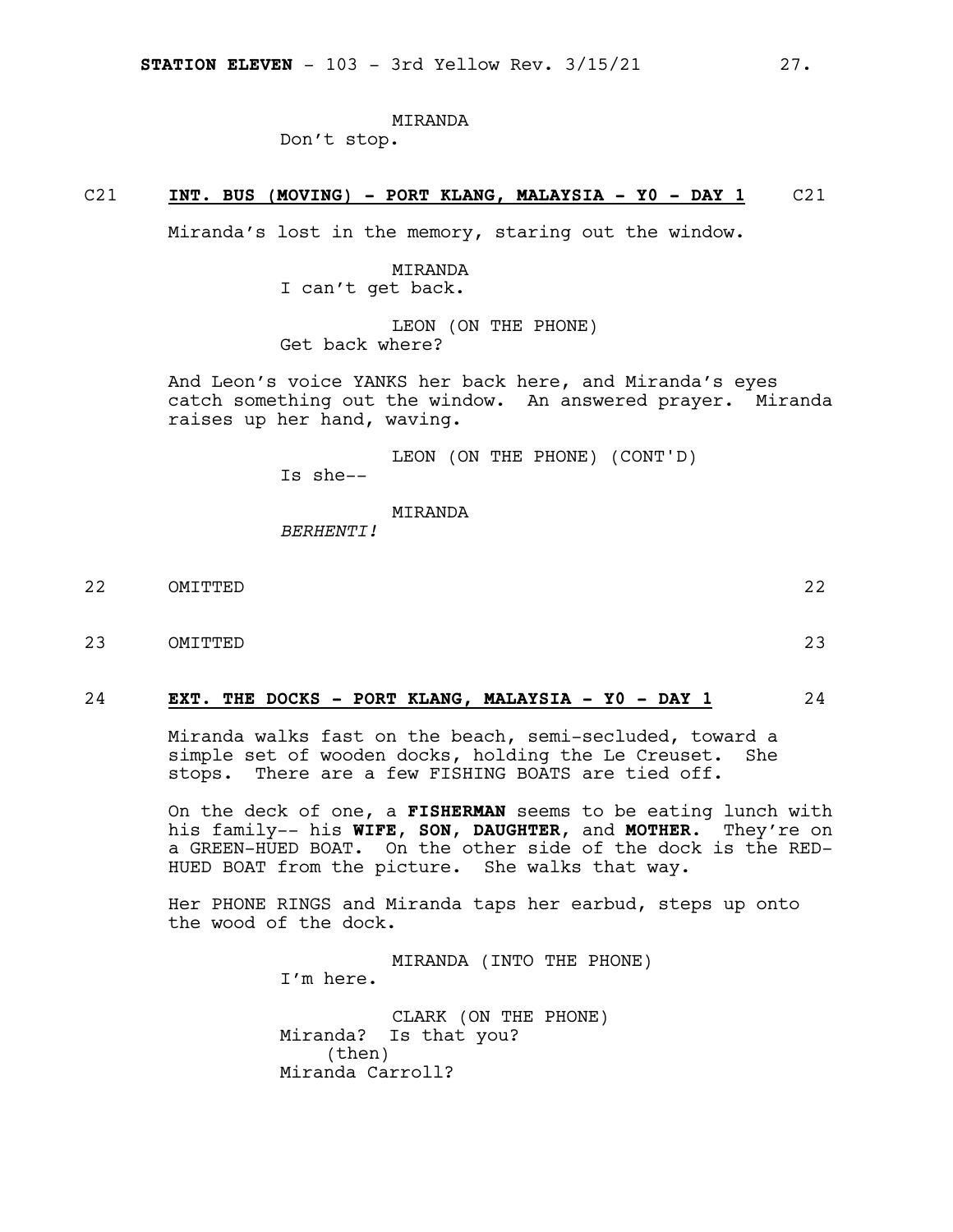Surprised, Miranda stops, wind blowing her hair.

MIRANDA (INTO THE PHONE)

*Clark*?

The Fisherman and has family haven't seemed to notice her.

MIRANDA (INTO THE PHONE) (CONT'D) How are-- how are you calling this phone?

She eyes the red boat, starts walking again toward the boat.

CLARK (ON THE PHONE) I wanted to tell you this directly. (then) Arthur... died last night.

Miranda's knees IMMEDIATELY BUCKLE and SHE DROPS the Le Creuset, falling onto the dock and HITTING HER HEAD ON IT.

MIRANDA

*AAAH!*

The keys to the boat *SPLASH INTO THE WATER*.

CLARK (ON THE PHONE) I'm so sorry. He had a heart attack on stage. Doing Lear.

Miranda stares where they went in, panting, holding the wound on her head. She sits, touches her head, finds blood.

> CLARK (ON THE PHONE) (CONT'D) The publicist set up his calls to come to me, apparently. I haven't been answering, but this one's been calling so much...

MIRANDA (INTO THE PHONE) I shouldn't have left.

CLARK (ON THE PHONE) Just... heart failure. They said. I don't know how much you've been in touch...

MIRANDA (INTO THE PHONE) I killed him.

She looks over at the green boat, where the Fisherman and his family are. She gets to her feet. *BEEEEP.* Miranda taps.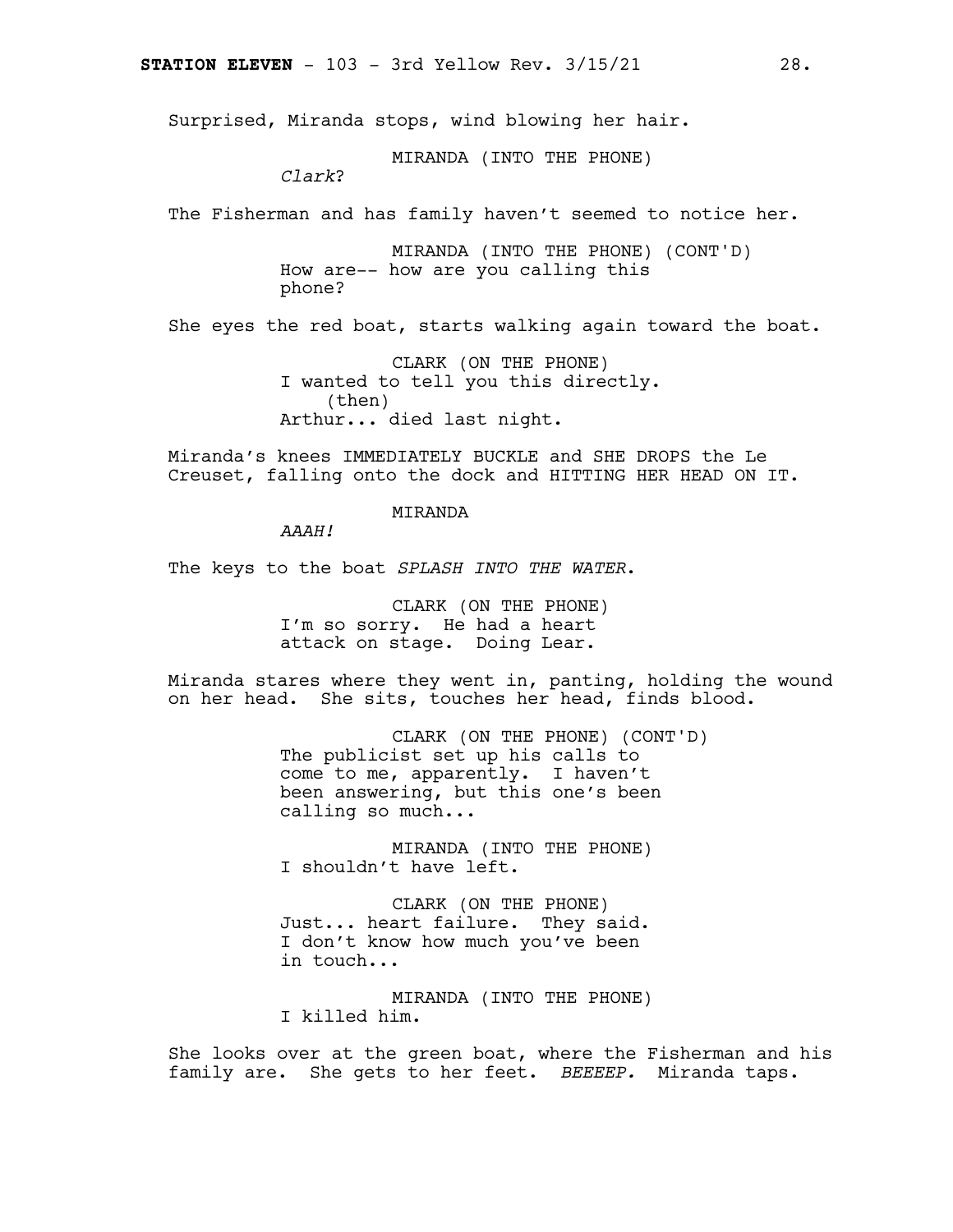MIRANDA (INTO THE PHONE) (CONT'D) Arthur?

Miranda turns away from the Fisherman and his family, who are all now watching her. Leon is WHEEZING, and his voice has lost a little power.

> LEON (ON THE PHONE) Describe your surroundings.

Stern anger has enveloped her.

MIRANDA (INTO THE PHONE) There's a family on another boat. Regular. Kids. A grandma. They're all looking at me. I dropped the keys into the ocean.

LEON (ON THE PHONE) Take one of the children hostage.

MIRANDA (INTO THE PHONE) Uh-huh. Okay.

LEON (ON THE PHONE) Place a blade hard against the jugular. Commandeer the boat. Any parent would crack.

Miranda looks down at the knife...*AND EXPERTLY FLIPS IT OPEN.*

Hand shaking, she stares over at them all. World ruined. And world ruined again.

The Father pulls his kids behind himself. And Miranda...

*EXPERTLY FLIPS CLOSED HER KNIFE.*

| 25 | OMITTED | 25 |
|----|---------|----|
| 26 | OMITTED | 26 |
| 27 | OMITTED | 27 |
| 28 | OMITTED | 28 |
| 30 | OMITTED | 30 |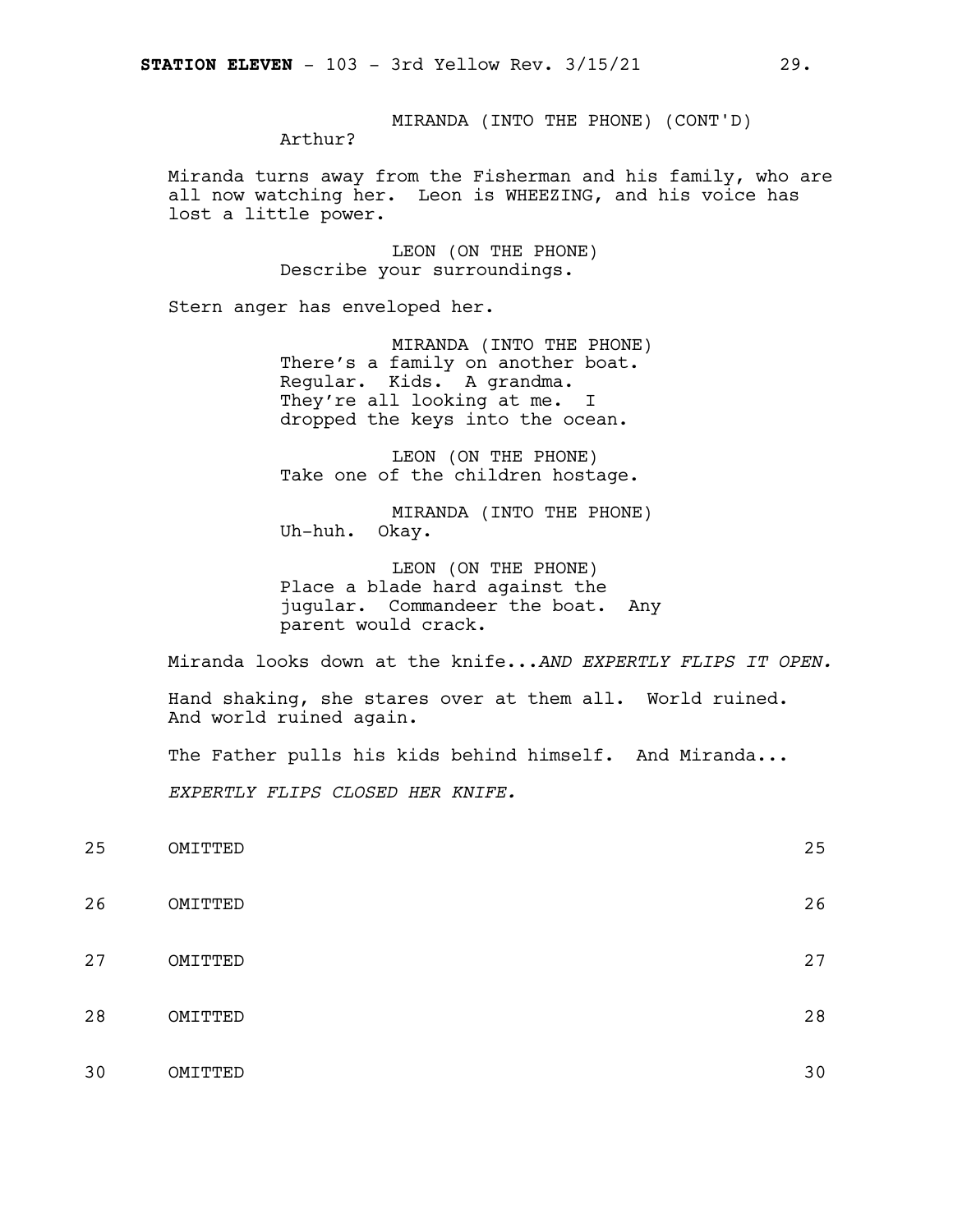### 31 **INT. ARTHUR'S BROWNSTONE - SUNPORCH/LIVING ROOM - CHICAGO -**31 **2005 - DAY 3**

Miranda's getting dressed in the early morning light of the sunporch. Arthur's looking at her from his pillow.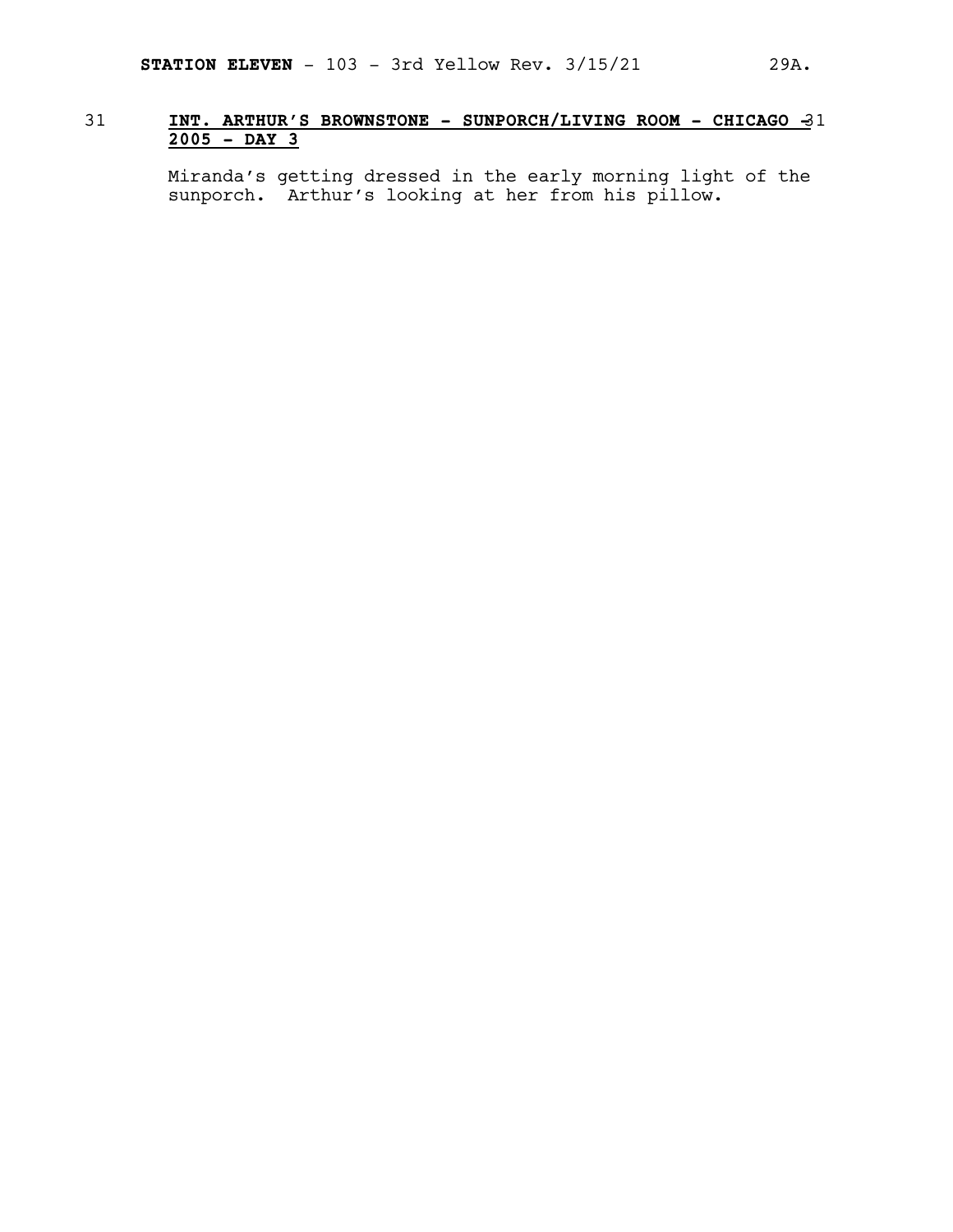MIRANDA I really do have to go to Tokyo.

ARTHUR Live here in this house with me.

MIRANDA

No.

ARTHUR Come to California.

MIRANDA

No.

ARTHUR Come back to bed for ten minutes.

She lies down on the bed again next to him. Picks up the script of *Epsilon*, pages through it.

> MIRANDA (reading) "Why would anyone want that amount of plutonium?"

Arthur looks at her.

ARTHUR "Untie my fucking wrists."

MIRANDA "I can think of pretty much one reason, Nick and-- (screaming) HOLY SHIT! PWWWWWWPOOOWPWOW."

Miranda, in-character, gets blasted by the heat of an explosion. Arthur laughs as she gets up, fights invisible bad guys. Kills them both. She comes back to the bed. He's laughing at her commitment to the role.

> ARTHUR "Honestly... I don't care about plutonium right now."

Miranda lies back down, "unties" him. He looks at her.

MIRANDA "What do you care about, then?"

He pulls his hands up from under the covers, showing they're free. Then he takes her face and kisses her. A *FLASH OF LIGHT* suddenly FLARES in the window, a jump--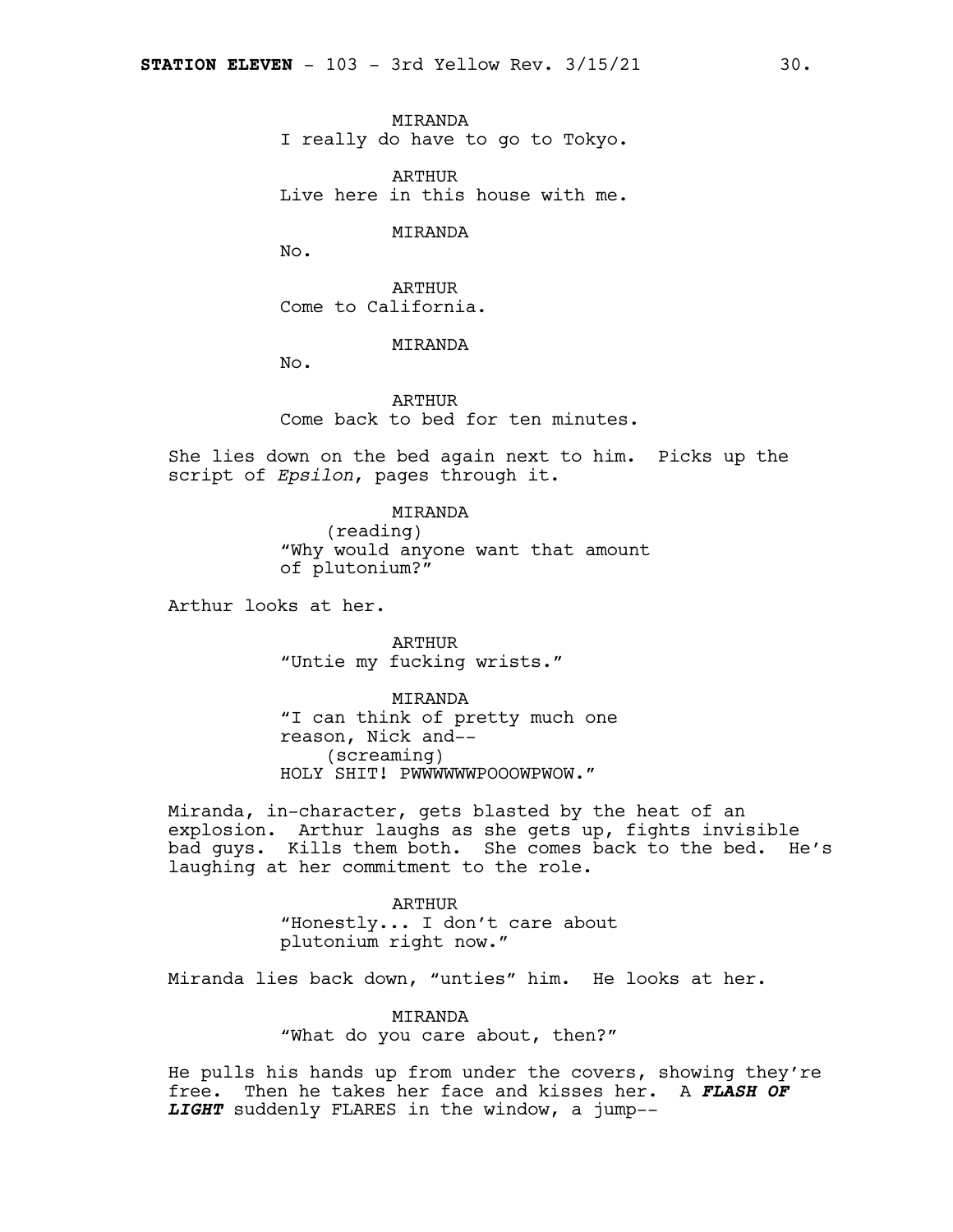32 **EXT. RED CARPET - HOLLYWOOD - 2007 - NIGHT 1** 32

**-- TO A YEAR LATER...** THEY ARE WALKING into the paparazzi fray, Arthur smiling, at ease with the camera on him. Miranda slightly behind, looking out, calm in his shadow.

A NEW FLURRY OF BULBS -- **ELIZABETH COLTON** (25), American starlet, is on the carpet. She glances back, waves at the two of them. Arthur waves, touches Miranda's back.

> ARTHUR (to the reporters) My wife has never seen any of my movies!

### 33 **EXT. RED CARPET - HOLLYWOOD - 2007 - LATER** 33

Miranda stands at a small table, watching Arthur talk to reporters. She's typing into a Blackberry.

> ELIZABETH (O.C.) I called those fucks at the Daily Mail. Told them *we* were the ones having an affair...

Elizabeth, *BEAMING,* approaches and laughs.

MIRANDA

... What?

ELIZABETH I guess you didn't see the article. It's absurd. He's not even my type.

She looks over at Arthur. Miranda is just on her Blackberry.

MIRANDA Sorry. I'm dealing with a supplychain crisis.

ELIZABETH Yeah, yeah. Of course...

Elizabeth looks at her a little longer, almost like she's going to say something. But doesn't. Turns to head off - but immediately STUMBLES, almost falls. Turns back.

Miranda is still on her blackberry.

ELIZABETH (CONT'D) Did you just trip me?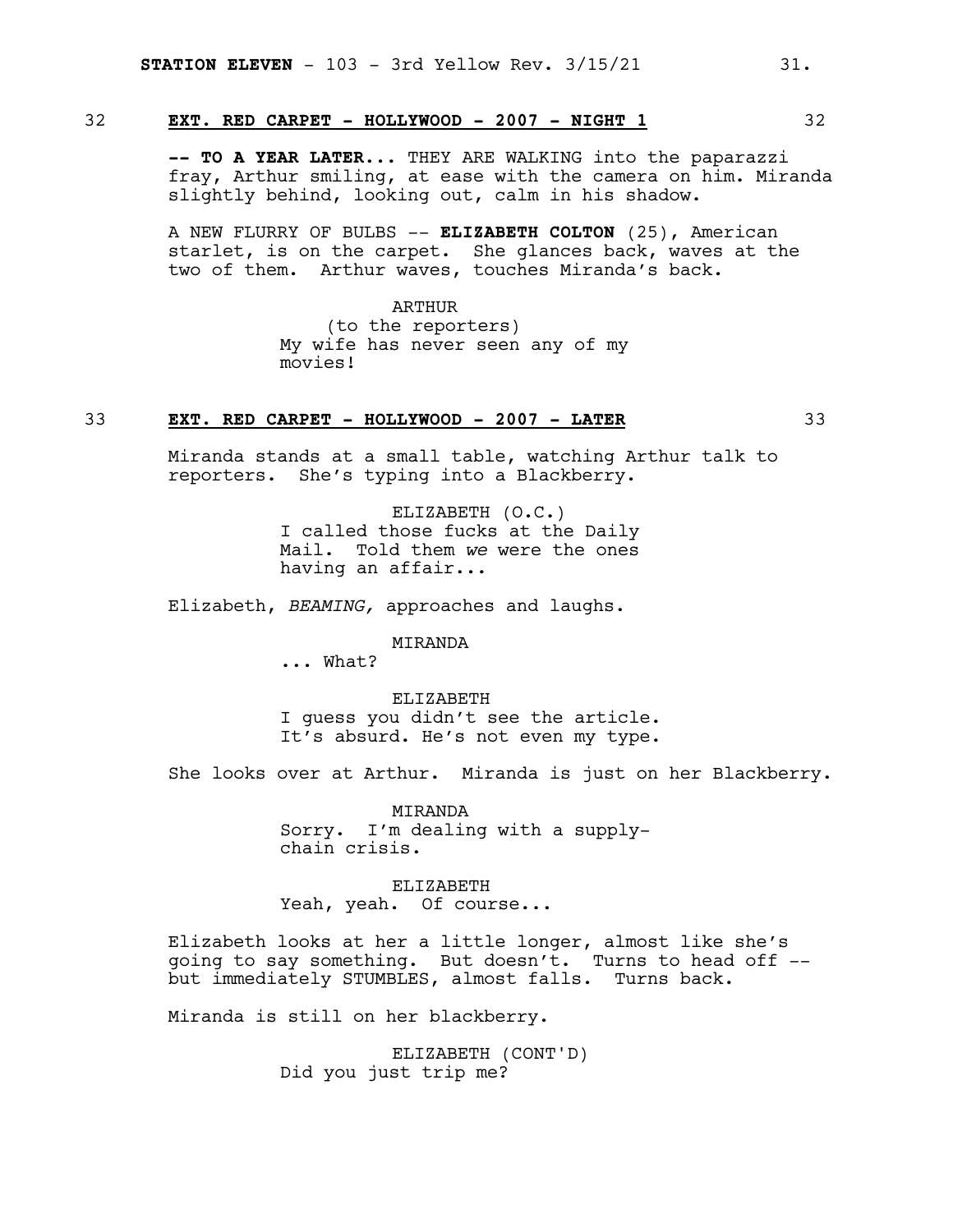### MIRANDA

... Huh?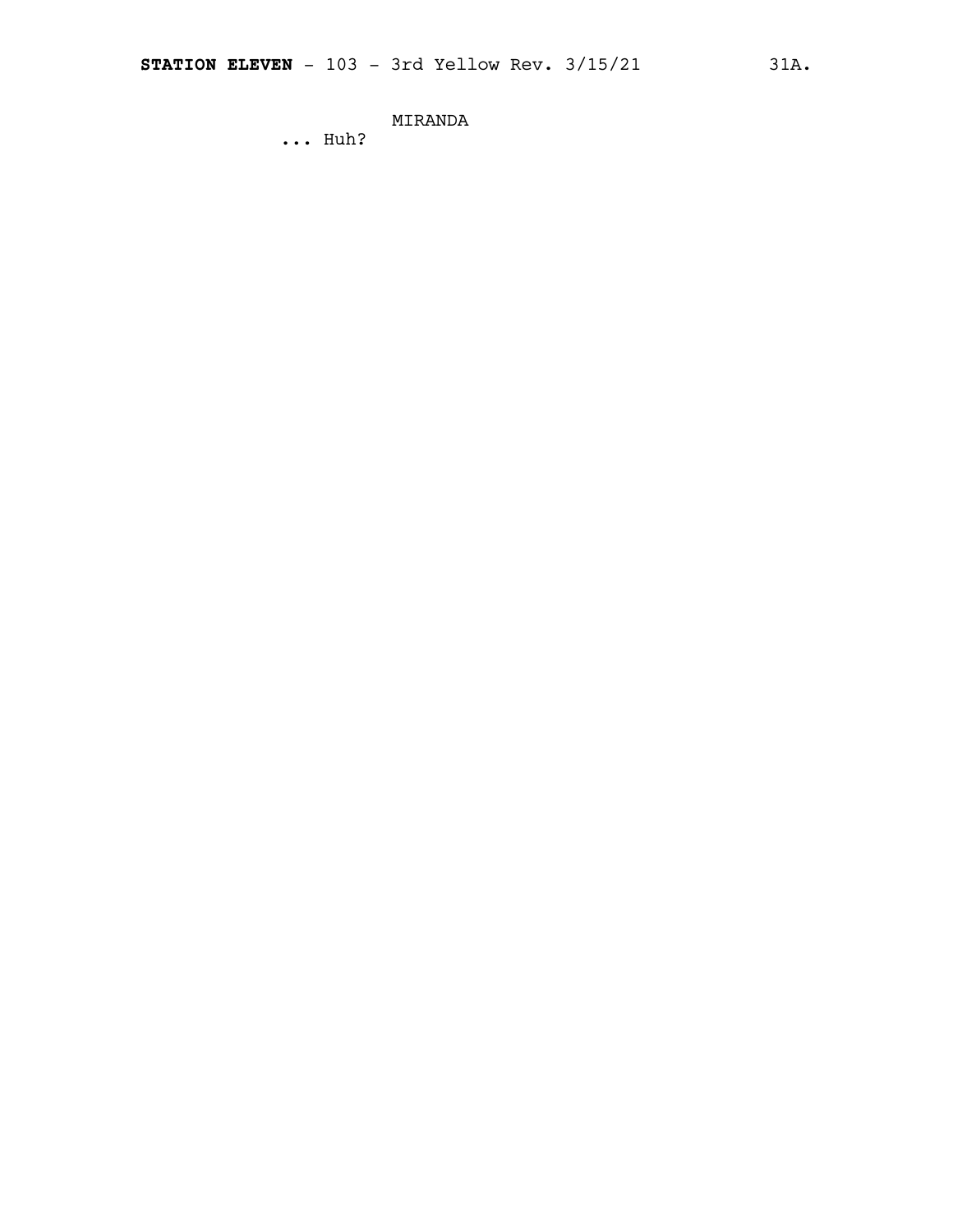She goes back to her Blackberry. Elizabeth walks away.

### 34 **INT. ARTHUR & MIRANDA'S HOUSE - POOLHOUSE - LOS ANGELES -** 34 **2007 - NIGHT**

**MONASTIC SILENCE.** ECU of a PAINTBRUSH moving along a canvas. Light blue paints a picture we can't see. We know that blue.

### 35 **EXT. ARTHUR & MIRANDA'S HOUSE - POOLHOUSE - LOS ANGELES -** 35 **2007 - NIGHT**

Arthur strolls in his yard. Beautiful, still pool, shadows of mountains in the distance. This place feels like paradise.

ARTHUR

*Hola, papa.* (in Spanish) *Yes, it went really well. It's fine! It's fine. Some good, some bad. You know critics.*

A SMALL LIGHT catches his eye, something in the grass by the poolhouse. He goes to it, picks up a CELLPHONE. Confused, Arthur starts scrolling.

ARTHUR (CONT'D)

*Money.*

He strolls over to the poolhouse and sees Miranda painting.

ARTHUR (CONT'D) *Also. Sorry. I didn't tell you. I got married.*

He goes around the back of the poolhouse. Watching Miranda.

ARTHUR (CONT'D) *Because you and mama didn't believe in marriage, I don't know. In Hollywood, it helps. She didn't care.* (beat) *She's an artist. (then) I'm madly in love with her. Of course I can't tell her. That would destroy it.* (then) *Okay. Goodbye. I love you, too.*

Arthur hangs up. Looks at Miranda's painting.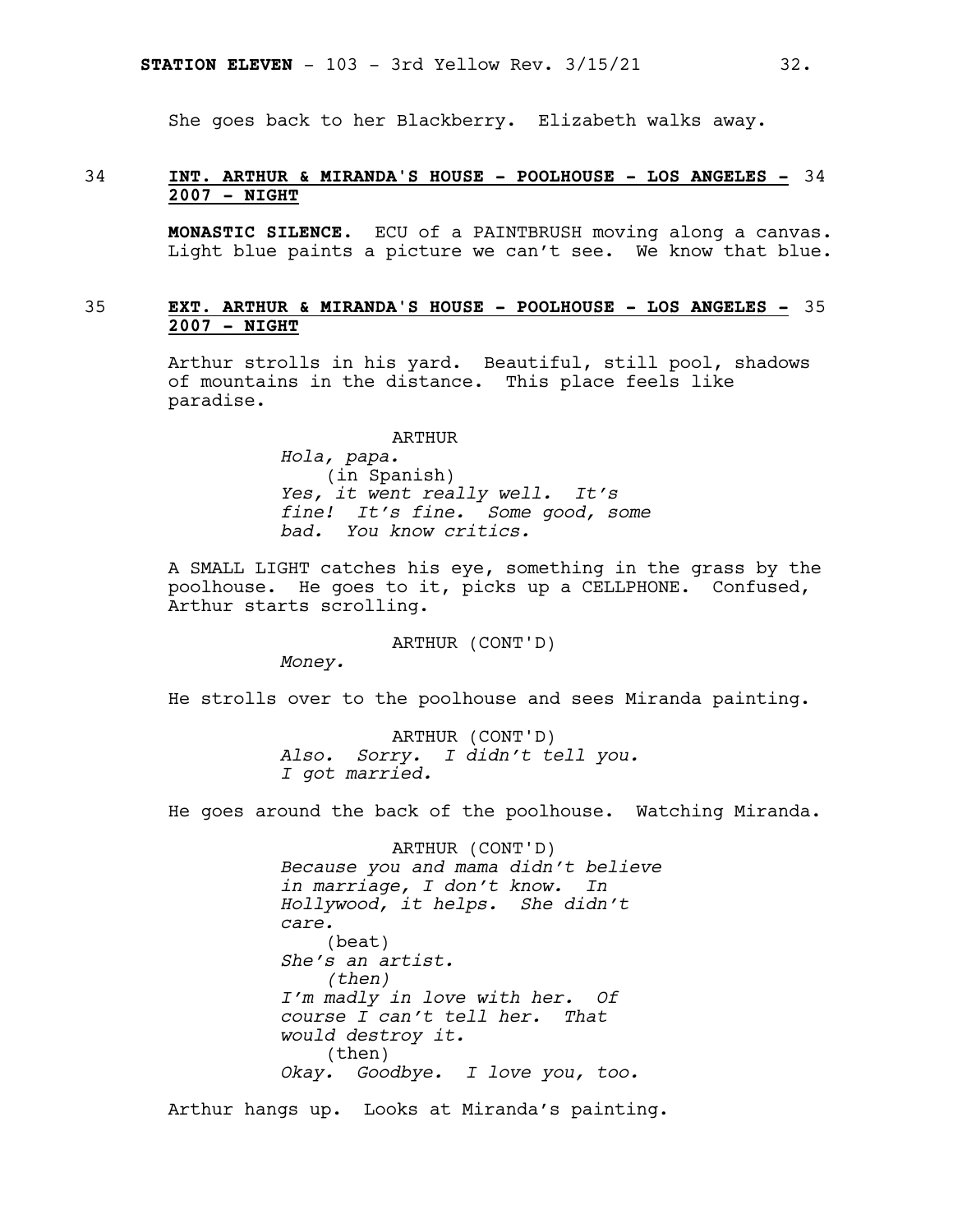MIRANDA The window's open.

Arthur freezes.

ARTHUR How is your Spanish coming?

MIRANDA Barely learned anything.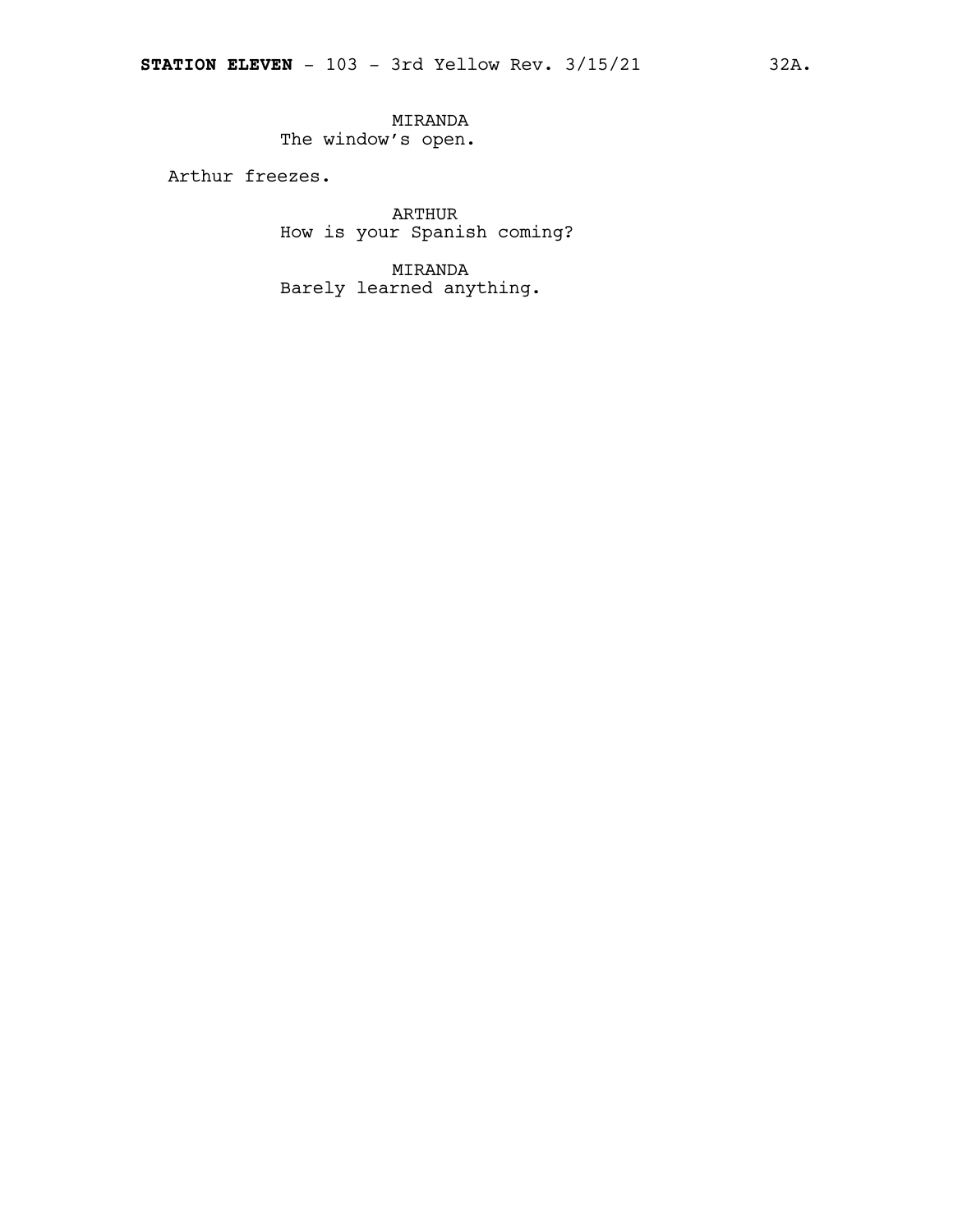### ARTHUR

I found your phone in the grass. I'm going to leave it here.

He does. ON MIRANDA. Working. And she looks up from her work and sees **DR. ELEVEN** lingering in the shadows through the front window.

36 OMITTED 36

37 OMITTED 37

### 38 **INT. ARTHUR & MIRANDA'S HOUSE - BEDROOM - LOS ANGELES - 200**38**7 - DAY 2**

Miranda lies in bed in her pajamas. Arthur comes in with two cups of tea, goes to her, sets one down.

> ARTHUR You haven't slept.

**MTRANDA** Leon's sending me to Perth.

ARTHUR My theory's that Leon isn't real.

MIRANDA

You've met him.

ARTHUR

So what.

Arthur goes to his side of the bed. Something about this worms its way down, annoys her as he settles.

> MIRANDA You left for four months when you made *Epsilon*.

ARTHUR But you're not even here when you're *here*. (off look) You're locked away in a little room by yourself, working on things no one's allowed to see.

She gets out of bed, puts her book away.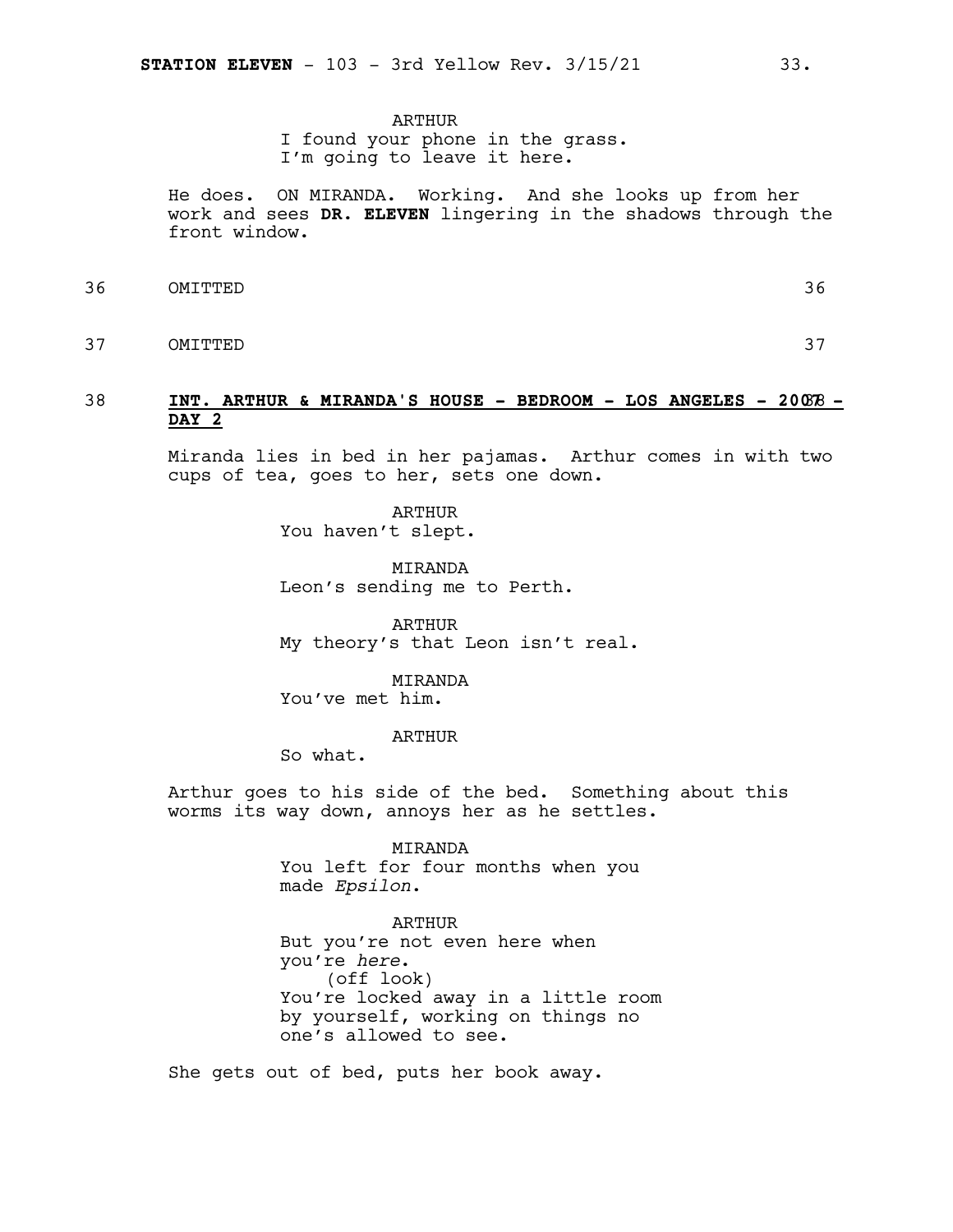MIRANDA That's where I'll be.

ARTHUR I don't want to live the wrong life. And then die.

Miranda heads for the door and is gone, leaving him alone.

ARTHUR (CONT'D) Fuck *Dr. Eleven*.

### 39 **INT. ARTHUR AND MIRANDA'S HOUSE - POOLHOUSE - LOS ANGELES -**39 **2007 - NIGHT 2**

But don't worry, she's not upset. She's just sketching out text at the bottom of the frame: **"I don't want to live the wrong life and then die."**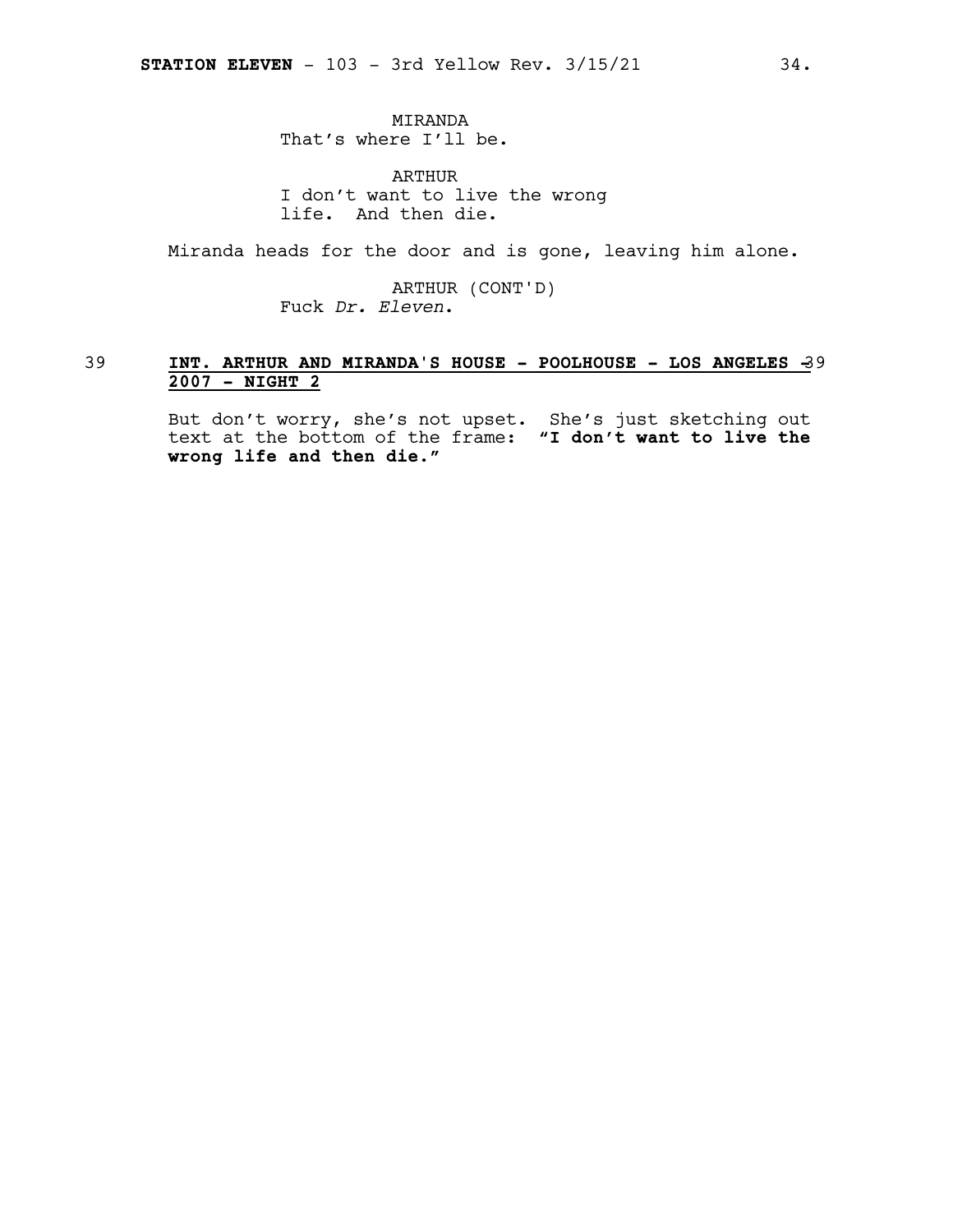### 39A OMITTED 39A

### 40 **INT. ARTHUR & MIRANDA'S HOUSE - HALLWAY - LOS ANGELES - 200**40**7 - NIGHT 3**

Miranda and Arthur both come down a hallway with a SMALL COCKTAIL PARTY in full swing. Arthur looks anxiously down at his quests, numbers seem a little low. Mostly members of **ARTHUR'S INDUSTRY TEAM**: his agent, **GARY HELLER** (40s), a producer, **JORGE ARANA** (40s) and his wife **TESCH** (40s). A writer named **PHIL** (70s). A lawyer named **STAN** (30s) and a few actors and their dates. Fish out of water, **CLARK** is also there. A DOORBELL RINGS.

> ARTHUR I bet this is Russell...

He guides Miranda to the door. **ELIZABETH COLTON**, slightly disheveled, definitely tipsy**.** Arthur pulls the door open.

ARTHUR (CONT'D)

*HEY!*

She gives Arthur a big hug.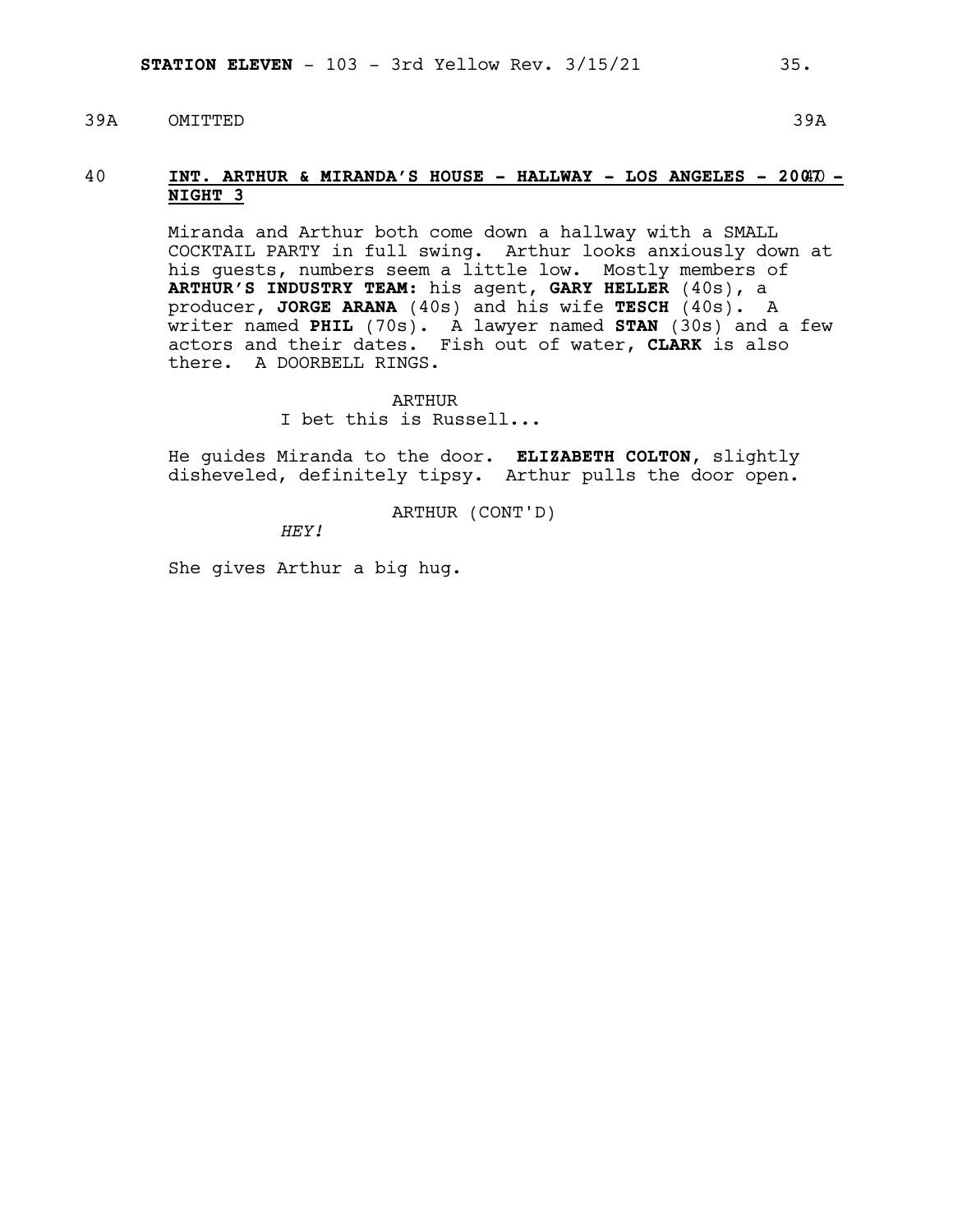ELIZABETH Hello Mr. *Last Minute Invite*. It's so good to see you. (releasing) I left my car with the valet. Is that okay?

ARTHUR We don't have a valet.

But she's already kissing Miranda on the cheek. Squeezing her warmly.

> ELIZABETH Miranda I love your *feet*.

Elizabeth is looking down at Miranda's toes, through sandals.

MIRANDA I just got new ones.

An awkward beat. Then Arthur LAUGHS.

ARTHUR She meant the pedicure. I meant the *pedicure*.

ELIZABETH

An odd shared look between the two of them. Miranda stays at the door for the moment, watching them.

> VOICE IN THE DARKNESS Miranda! Look right here!

Miranda turns to look and the *FLASH* of a paparazzi camera bursts from the darkness. She slams the door, which is not effective, because it's glass.

### 41 **INT. ARTHUR & MIRANDA'S HOUSE - DINING ROOM - LOS ANGELES -**41 **2007 - NIGHT**

We're through our main course and dessert is on the table.

Miranda watches Arthur and Elizabeth loudly telling stories at their end of the table. Drunk.

> ARTHUR My father is the *exact* same way about traveling first class. He demands it. A communist! Can you imagine. (glances to Miranda) Tell them.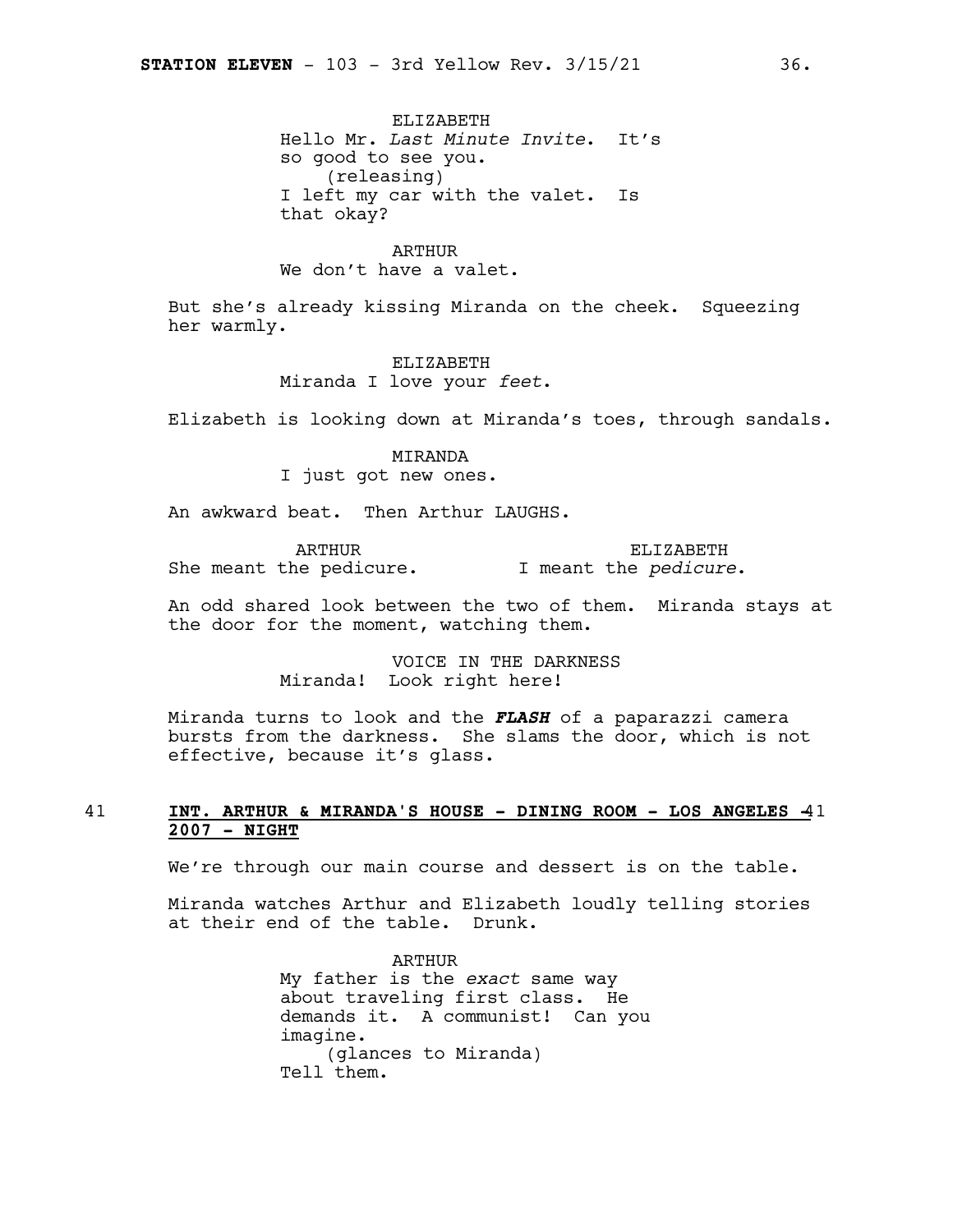Miranda doesn't like Arthur's dad being the butt of a joke. Says nothing.

> ARTHUR (CONT'D) That's the thing. The irony. "Real artists" get free passes.

### MIRANDA

He's a nice man.

ELIZABETH Oh, Miranda. He's not saying he's *not* nice.

Miranda looks at Elizabeth. Miranda looks and sees Tesch looking right at her.

> TESCH And how's your project going, Miranda? When will it be finished?

### MIRANDA

Soon.

TESCH I assume you'll publish? When you're done?

Miranda's watching Arthur, who's having a small, quiet conversation with Elizabeth.

### MIRANDA It's the work itself that's important to me. Not whether I publish it or not.

TESCH What's the point of doing all that work if no one sees it?

### MIRANDA

It makes me happy. It's peaceful, spending hours working on it. It doesn't really matter to me if anyone else sees it.

**JORGE** Don't die without seeing Fiji.

MIRANDA

What?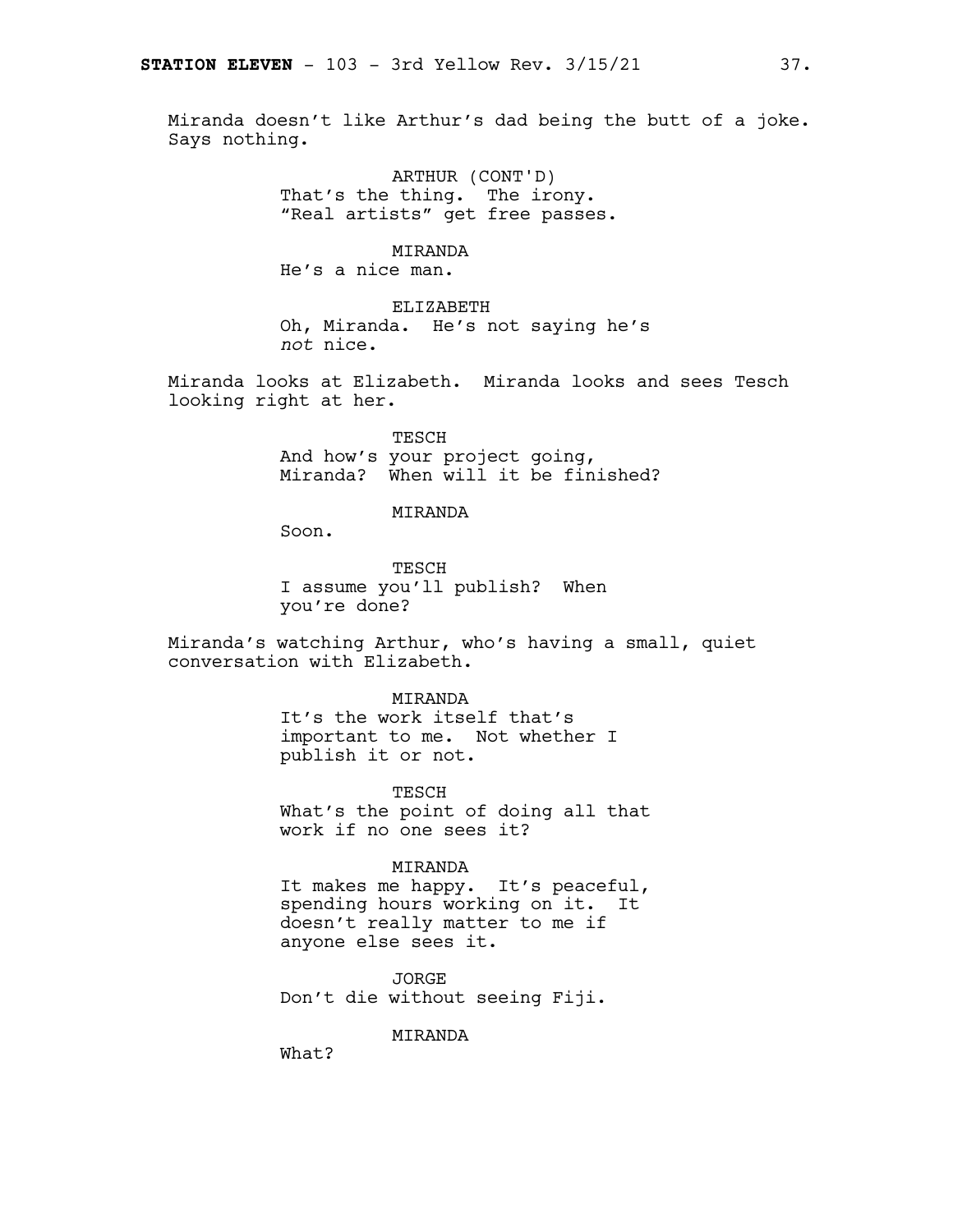TESCH We just went! It was *incredible*. We smoked. Surfed. Swam. Stunning energies. (touches Miranda's arm) Everything changed.

Miranda looks at Clark, who shrugs slightly.

CLARK Sounds tremendous.

TESCH No. More. It was a rebirth.

CLARK You seem to get reborn almost every time you leave your house, Tesch. (to Miranda) Miranda. Does that happen to you?

Miranda smiles ever so much. Tesch is oblivious--

MIRANDA Every second.

JORGE Was Fiji better than Prague?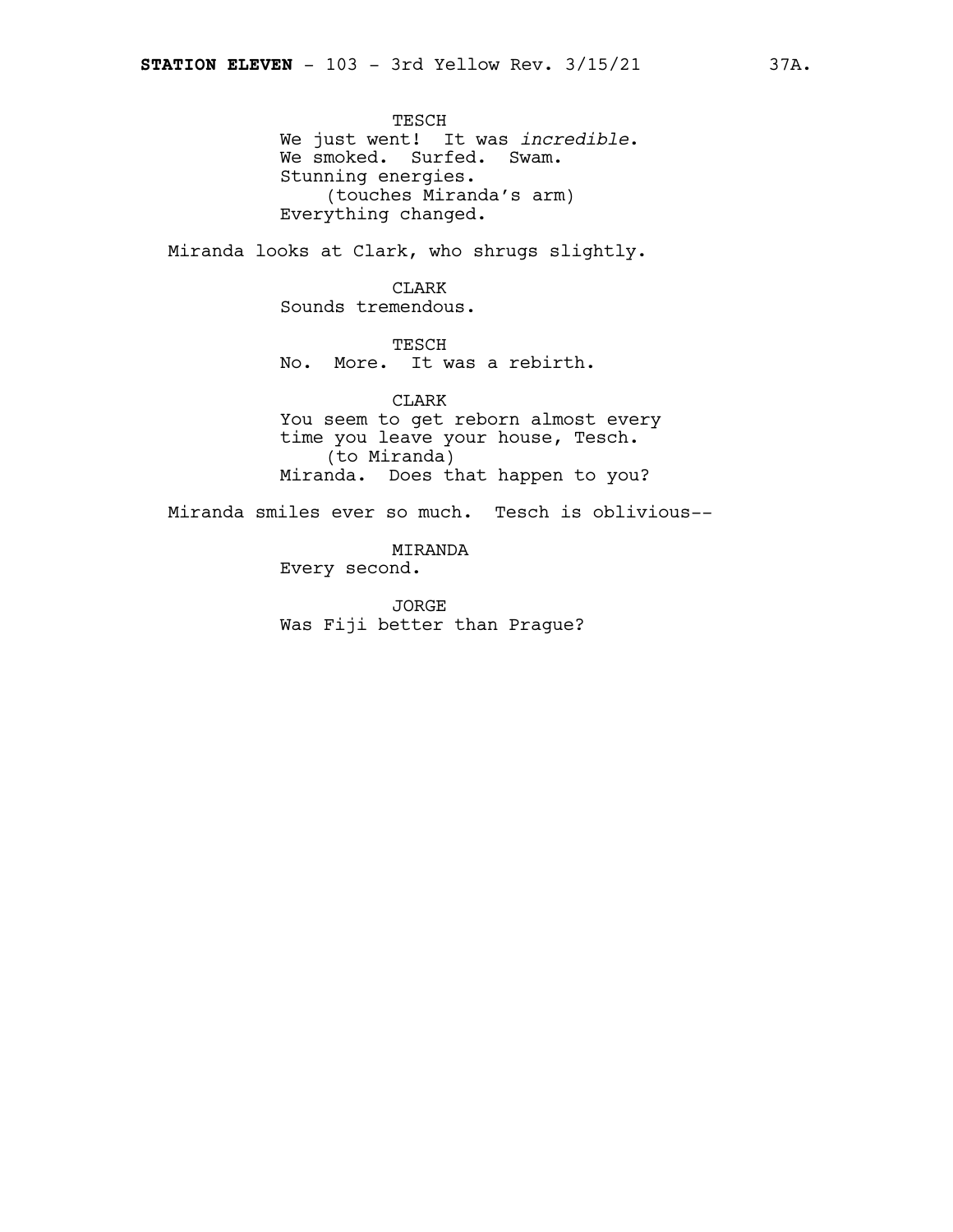Tesch SLAMS her palm on the table.

TESCH (gasping) YES. EVERYONE. (beat) You all must visit *Praha*.

CLARK When you're speaking English, you're allowed to call it PRAGUE.

ARTHUR

Clark. Be nice.

TESCH Who are you, again?

CLARK

Clark. I'm an old friend of Arthur's. I once also aspired to be a professional actor. Arthur and I were Rosencrantz and Gilderstern together in the 90s. (smiles, remembering) But I wasn't good enough, in the end. At least I get to visit.

JORGE I used to call it Pray-g. Like the tomato sauce.

There's a writer here. His name is **PHIL**.

PHIL That's Prego.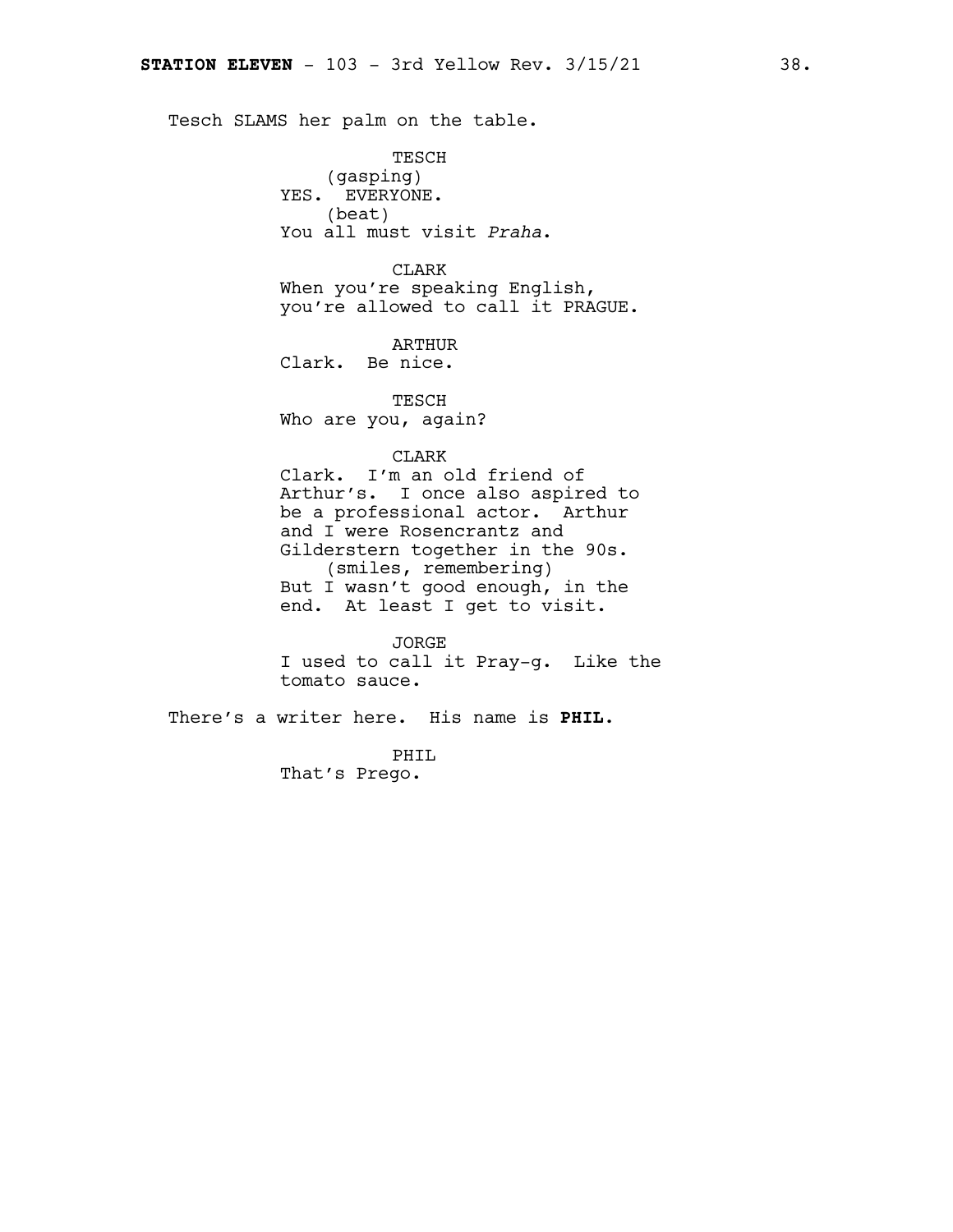Elizabeth pulls her eyes from Arthur. Turns toward Tesch.

ELIZABETH I went after I took a few art history classes at UCLA. I had to experience some of the paintings I'd been reading about... (then) Being there was like being... I don't know how to say this. Inside the paintings. Which was this *random fantasy* I had as a kid.

Miranda looks at her closely.

MIRANDA That's my fantasy.

It's sincere and intense. Elizabeth looks down to Miranda.

ELIZABETH Have you guys *seen* Miranda's work? I'm just an admirer. But I told Art that I think she's a genius.

MIRANDA You told who?

ELIZABETH Art. Arthur. Your husband.

Elizabeth feels it, looks around. Trying to understand the situation. Confused. And drunk.

> ELIZABETH (CONT'D) Arthur brought me into the poolhouse and let me see your work. (to everyone) It's-- you guys, it's *incredible.*

Miranda is staring down the table at Arthur, who's looking right back at her.

> (MORE) ELIZABETH (CONT'D) It's modest, profounds...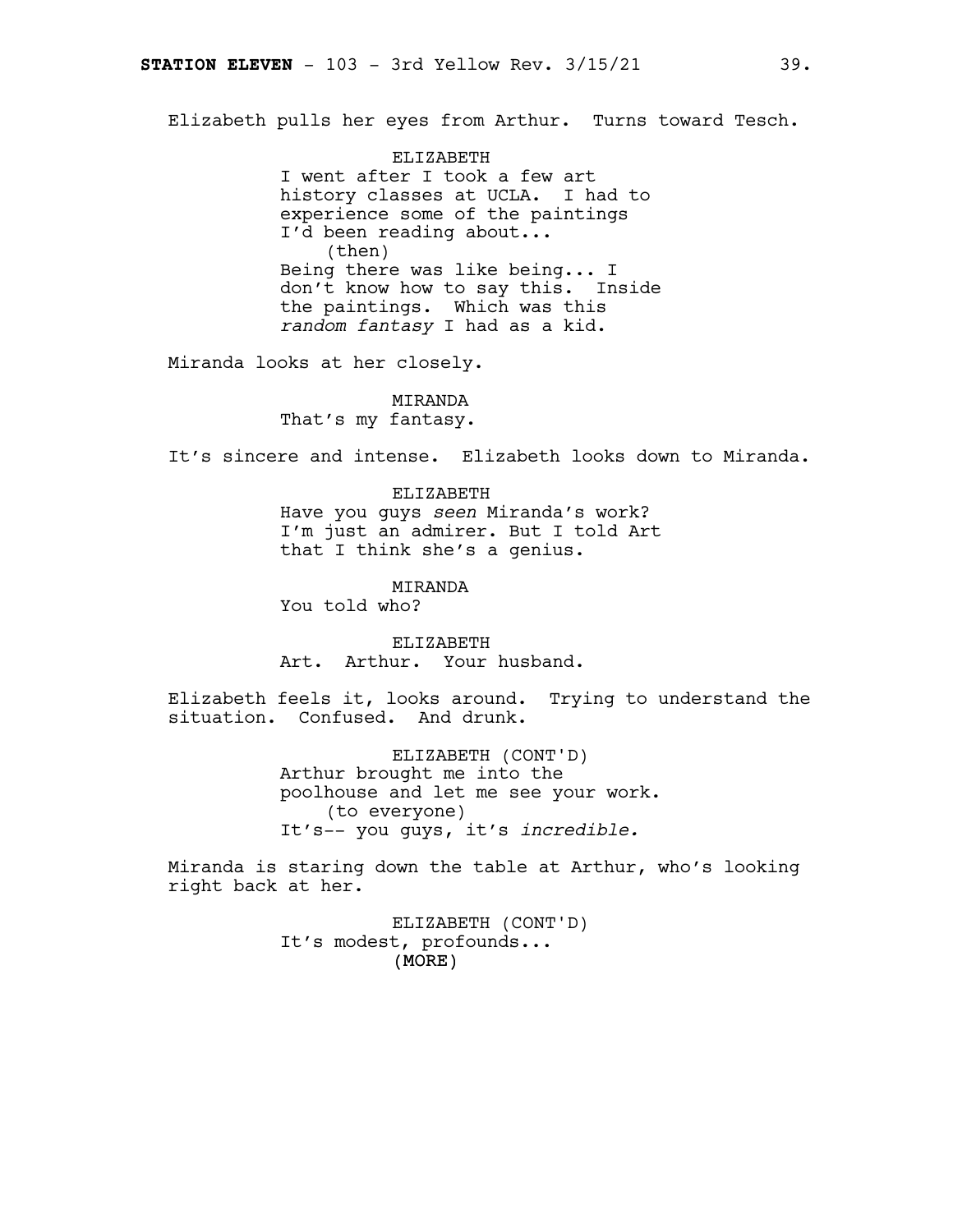ELIZABETH (CONT'D) It's about being alienated from all the little things, after a tragedy. Which is somehow more profound.

MIRANDA

He cleans.

ELIZABETH

What?

ARTHUR

MIRANDA I have a toast.

Please don't.

Miranda is up with her wineglass up before anyone even has a chance to answer. She holds it out, torchlike, and waits for them to quiet down.

> MIRANDA (CONT'D) "I stood looking over the damage... and tried to remember the sweetness of life on Earth..."

She pauses, looks them over, lets them wait. Then...

MIRANDA (CONT'D) "I was late. Or you were early. Either one. Same mission. Burn every parasite motherfucker alive...

She walks out of the room, POURING her wineglass.

PHIL I wrote that.

**JORGE** It's no Shakespeare.

Clark gets up. Arthur clocks him. Clark looks angry.

ARTHUR

I had two roles. Me and possessedby-an-Alien me. (more chuckles) Clark and I used to run lines. Remember that, Clark?

CLARK I do*,* Arthur*.* (gathers himself) Sorry everyone. Excuse me.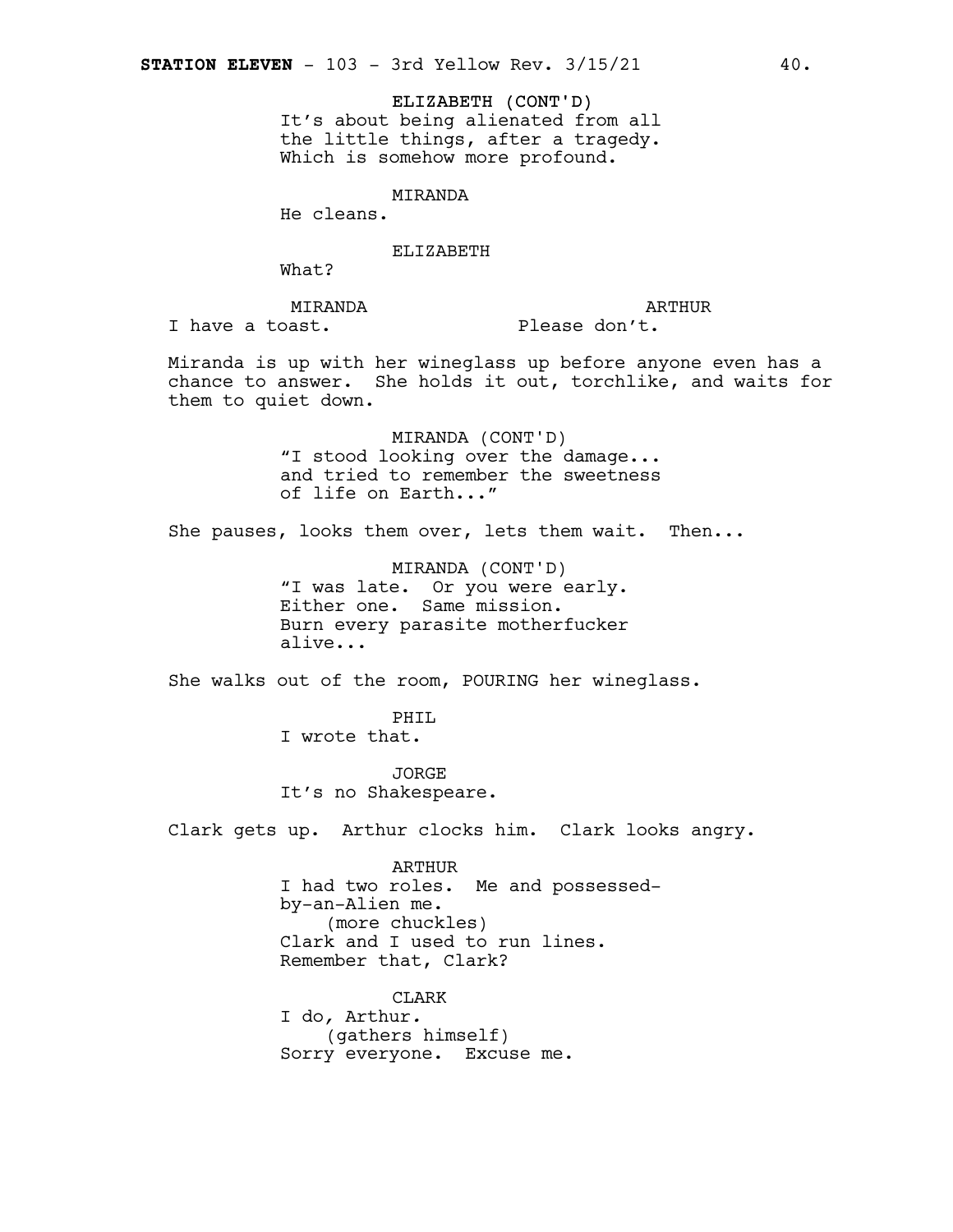Clark quietly leaves the room as Arthur shrugs.

ARTHUR

I died twice in that movie. Right?

PHIL

Technically three.

Laughter, and the weird energy in the room pushes Clark--

### 42 **EXT. ARTHUR & MIRANDA'S HOUSE - POOLSIDE - LOS ANGELES - 20**42**07 - MOMENTS LATER**

Outside by the pool. Lit nicely. Quiet. Clark looks around and eventually sees Miranda lying on a pool chair. Goes that way, silently offers a cigarette. She stares at him, doesn't take it. Clark lights his.

> **CLARK** I miss cocaine.

Silence. Full stop.

MIRANDA When did it start? With Elizabeth?

CLARK I don't think that's real.

A ROAR of laughter from inside, where guests are standing now. The dinner party winding down.

> CLARK (CONT'D) Maybe he got scared. That's usually the case when he's falling in love.

MIRANDA Scared of what?

**CLARK** *Epsilon* didn't do as well as *Delta*. He lost a part to Mel Gibson.

Miranda looks over at the poolhouse.

CLARK (CONT'D) It's just work. The thing you do. It's not life.

**MTRANDA** That book ruined my life.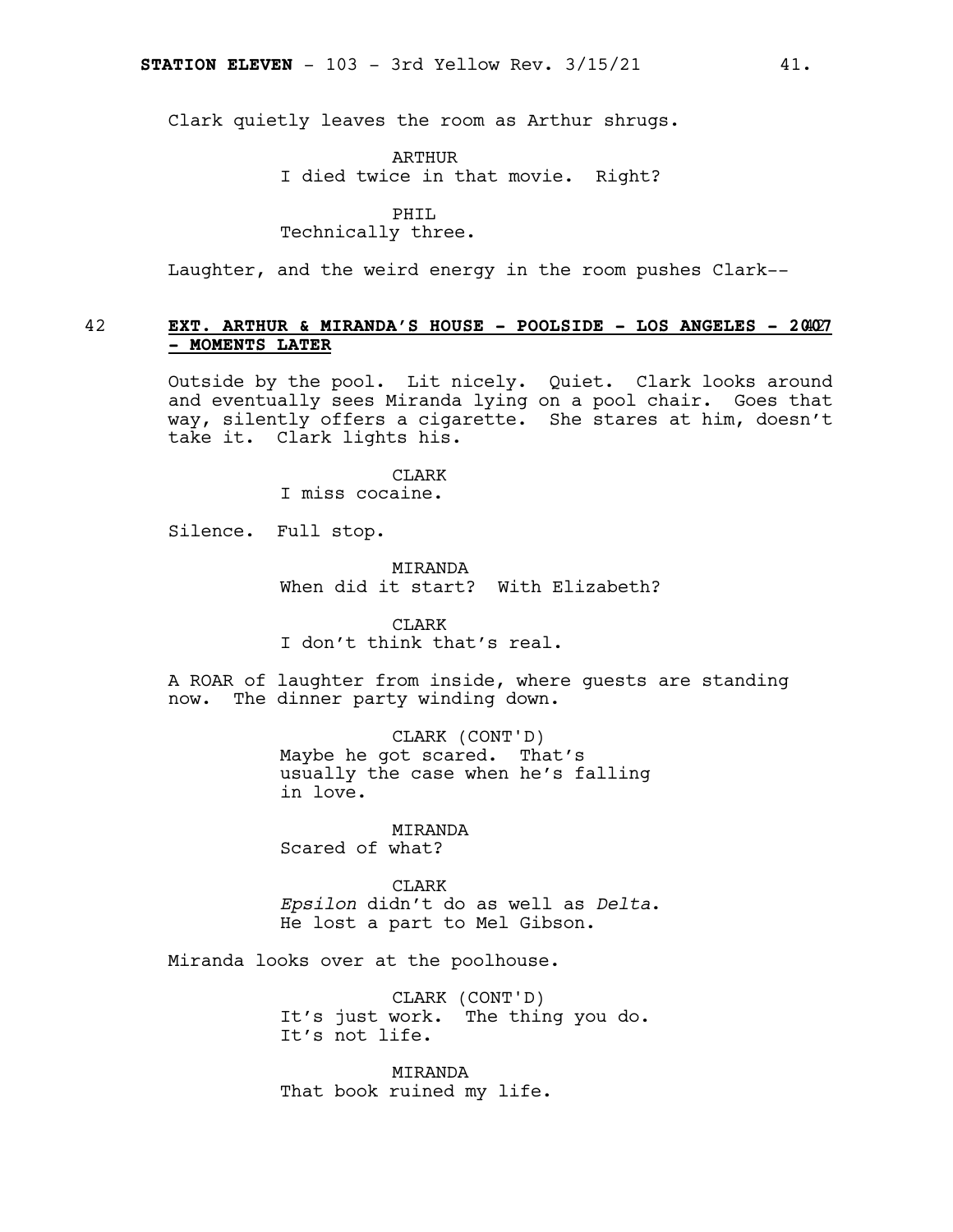She looks over at him.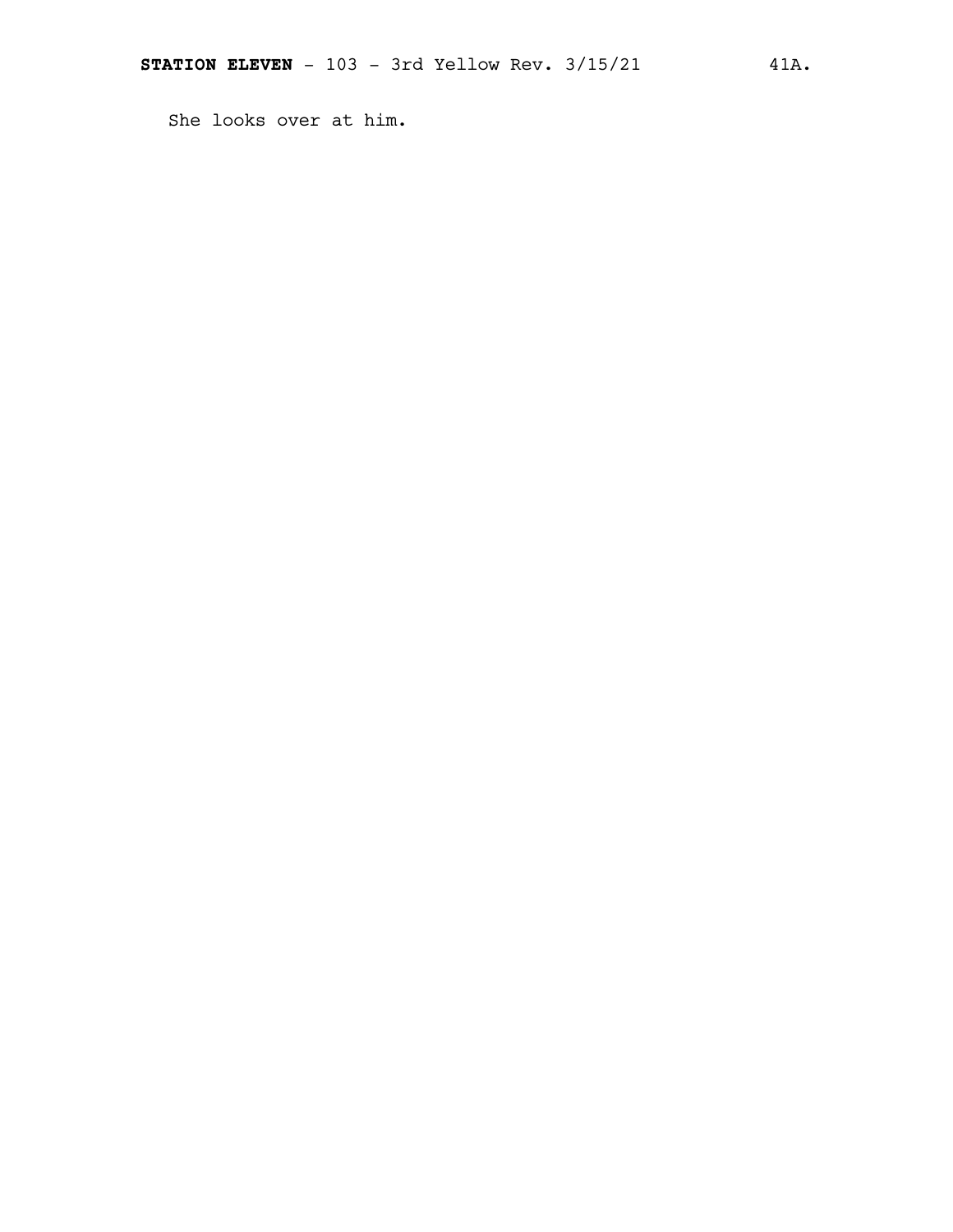### 43 **INT. ARTHUR & MIRANDA'S HOUSE - BEDROOM - LOS ANGELES - 200**43**7 - NIGHT**

Miranda's going through her things in the closet, her old ratty backpack out. Making her go-bag. Same old. She's already pulled her hoodie over her evening dress.

Arthur comes in, sees her packing, watches her for a beat. Goes to a chair and sits down.

> MIRANDA All you had to do was *wait.* A little bit longer.

ARTHUR Elizabeth and I have never--

MIRANDA I don't care who you fuck. I mean wait to say you loved me. Make a home. Really... Have me.

ARTHUR I didn't want to wait. Love's an emergency.

Miranda, finished packing, stands up. Looks at him.

MIRANDA The poolhouse is on fire.

She walks out. We stay with Arthur as he hears the front door open and close. He goes to the window. Pulls it back and sees that... His poolhouse is on fire. He runs out --

### 44 **EXT. ARTHUR & MIRANDA'S HOUSE - POOLSIDE - LOS ANGELES - 20**44**07 - NIGHT**

Elizabeth, passed out on a pool chair, awakens, stumbles out to watch a fire burn. She sees Arthur's fumbling of his phone as he drops it into the water as he tries to splash water into the flames.

### 46 **INT. HOTEL SERI GUMUM - LOBBY - PORT KLANG, MALAYSIA - Y0 -**46 **DAY 1**

**MIRANDA ENTERS THE LOBBY** of the hotel. EMPTY and quiet but for that one Receptionist.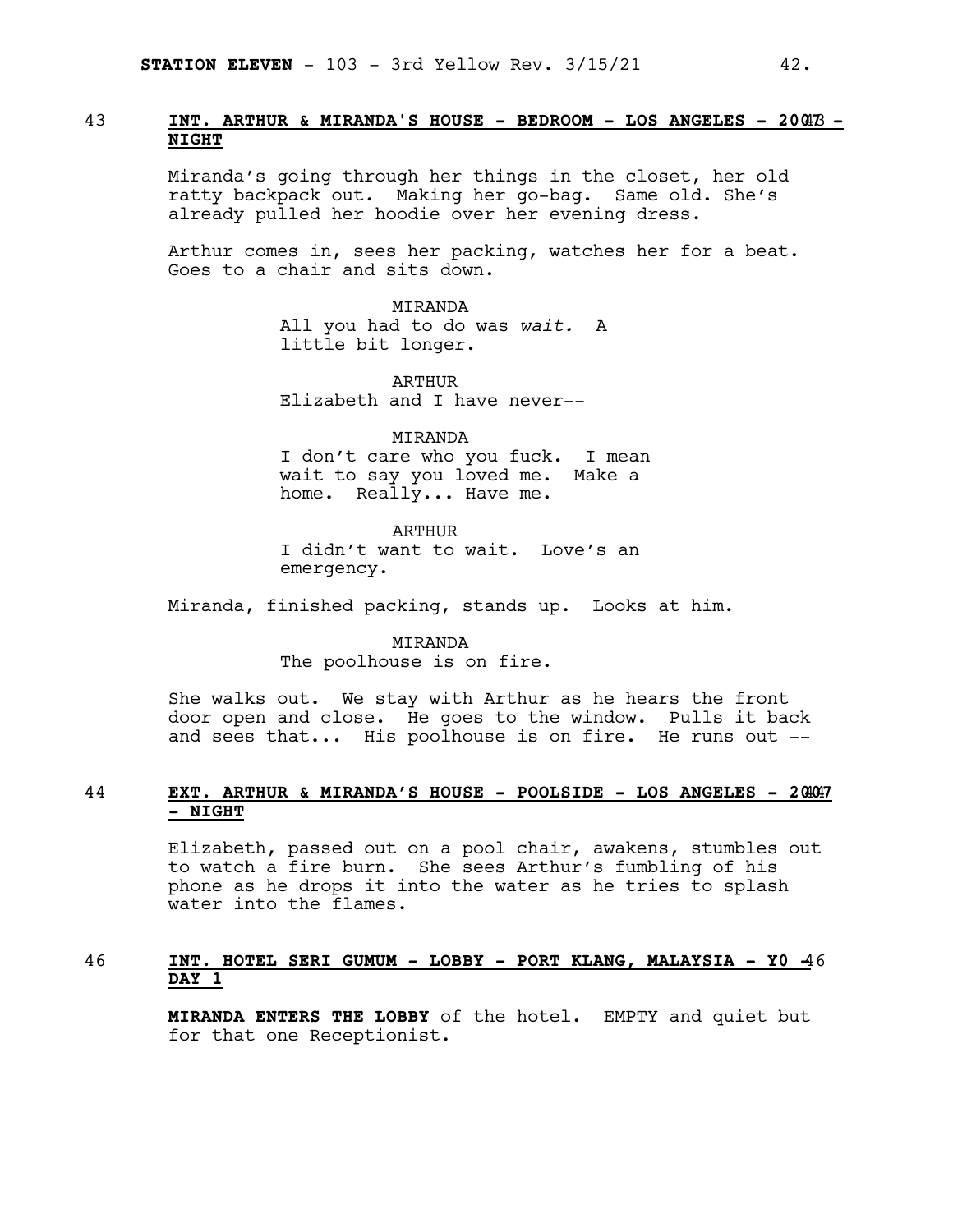RECEPTIONIST Miss Carroll. Are you okay?

MIRANDA Where's the bar?

Miranda walks, and then she--

### 47 **INT. HOTEL SERI GUMUM - BAR - PORT KLANG, MALAYSIA - Y0 -** 47 **NIGHT 1**

*IS JUST SITTING AT THE BAR.* Around her, the remaining thirty humans here-- most of them logistics consultants-- drink and talk in muted voices, watching grimly as the feeds to various American cable news outlets, restored now, paint a picture of doom and destruction around the world.

(No sign of Jim Felps.)

But Miranda sits alone with a cold beer and her THALES out on the bar, holding a napkin to her head, scrolling around in Instagram before tapping the search field and searching **#arthurleander**.

One photo comes up. It's: B&W. Arthur in his Lear costume, backstage, just about to go on. Taken from the perspective of someone around four foot six. Miranda smiles sadly, then clicks on the image, finds the handle: **Kiki3817**. Opens up a DM chat.

### **Mira\_Caro: Kirsten? It's Miranda.**

She waits, drinks deep from her beer, watching **Kiki3817**.

*(seen)* **Mira\_Caro: Are you safe?** *(seen)*

Miranda stares at the non-answer.

**Mira\_Caro: Do you still have Station Eleven?** *(seen)* **Mira\_Caro: I made it for someone like you. (***seen***)**

FELPS (O.C.)

Carroll!

Miranda jumps, drops her phone. Turns and sees Felps coming in with his golf clubs still slung over his shoulder.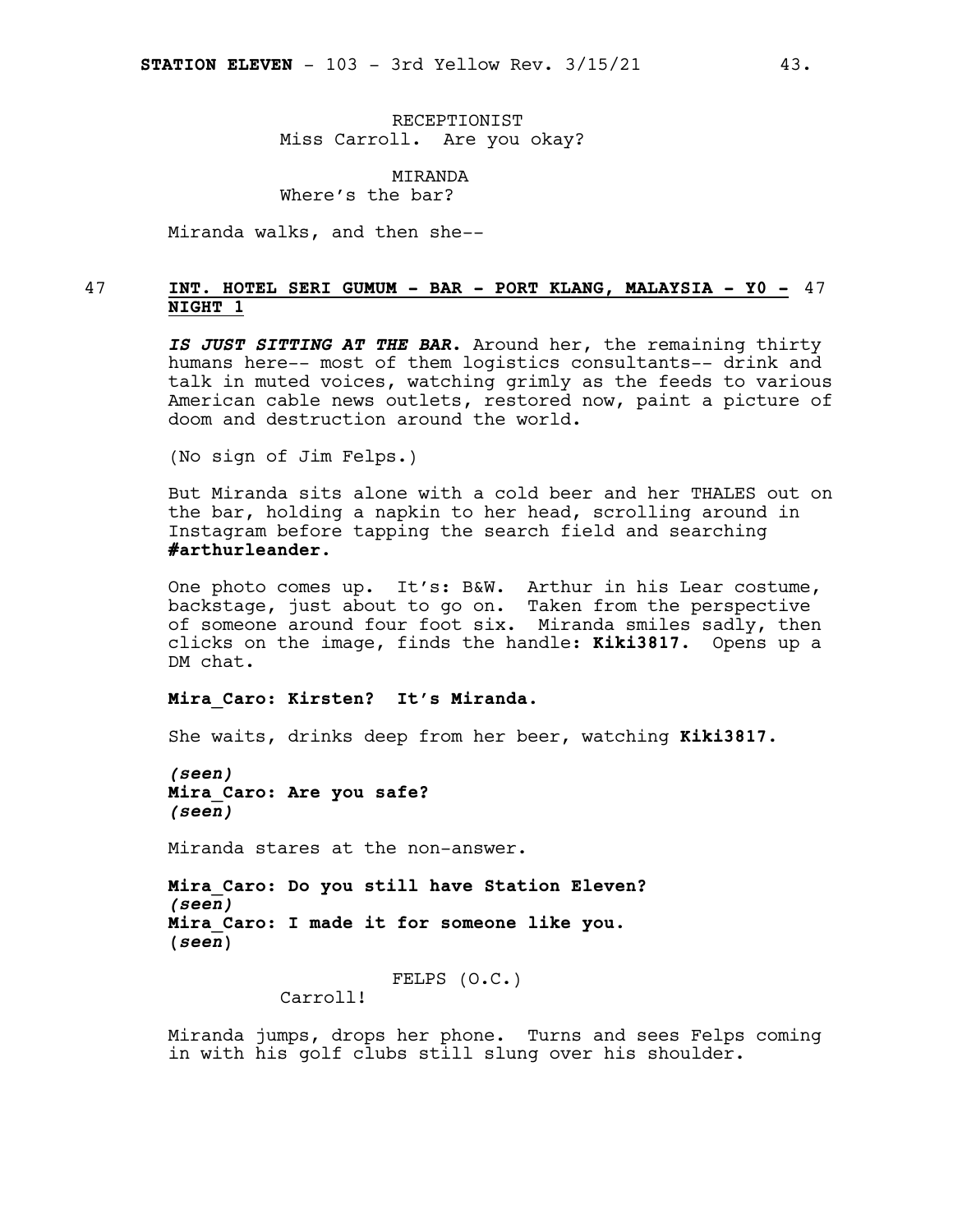FELPS (CONT'D) How was the Christmas party?

MIRANDA There wasn't one.

FELPS

Get ready to call me Santa Claus, then. Because *our pitch is back on*. The Chinese are in play. Heard Huang tried to get out on a hydrofoil but it broke. (thinking) The foil did. I guess. (then) Anyway, the Boddhisatva Room is a packed house. They're ready to make a deal.

Miranda just stares at him. He's serious.

FELPS (CONT'D) Let's go land this.

**MTRANDA** I'm drunk, Jim.

FELPS We're up in six minutes. (to the bartender) Boilermaker for me, please. Make it two. (cheers) Air and sea unite.

Miranda takes a DEEP drink of her beer, seeing Felps start to pound. She tries to pack up her Thales, get her shit together...

> MIRANDA (PRE-LAP) (in Cantonese) *Hello. Friends.*

### 48 **INT. HOTEL SERI GUMUM - BODHISATTVA CONFERENCE ROOM - PORT** 48 **KLANG, MALAYSIA - Y0 - NIGHT**

Miranda, slightly drunk, stands at the head of a table. The ten Chinese businessmen who walked out on them this morning are now nine, most of them wearing white cotton masks, listening. Felps sits beside her. His clubs lean against the wall behind him.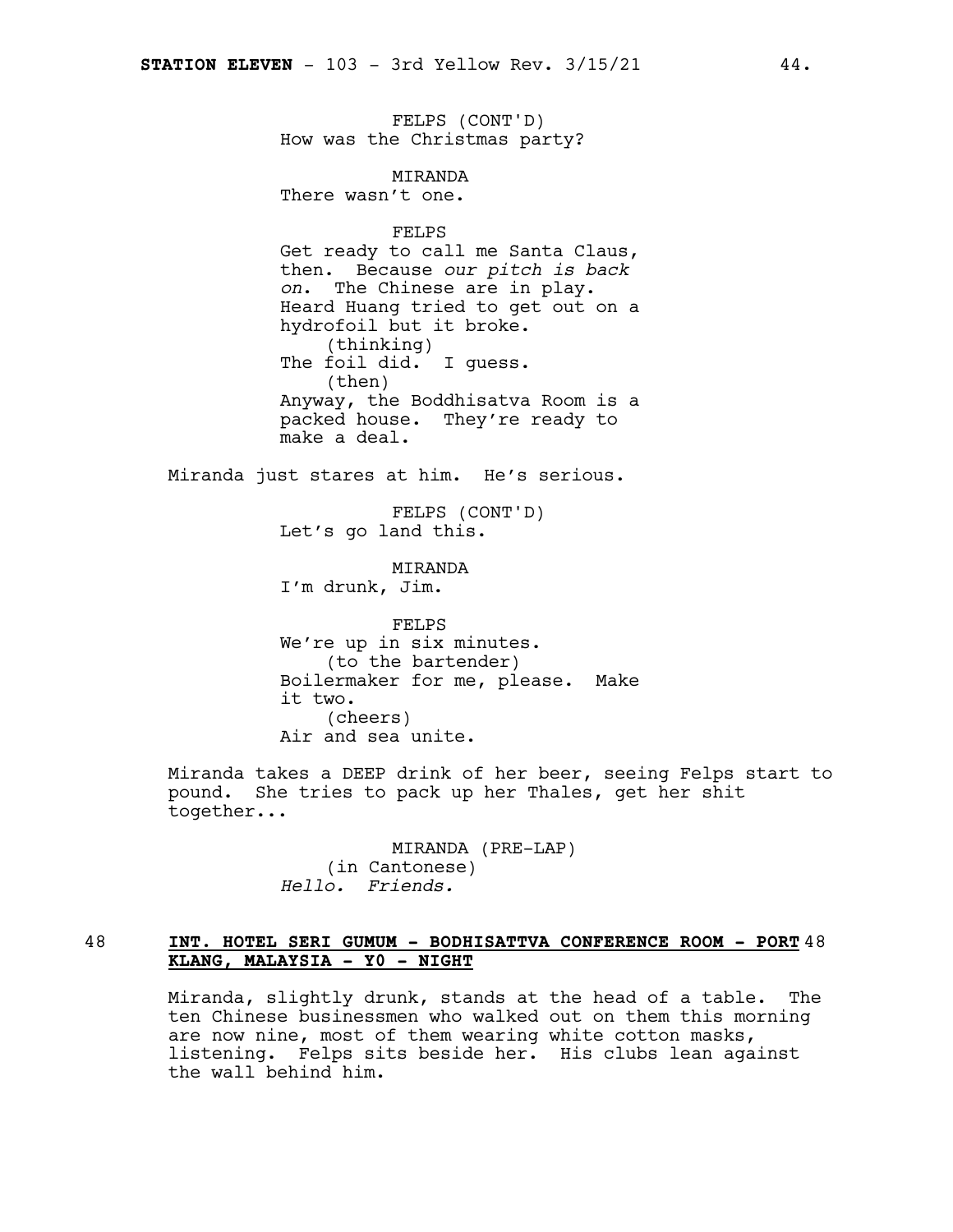### MIRANDA

(in Cantonese) *Thank you for letting us bend your ears today about a few new hybrid supply chain and drone concepts. You seem to all already know the world is ending. So. It's a good reminder that nothing we have done or do matters at all.*

Miranda looks out at them all. **HUANG** in particular seems to have been pulled in by this statement. Miranda sighs.

Felps looks up from his binder, hearing her go off script. She THROWS her binder aside, and it clunks to the ground near a startled Huang.

> MIRANDA (CONT'D) The man I loved died last night, and I went to work instead. (then) *The man I loved died last night, and I went to work instead.*

She looks toward Huang.

MIRANDA (CONT'D) You don't matter at all, Mr. Huang.

HUANG

Correct.

MIRANDA Your corporation's falling into the sea. You used to matter, but now you don't. (then) *WHY WASN'T I AT THAT PLAY?*

Huang shrugs. Looks around. Pretty simple.

HUANG You love to work. And you loved your husband. (shrugs) That plus bad luck.

Miranda, half-mad now, stares at Huang.

MIRANDA I just wish I would have had more time with him. (turns) Jim?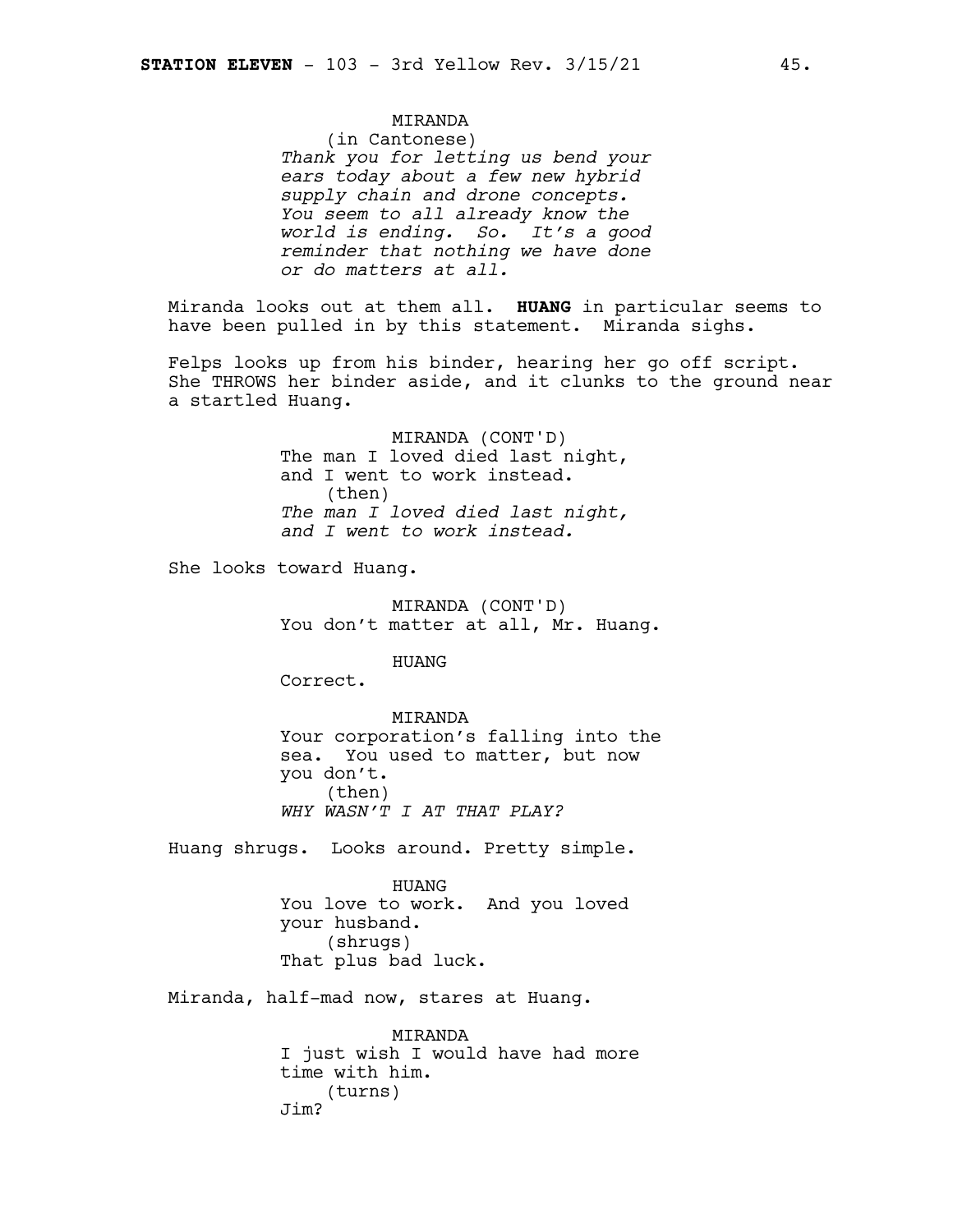Felps, brow furrowed, looks at her, stands. She sinks down.

FELPS "When mankind first looked up to the stars, mankind thought: nonlinear delivery options-- what are those things?"

Huang seems equally interested.

FELPS (PRE-LAP) (CONT'D) *Intense stuff in there, Carroll.*

### 49 **INT. HOTEL SERI GUMUM - CONFERENCE CENTER HALLWAY - PORT** 49 **KLANG, MALAYSIA - Y0 - NIGHT**

Miranda and Felps reverse their walk from this morning. Only this time, Felps walks with his set of clubs.

> FELPS We're all gonna die, huh?

MIRANDA I think so, Jim. I'm sorry. (then) I don't even know if you have a family back home.

FELPS I do not. I do not. I do not do not not not not. I do not.

They walk in silence for a beat. Felps looks sad.

**MTRANDA** I don't either.

FELPS Makes me wanna unpack some my selfesteem baggage *big-time* before...

Felps stops. Miranda stops, looks at him with caring eyes. He looks at her, terrified.

> FELPS (CONT'D) I went golfing. Because that's what someone *would* do. If they were okay.

> > MIRANDA

I know.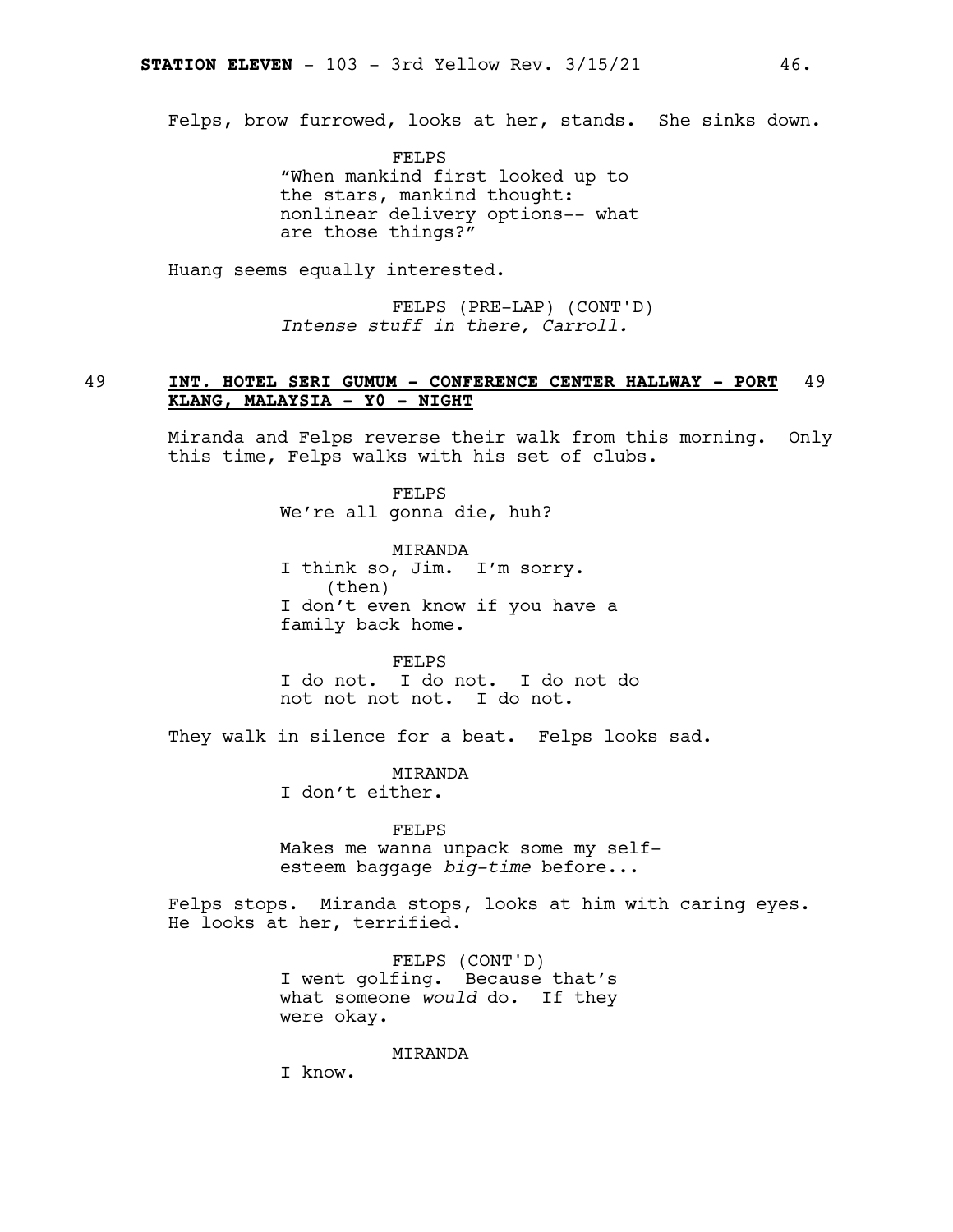FELPS I'm so scared.

MIRANDA Take these off, c'mon.

She helps Felps lift his clubs off, set them down. Miranda holds out her arms and--

Felps, crying now, falls into them. She holds him as he weeps. Over his shoulder, Miranda sees Huang watching from the hallway, briefcase in hand. They share a moment of eye contact before he nods his respect, turns and walks away.

Eventually, Felps pulls back. Wipes his eyes.

FELPS Why aren't you more scared?

MIRANDA About the end of the world? Or in general?

Felps looks back at her. Warm. Generous.

MIRANDA (CONT'D) I'm just as scared as you, Jim.

They start walking. Felps can't believe it.

FELPS

Really?

### MIRANDA

Yeah.

FELPS Huh. You know I heard they're giving out complementary roomsealing kits at the front desk.

MIRANDA We should head down and get some.

FELPS Bet they're going like hotcakes.

MIRANDA Oh! Forgot to say. You did great on the back half, by the way.

FELPS Thank you for that. Yeah. Can't believe they bought it.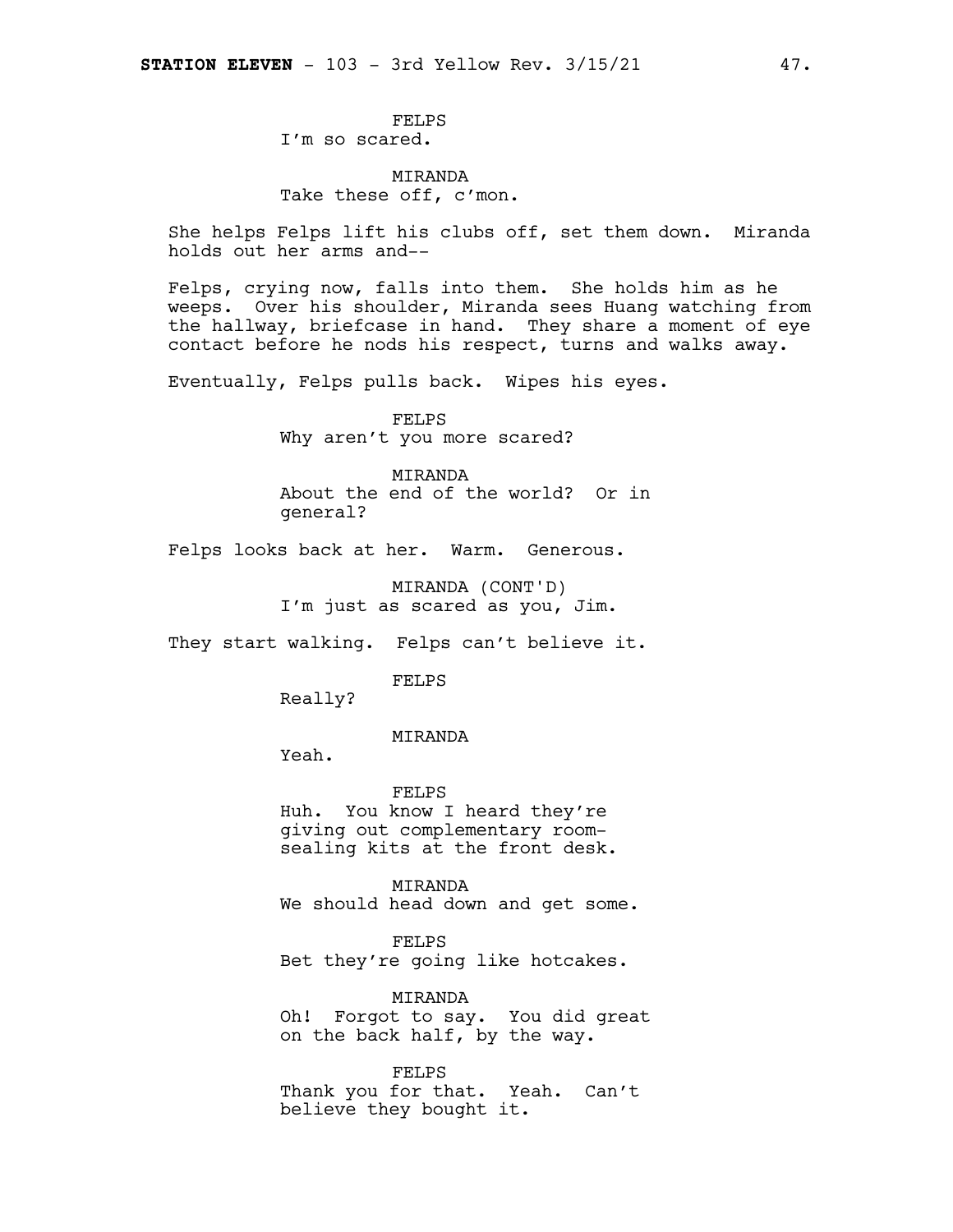### A49 **INT. HOTEL SERI GUMUM - HALLWAY - PORT KLANG, MALAYSIA, Y0**A49**- NIGHT**

Miranda walks home with her room-sealing kit, spent.

MIRANDA (V.O. INTO THE PHONE) *Leon? Hey, it's me. I'm sorry it took so long to call you back.*

Static. Maybe breathing. It's not a great connection. Strange warping noises now as the satellite grid fails above.

> LEON (V.O. ON THE PHONE) *Did you get there?*

MIRANDA (V.O. INTO THE PHONE) *Yes.* (swipes her card) *I'm onboard the Robespierre.*

### 50 **INT. HOTEL SERI GUMUM - ROOM - PORT KLANG, MALAYSIA - Y0 -** 50 **NIGHT 1**

Miranda sits in the darkness.

LEON (ON THE PHONE) I knew you were a survivor.

She sits, phone to her ear.

MIRANDA (INTO THE PHONE) You got me here.

Leon wheezes, chuckling with relief. Miranda smiles.

LEON (INTO THE PHONE)

Okay. (straining) Okay. Okay. Ok--

The line goes dead as Leon fades. Battery is dead.

MIRANDA

I'm safe.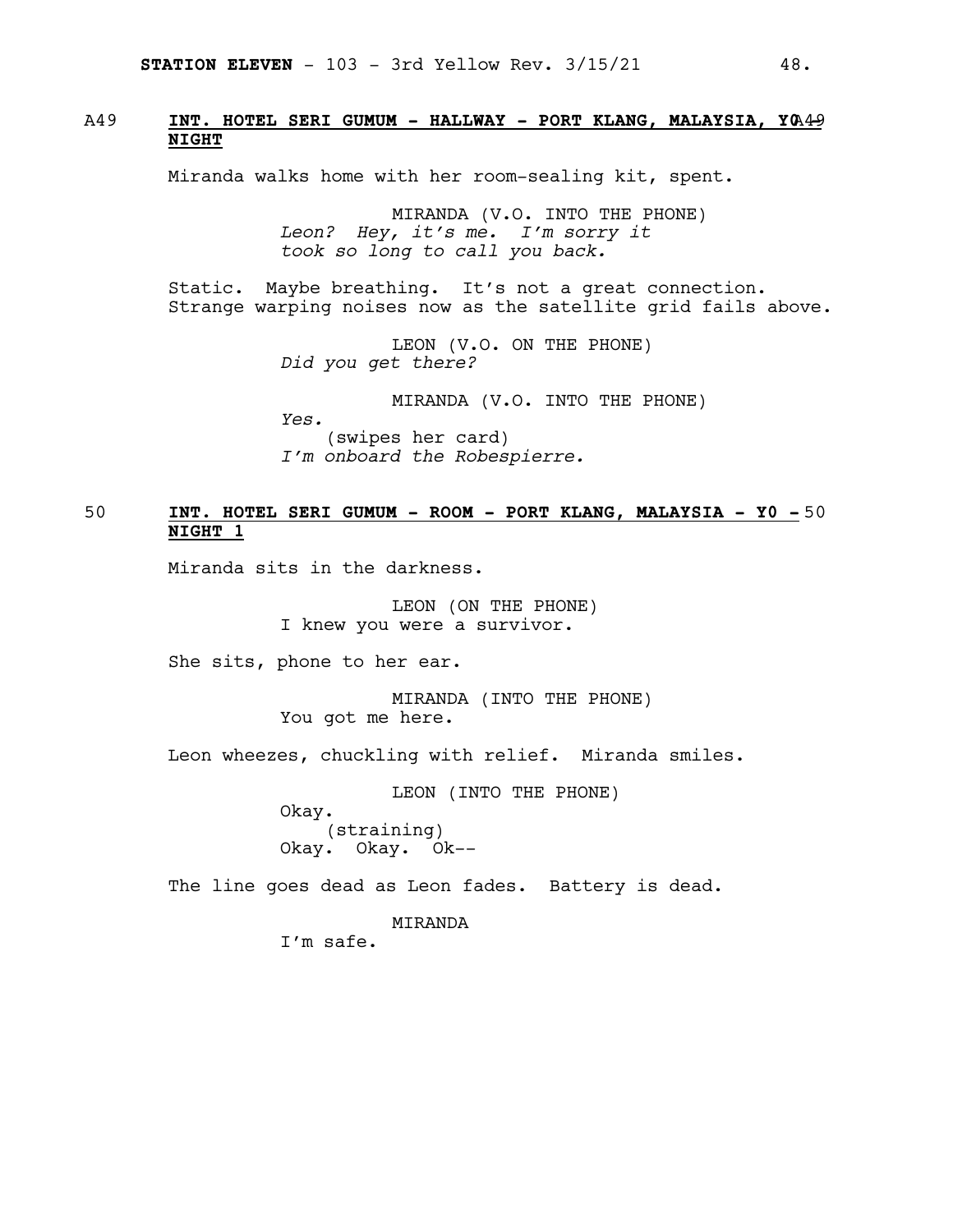She drops the phone. Looks out. Doesn't die.

*Shhhhhhk. Shhhhk. Shhhhhk.*

### A50 **INT. HOTEL SERI GUMUM - ROOM - PORT KLANG, MALAYSIA - Y0 -**A50 **LATER**

Miranda's duct-taping the door frame of her hotel room. **JUMP-CUTS AS SHE BATTENS DOWN THE HATCHES**: The DOOR.

And we start to INTERCUT WITH:

### 45 **INT. THEATER - ARTHUR'S DRESSING ROOM - CHICAGO - 2020 - DA**45**Y 1**

**LITTLE KIRSTEN** sits coloring as Arthur looks up from the book. Miranda's in her chair, looking down at her tea.

> ARTHUR Tyler would like this. My son.

MIRANDA Your son with Elizabeth?

He nods. Miranda reaches into her bag, pulls out the other envelope. Sets it on the table.

> MIRANDA (CONT'D) Send him this one. I have more.

ARTHUR How does it feel? To actually... accomplish something?

He sets the book aside.

MIRANDA Like I've always been a stranger. (shrugs) I lost everyone who knew me. I lost you.

She looks over. Kirsten is staring at the book.

MIRANDA (CONT'D) But I had to finish first. That's the only way I know how to say it.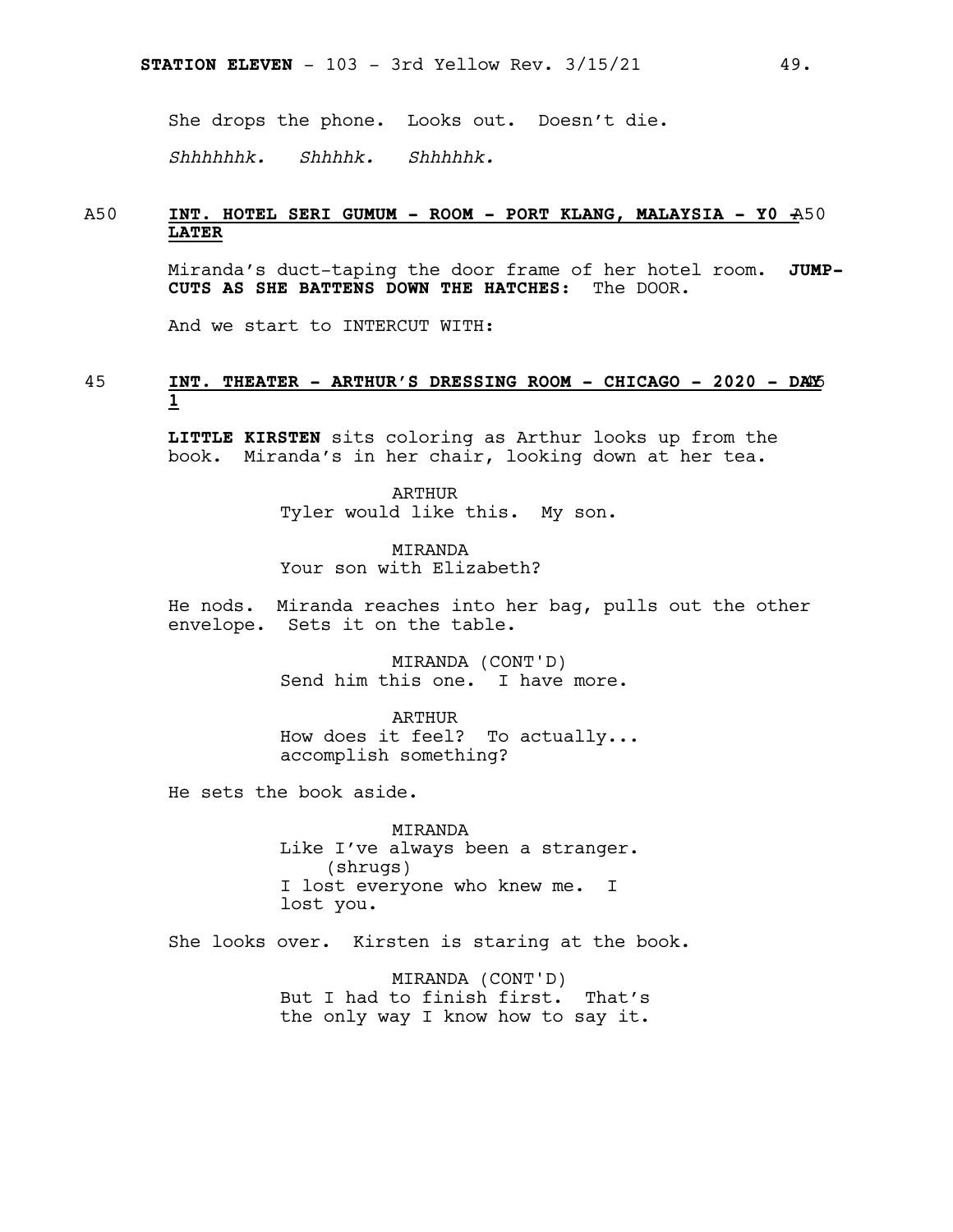**STATION ELEVEN**  $-103 - 3rd$  Yellow Rev.  $3/15/21$  50.

### B50 **IN THE HOTEL ROOM - Y0** B50

The VENTS. *Shhhhhhk. Shhhhk. Shhhhhk.*

### A45 **IN THE DRESSING ROOM - 2020** A45

Miranda shakes her head. Stands. Miranda smiles sadly.

MIRANDA And I did. I'm just sorry it's too late.

### C50 **IN THE HOTEL ROOM AT THE BALCONY - Y0** C50

*Shhhhhk--*tapes that shut, too.

### B45 **IN THE DRESSING ROOM - 2020** B45

Arthur looks down at the book in his lap. Looks back up as she's standing, gathering up her things.

Arthur watches her cross to the door.

ARTHUR

Why?

She looks back.

*KNOCK-KNOCK-KNOCK.*

### D50 **IN THE HOTEL ROOM - Y0** D50

In her room, Miranda stares at where the knock came from. But not at the front door, so expertly sealed. Basically impenetrable. She looks at the door on the wall. The door that connects to another suite.

*KNOCK-KNOCK-KNOCK-KNOCK-KNOCK.*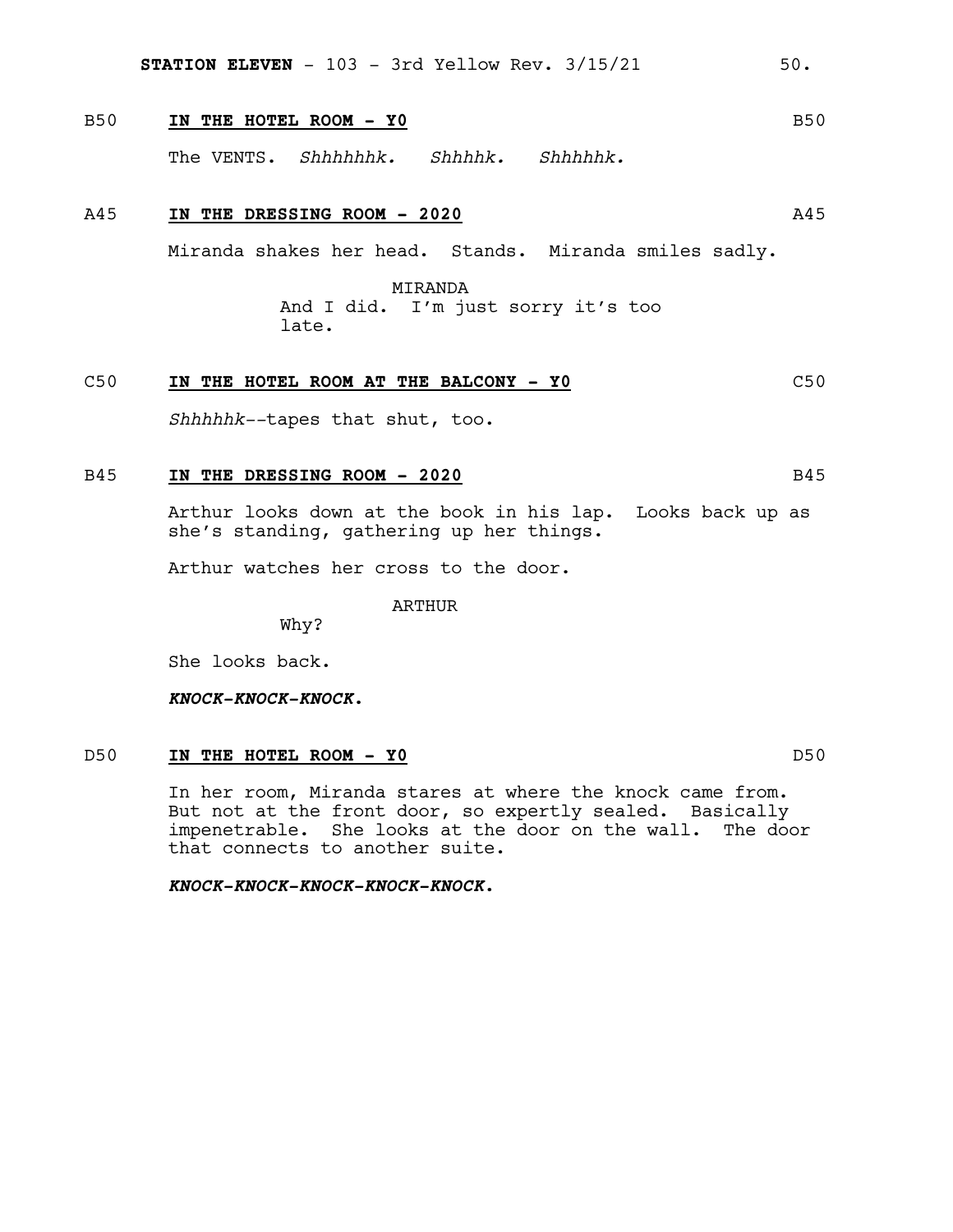### C45 **IN THE DRESSING ROOM - 2020** C45

Miranda, lingering at the door, looks back.

ARTHUR Let's have dinner.

### MIRANDA

Huh?

ARTHUR There's an Italian place across the street. I know the guy.

Miranda's not getting it. He's up, crosses, looking at his phone. He looks up.

> MIRANDA But... Malaysia. My flight.

ARTHUR Fine, go to work. Come back.

It has never *ONCE* occurred to her that A to B, the simple path, could be the right path.

> ARTHUR (CONT'D) Don't overthink it. Just say yes.

> > MIRANDA

Yes.

ARTHUR

Great.

They kiss. And it's over. They step back. Look at each other in the SILENCE.

> MIRANDA Great. Bye.

> > ARTHUR

Bye.

Miranda, weak in the knees, walks away.

*KNOCK-KNOCK-KNOCK-KNOCK-KNOCK.*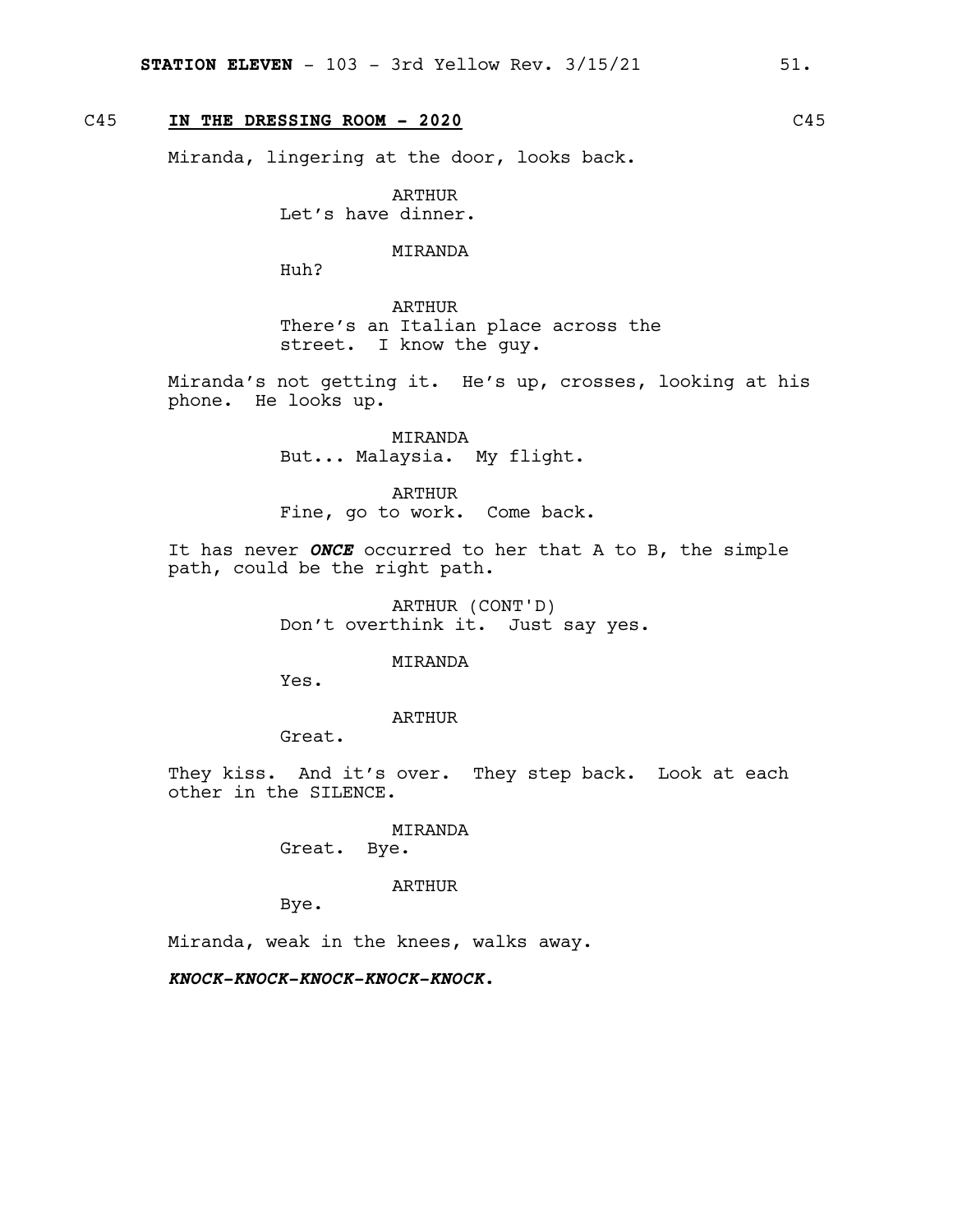### E50 **IN THE HOTEL ROOM - Y0 - END INTERCUT** E50

Two weeks later. The man she loved died on stage, and Miranda went to work instead.

Miranda walks toward the other door. She reaches out and unlocks it. Opens it.

**DR. ELEVEN** stands in front of her...

But this is not *IT FOLLOWS*, people. Miranda's not scared. He's not been hunting her, he's been guiding. He got her her ten minutes with Arthur. But Malaysia is where she needs to be.

And Dr. Eleven has gotten her here. Not a straight line. Very much via Des Moines. No way to tell yet why she needed to get *here. Not yet.*

But there's more to do. And that more is called *EPISODE 109*.

SILENCE. Miranda doesn't flinch. Just looks at her face stretched and made into a sphere, warped by the light and cracked glass into a hurricane...

**CUT TO BLACK**

*NOTE - THIS IS THE SCALED BACK SC 31 AS IT EXISTED IN THE PREVIOUS DRAFT:*